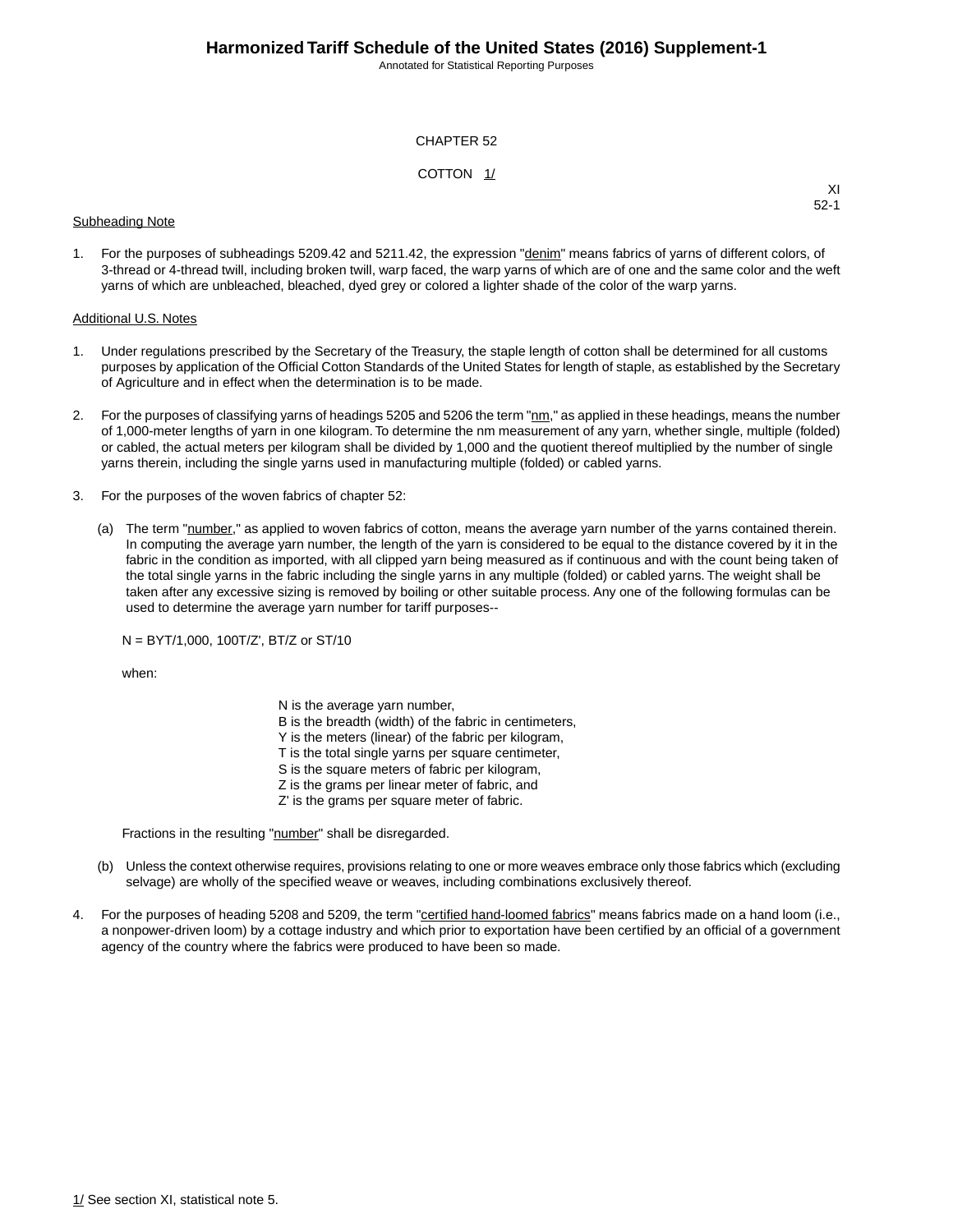Annotated for Statistical Reporting Purposes

Additional U.S. Notes (con.) XI 52-2

5. The aggregate quantity of cotton, not carded or combed, the product of any country or area including the United States, having a staple length under 28.575 mm (1-1/8 inches) (except harsh or rough cotton, having a staple length under 19.05 mm (3/4 inch)), entered under subheading 5201.00.14 during the 12-month period from September 20 in any year through September 19, inclusive, shall not exceed 20,207.05 metric tons (articles the product of Mexico shall not be permitted or included in the aforementioned quantitative limitation and no such articles shall be classifiable therein).

Of the quantitative limitations provided for in this note, the countries listed below shall have access to not less than the quantities specified below:

|                                                     | Quantity |
|-----------------------------------------------------|----------|
|                                                     | (kq)     |
|                                                     | 2,360    |
|                                                     |          |
|                                                     | 1,016    |
| British West Africa (except Nigeria and Ghana)      | 7,259    |
| British West Indies (except Barbados,               |          |
| Bermuda, Jamaica, Trinidad, Tobago)                 | 9,671    |
|                                                     | 621,780  |
|                                                     | 56       |
|                                                     | 4,233    |
|                                                     | 355,532  |
|                                                     | 107      |
|                                                     | 341      |
|                                                     | 908,764  |
| Indonesia & Netherlands New Guinea (aggregate)      | 32,381   |
|                                                     | 88       |
|                                                     | 2,438    |
|                                                     | 395      |
|                                                     | 112,469  |
| Armenia, Azerbaijan, Belarus, Estonia, Georgia,     |          |
| Kazakhstan, Kyrgyzstan, Latvia, Lithuania, Moldova, |          |
| Russia, Tajikistan, Turkmenistan, Ukraine and       |          |
|                                                     |          |

Other than as provided for in the country allocations above, articles the product of countries or areas who are not members of the World Trade Organization shall not be permitted or included in the quantitative limitations set forth in this note.

6. The aggregate quantity of harsh or rough cotton, not carded or combed, the product of any country or area including the United States, having a staple length of 29.36875 mm (1-5/32 inches) or more but under 34.925 mm (1-3/8 inches) and white in color (except cotton of perished staple, grabbots and cotton pickings), entered under subheading 5201.00.24 during the 12-month period from August 1 in any year through July 31, inclusive, shall not exceed 1,400.0 metric tons (articles the product of Mexico shall not be permitted or included in the aforementioned quantitative limitation and no such articles shall be classifiable therein).

Articles the product of countries or areas who are not members of the World Trade Organization shall not be permitted or included in the quantitative limitations set forth in this note.

7. The aggregate quantity of cotton, not carded or combed, the product of any country or area including the United States, having a staple length of 28.575 mm (1-1/8 inches) or more but under 34.925 mm (1-3/8 inches) (except harsh or rough cotton, not carded or combed, having a staple length of 29.36875 mm (1-5/32 inches) or more and white in color) but including cotton of perished staple, grabbots and cotton pickings, entered under subheading 5201.00.34 during the 12-month period from August 1 in any year through July 31, inclusive, shall not exceed 11,500.0 metric tons (articles the product of Mexico shall not be permitted or included in the aforementioned quantitative limitation and no such articles shall be classifiable therein).

Articles the product of countries or areas who are not members of the World Trade Organization shall not be permitted or included in the quantitative limitations set forth in this note.

8. The aggregate quantity of cotton, not carded or combed, the product of any country or area including the United States, having a staple length of 34.925 mm (1-3/8 inches) or more, entered under subheading 5201.00.60 during the 12-month period from August 1 in any year through July 31, inclusive, shall not exceed 40,100.0 metric tons (articles the product of Mexico shall not be permitted or included in the aforementioned quantitative limitation and no such articles shall be classifiable therein).

Articles the product of countries or areas who are not members of the World Trade Organization shall not be permitted or included in the quantitative limitations set forth in this note.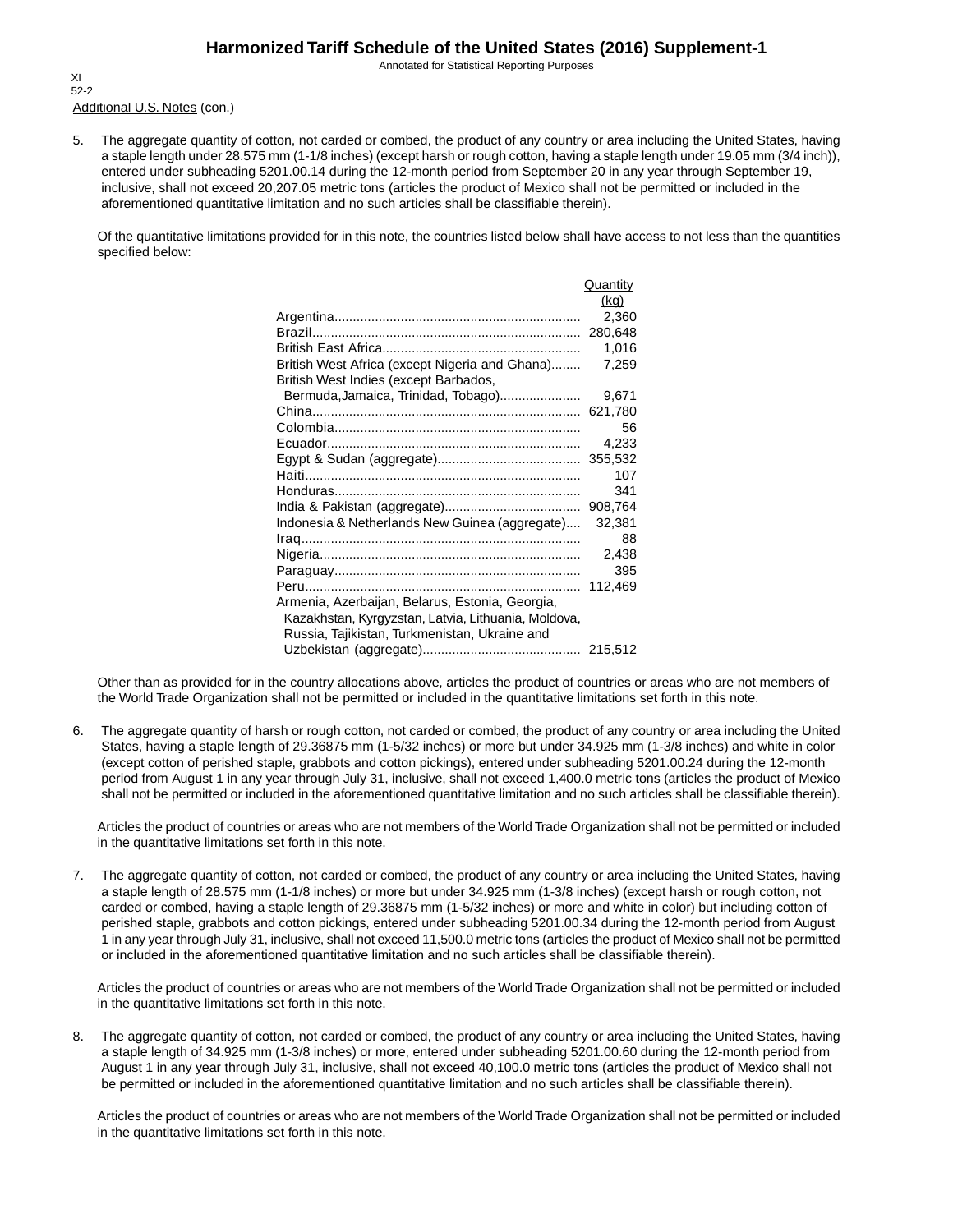Annotated for Statistical Reporting Purposes

#### Additional U.S. Notes (con.)

9. The aggregate quantity of card strips made from cotton having a staple length under 30.1625 mm (1-3/16 inches), and lap waste, sliver waste and roving waste of cotton, all the foregoing the product of any country or area including the United States, entered under subheading 5202.99.10 during the 12-month period from September 20 in any year through September 19, inclusive, shall not exceed 3,335,427 kilograms (articles the product of Mexico shall not be permitted or included in the aforementioned quantitative limitation and no such articles shall be classifiable therein).

Of the quantitative limitations provided for in this note, the countries listed below shall have access to not less than the quantities specified below:

| Quantity |
|----------|
| (kq)     |
| 5.830    |
| 108.721  |
| 7.857    |
| 2.968    |
| 3.689    |
| 34.385   |
| 11.540   |
| 3.215    |
| 31.582   |
| 154.917  |
| 10.317   |
| 6.711    |
| 653.695  |

Other than as provided for in the country allocations above, articles the product of countries or areas who are not members of the World Trade Organization shall not be permitted or included in the quantitative limitations set forth in this note.

10. The aggregate quantity of fibers of cotton processed but not spun, entered under subheading 5203.00.10 during the 12-month period from September 11 in any year through September 10, inclusive, shall not exceed 2,500 kilograms (articles the product of Mexico shall not be permitted or included in the aforementioned quantitative limitation and no such articles shall be classifiable therein).

Articles the product of countries or areas who are not members of the World Trade Organization shall not be permitted or included in the quantitative limitations set forth in this note.

#### **Statistical Note**

- 1. For the purposes of the woven fabrics of chapter 52:
	- (a) The term "poplin or broadcloth" means plain weave fabrics, not of square construction, whether or not napped, but does not include the following types:
		- (i) Fabrics weighing not more than 200 grams per square meter, containing 33 or less warp ends and filling picks per square centimeter; and
		- (ii) Fabrics weighing more than 200 grams per square meter, of average yarn number 26 or lower number.
	- (b) The term "sheeting" means plain weave fabrics, whether or not napped, of the following types:
		- (i) Fabrics weighing not more than 200 grams per square meter, of square construction, containing more than 33 warp ends and filling picks per square centimeter, of average yarn number 68 or lower number, but not including printcloth; and
		- (ii) Fabrics weighing more than 200 grams per square meter, but does not include:
			- (A) Fabrics of which the warp or filling consists of multiple (folded) or cabled yarns, of average yarn number 26 or lower number; and
			- (B) Fabrics of average yarn number 27 or higher number, not of square construction.
	- (c) The term "cheesecloth" means plain weave fabrics, weighing not more than 200 grams per square meter, containing not more than 33 warp ends and filling picks per square centimeter, whether or not napped.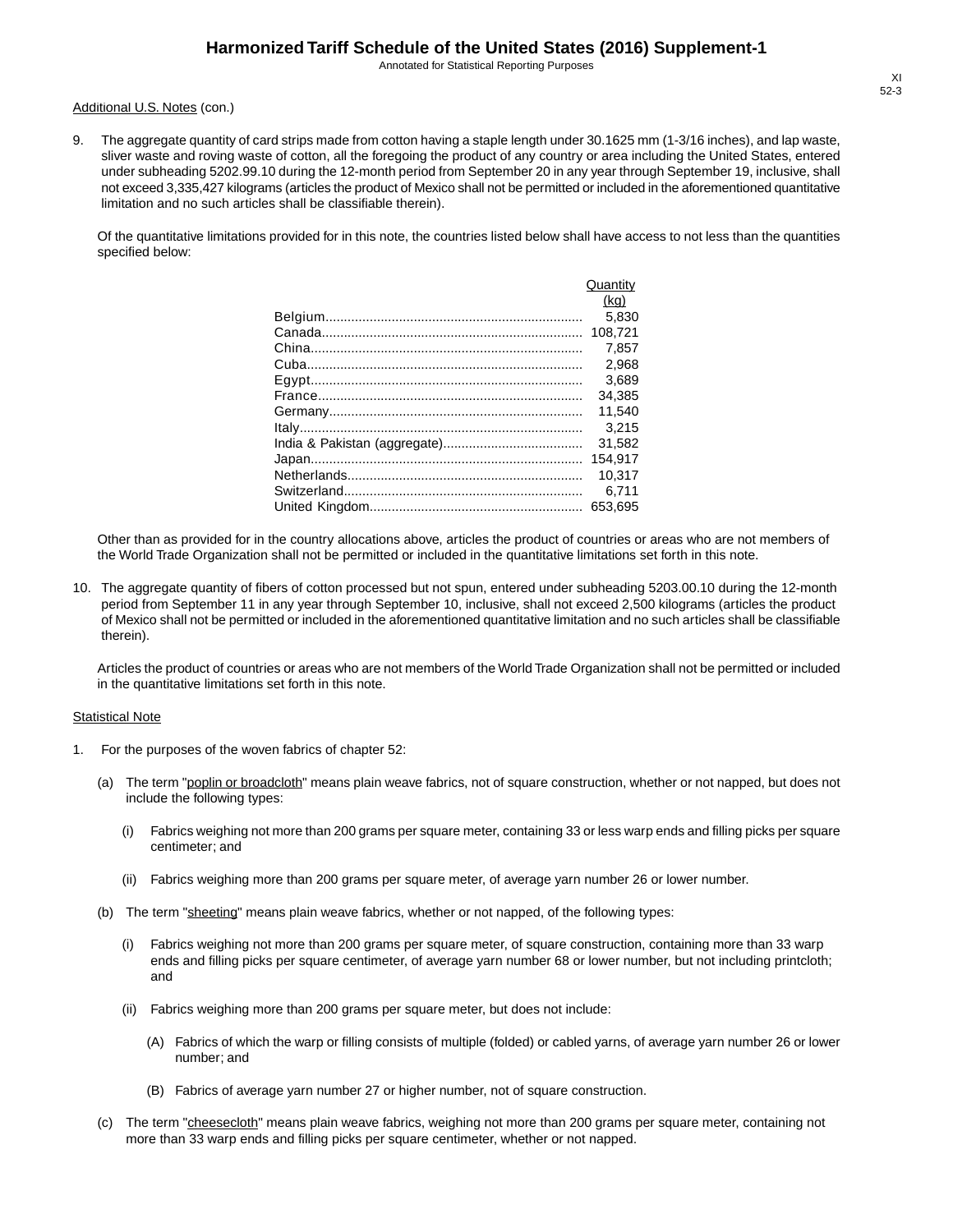Annotated for Statistical Reporting Purposes

Statistical Note (con.) XI 52-4

- (d) The term "printcloth" means plain weave fabrics, weighing not more than 200 grams per square meter, of average yarn numbers 43-68, containing more than 33 singles yarns per square centimeter and not containing multiple (folded) or cabled yarns, of square construction, not combed, whether or not napped.
- (e) The term "lawns, voiles or batistes" means plain weave fabrics, weighing not more than 200 grams per square meter, of average yarn number 69 or higher number, containing more than 33 warp ends and filling picks per square centimeter, of square construction, whether or not napped.
- (f) The term "sateens" means satin weave fabrics, whether or not napped.
- (g) The term "oxford cloth" means fabrics weighing not more than 200 grams per square meter, whether or not napped, woven as plain weave except that two or more warp ends are woven as one (taped warp). Oxford cloth is not to be classified as a plain weave fabric.
- (h) The term "duck" means fabrics weighing more than 200 grams per square meter, of average yarn number 26 or lower number, whether or not napped, of the following types:
	- (i) Plain weave, of which the warp or filling consists of multiple (folded) or cabled yarns; or
	- (ii) Woven as plain weave except that two or more warp ends are woven as one (taped warp), whether or not containing multiple (folded) or cabled yarns; this latter type of duck is not to be classified as a plain weave fabric.
- (ij) The term "square construction" means fabrics of the following types:
	- (i) Containing less than 79 warp ends and filling picks per square centimeter, of which the difference between the total count of warp ends per centimeter and the total count of filling picks per centimeter is less than 11; or
	- (ii) Containing 79 or more warp ends and filling picks per square centimeter, of which the total count of warp ends per centimeter and the total count of filling picks per centimeter are each less than 57 percent of the total count per square centimeter of such warp ends and filling picks.
- (k) The term "napped" means fabrics with a fuzzy, fibrous surface produced by scratching or pricking the surface so that some of the fibers are raised from the body of the yarn. Napped fabrics are not to be confused with pile fabrics. Outing and canton flannel, moleskin, etc., are typical fabrics with a nap.
- (l) The term "not combed" means fabrics wholly or in part of uncombed cotton, other vegetable textile fibers or wool or fine animal hair.
- (m) The term "combed" means fabrics containing cotton, other vegetable textile fibers or wool or fine animal hair, in which such fibers are combed, whether or not containing other fibers.
- (n) The term "osnaburg" means plain woven fabrics of square construction, not combed, not napped, weighing more than 200 g/m 2 , of average yarn number 22 or lower and containing less than 28 warp ends and filling picks per centimeter.
- (o) The term "blue denim" means fabrics of 3-thread or 4-thread twill, including broken twill, warp faced, the warp yarns of which are dyed blue and the weft yarns of which are unbleached, bleached, dyed grey or colored a lighter shade of blue than that of the warp yarns.
- (p) The term "discharge printed" fabrics refers to fabrics which have been:
	- (i) Dyed, not tinted, a single uniform color other than white;
	- (ii) Further processed using a method whereby chlorine or other color-destroying chemicals are applied to discrete portions of the dyed fabric to bleach out or discharge the dye and printed in those discrete portions thereby yielding a different colored pattern on the previously dyed ground; and
	- (iii) Subjected to two or more of the following finishing operations: bleaching, shrinking, filling, napping, decating, permanent stiffening, weighting, permanent embossing or moireing.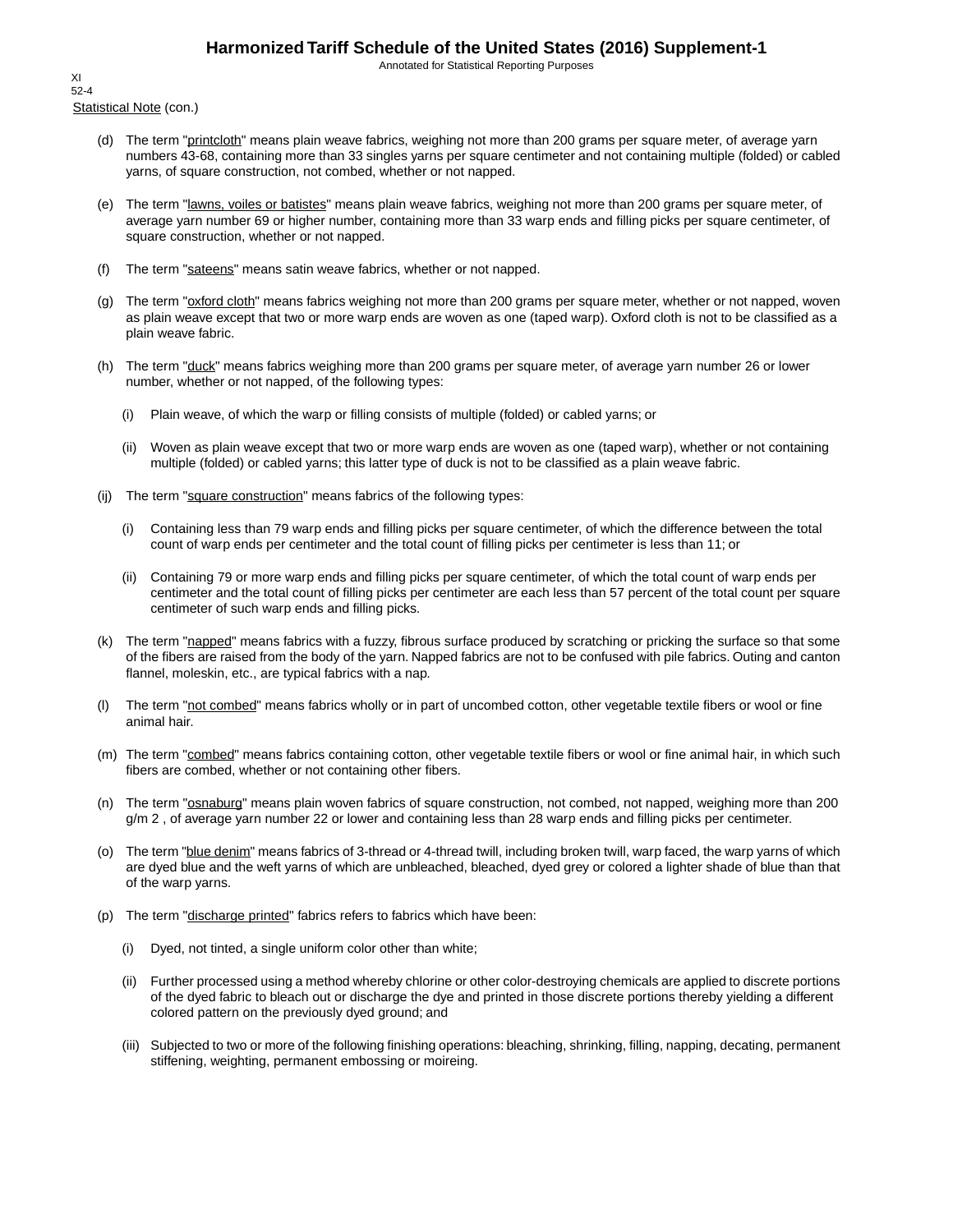Annotated for Statistical Reporting Purposes

| Subheading    | Suf- |                                                                                               |          |         |                                                                                                                                                                                                                |                |
|---------------|------|-----------------------------------------------------------------------------------------------|----------|---------|----------------------------------------------------------------------------------------------------------------------------------------------------------------------------------------------------------------|----------------|
|               | fix  | Article Description                                                                           | of       |         | 1                                                                                                                                                                                                              | $\overline{2}$ |
| 5201.00       |      | Cotton, not carded or combed: 1/<br>Having a staple length under 28.575 mm (1-1/8 inches):    | Quantity | General | Special                                                                                                                                                                                                        |                |
| 5201.00.05 00 |      | Harsh or rough, having a staple length under 19.05 mm                                         |          | .Free   |                                                                                                                                                                                                                | Free           |
|               |      | Other:                                                                                        | kg       |         |                                                                                                                                                                                                                |                |
| 5201.00.12 00 |      | Described in general note 15 of the tariff schedule<br>and entered pursuant to its provisions | kg Free  |         |                                                                                                                                                                                                                | Free           |
| 5201.00.14 00 |      | Described in additional U.S. note 5 to this chapter                                           |          |         |                                                                                                                                                                                                                |                |
| 5201.00.18 00 |      | and entered pursuant to its provisions                                                        | kg Free  |         |                                                                                                                                                                                                                | Free           |
|               |      |                                                                                               |          |         | Free (A+, BH, CL,<br>CO, JO, MX, PE,<br>SG)<br>8.3¢/kg (P)<br>15.7¢/kg (KR)<br>31.4¢/kg (PA)<br>See 9912.52.05,<br>9912.52.20 (MA)<br>See 9913.52.05-<br>9913.52.20 (AU)<br>See 9916.52.05-<br>9916.52.20 (OM) | 36.9¢/kg       |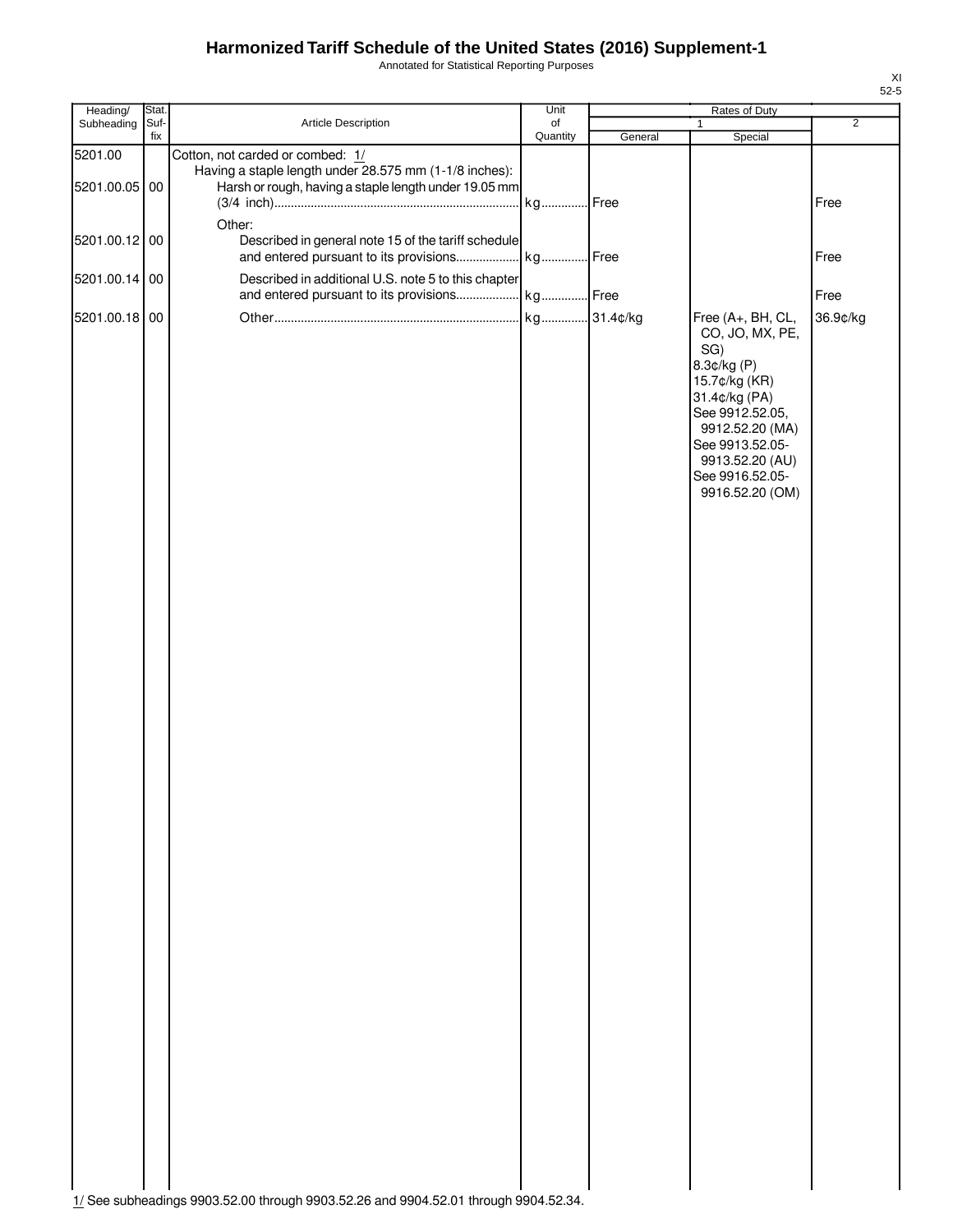Annotated for Statistical Reporting Purposes

| Heading/          | Stat.       |                                                                                                                                                                                                                                                                                        | Unit           |         | Rates of Duty                                                                                                                                                                                                           |          |
|-------------------|-------------|----------------------------------------------------------------------------------------------------------------------------------------------------------------------------------------------------------------------------------------------------------------------------------------|----------------|---------|-------------------------------------------------------------------------------------------------------------------------------------------------------------------------------------------------------------------------|----------|
| Subheading        | Suf-<br>fix | Article Description                                                                                                                                                                                                                                                                    | of<br>Quantity | General | 1<br>Special                                                                                                                                                                                                            | 2        |
| 5201.00<br>(con.) |             | Cotton, not carded or combed: (con.)<br>Having a staple length of 28.575 mm (1-1/8 inches) or                                                                                                                                                                                          |                |         |                                                                                                                                                                                                                         |          |
| 5201.00.22 00     |             | more but under 34.925 mm (1-3/8 inches):<br>Described in general note 15 of the tariff schedule and                                                                                                                                                                                    |                |         | Free (A+, AU, BH,<br>CA, CL, CO, E, IL,<br>JO, KR, MA, MX,<br>OM, P, PA, PE,<br>SG)                                                                                                                                     | 15.4¢/kg |
| 5201.00.24 00     |             | Other, harsh or rough, having a staple length of<br>29.36875 mm (1-5/32 inches) or more and white in<br>color (except cotton of perished staple, grabbots and<br>cotton pickings):<br>Described in additional U.S. note 6 to this chapter<br>and entered pursuant to its provisions kg |                | 4.4¢/kg | Free (A+, BH, CA,<br>CL, CO, E, IL, JO,<br>MA, OM, P, PA,<br>PE, SG)<br>2.2¢/kg (KR)                                                                                                                                    | 15.4¢/kg |
| 5201.00.28 00     |             | Other:                                                                                                                                                                                                                                                                                 |                |         | Free (A+, BH, CL,<br>CO, JO, MX, PE,<br>SG)<br>8.3¢/kg (P)<br>15.7¢/kg (KR)<br>31.4¢/kg (PA)<br>See 9912.52.05,<br>9912.52.20 (MA)<br>See 9913.52.05-<br>9913.52.20 (AU)<br>See 9916.52.05-<br>9916.52.20 (OM)          | 36.9¢/kg |
| 5201.00.34 00     |             | Described in additional U.S. note 7 to this chapter<br>and entered pursuant to its provisions kg                                                                                                                                                                                       |                | 4.4¢/kg | Free (A+, BH, CA,<br>CL, CO, E, IL, JO,<br>MA, OM, P, PA,<br>PE, SG)<br>2.2¢/kg (KR)                                                                                                                                    | 15.4¢/kg |
| 5201.00.38 00     |             |                                                                                                                                                                                                                                                                                        |                |         | Free (A+, BH, CL, 36.9¢/kg<br>CO, JO, MX, PE,<br>SG)<br>8.3¢/kg (P)<br>15.7¢/kg (KR)<br>31.4¢/kg (PA)<br>See 9912.52.05,<br>9912.52.20 (MA)<br>See 9913.52.05-<br>9913.52.20 (AU)<br>See 9916.52.05-<br>9916.52.20 (OM) |          |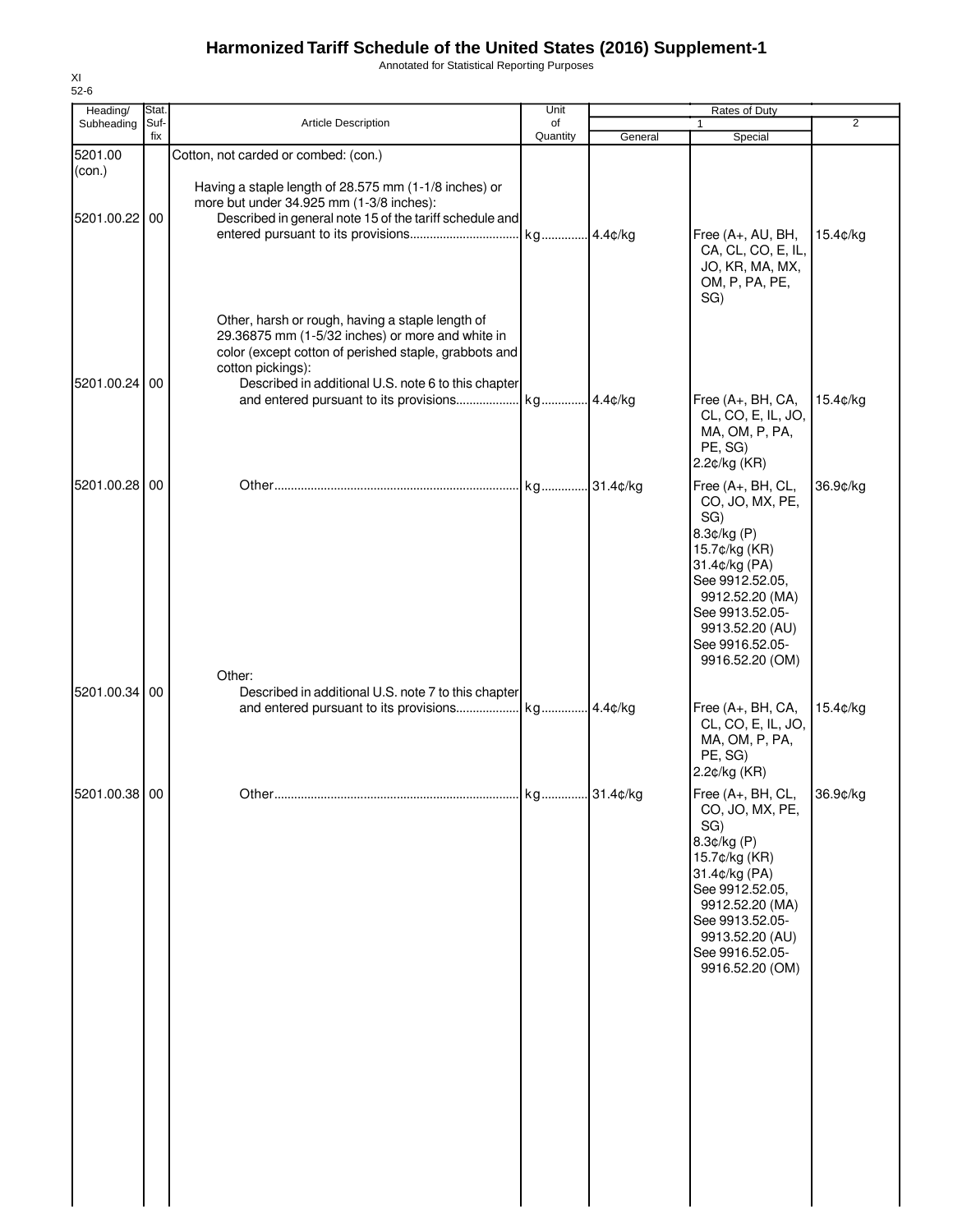Annotated for Statistical Reporting Purposes

| Heading/                 | Stat.       |                                                                                                                                                                                                  | Unit           |           | <b>Rates of Duty</b>                                                                                                                                                                                         |                |
|--------------------------|-------------|--------------------------------------------------------------------------------------------------------------------------------------------------------------------------------------------------|----------------|-----------|--------------------------------------------------------------------------------------------------------------------------------------------------------------------------------------------------------------|----------------|
| Subheading               | Suf-<br>fix | <b>Article Description</b>                                                                                                                                                                       | of<br>Quantity | General   | 1<br>Special                                                                                                                                                                                                 | $\overline{2}$ |
| 5201.00<br>(con.)        |             | Cotton, not carded or combed: (con.)                                                                                                                                                             |                |           |                                                                                                                                                                                                              |                |
| 5201.00.55 00            |             | Having a staple length of 34.925 mm (1-3/8 inches) or<br>more:<br>Described in general note 15 of the tariff schedule and                                                                        | kg             | 1.5¢/kg   | Free (AU, BH, CA,<br>CL, CO, E, IL, JO,<br>KR, MA, MX, OM,                                                                                                                                                   | 15.4¢/kg       |
| 5201.00.60 00            |             | Described in additional U.S. note 8 to this chapter and                                                                                                                                          |                |           | P, PA, PE, SG)<br>Free (BH, CA, CL,<br>CO, E, IL, JO, MA,<br>OM, P, PA, PE,<br>SG)<br>$0.7$ ¢/kg (KR)                                                                                                        | 15.4¢/kg       |
| 5201.00.80 00            |             |                                                                                                                                                                                                  |                | .31.4¢/kg | Free (BH, CL, CO,<br>JO, MX, PE, SG)<br>8.3¢/kg (P)<br>15.7¢/kg (KR)<br>31.4¢/kg (PA)<br>See 9912.52.05,<br>9912.52.20 (MA)<br>See 9913.52.05-<br>9913.52.20 (AU)<br>See 9916.52.05-<br>9916.52.20 (OM)      | 36.9¢/kg       |
| 5202<br>5202.10.00 00    |             | Cotton waste (including yarn waste and garnetted stock): 1/<br>Other:                                                                                                                            |                |           |                                                                                                                                                                                                              | Free           |
| 5202.91.00 00            |             |                                                                                                                                                                                                  |                |           | Free (A+, AU, BH,<br>CA, CL, CO, E, IL,<br>JO, KR, MA, MX,<br>OM, P, PA, PE,<br>SG)                                                                                                                          | 5%             |
| 5202.99<br>5202.99.05 00 |             | Other:<br>Card strips made from cotton having a staple<br>length under 30.1625 mm (1-3/16 inches) and lap<br>waste, sliver waste and roving waste:<br>Described in general note 15 of the tariff |                |           |                                                                                                                                                                                                              |                |
|                          |             | schedule and entered pursuant to its                                                                                                                                                             | kg Free        |           |                                                                                                                                                                                                              | Free           |
| 5202.99.10 00            |             | Described in additional U.S. note 9 to this<br>chapter and entered pursuant to its                                                                                                               |                |           |                                                                                                                                                                                                              | Free           |
| 5202.99.30 00            |             |                                                                                                                                                                                                  |                |           | Free (A+, BH, CL,<br>CO, JO, MX, PE,<br>SG)<br>$2¢/kg$ (P)<br>3.9¢/kg (KR)<br>7.8¢/kg (PA)<br>See 9912.52.05,<br>9912.52.40 (MA)<br>See 9913.52.05,<br>9913.52.40 (AU)<br>See 9916.52.05,<br>9916.52.40 (OM) | 9.2¢/kg        |
| 5202.99.50 00            |             |                                                                                                                                                                                                  |                |           |                                                                                                                                                                                                              | Free           |

 $\begin{bmatrix} 1 \end{bmatrix}$   $\begin{bmatrix} 1 \end{bmatrix}$ <br>
1/ See subheadings 9903.52.00 through 9903.52.26 and 9904.52.35 through 9904.52.50.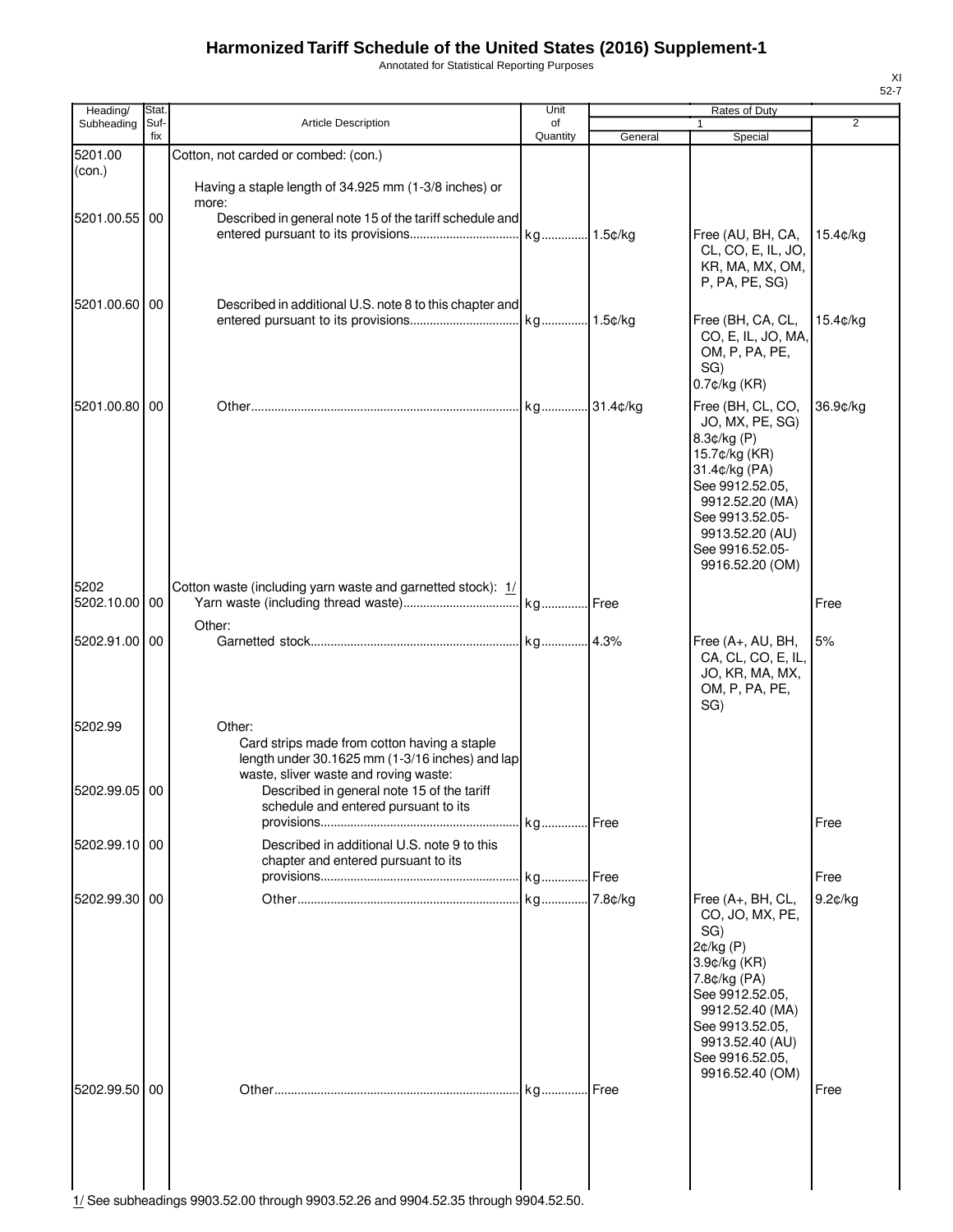Annotated for Statistical Reporting Purposes

| Heading/                 | Stat.       |                                                                                                                                     | Unit           |         | Rates of Duty                                                                                                                                                                               |                |
|--------------------------|-------------|-------------------------------------------------------------------------------------------------------------------------------------|----------------|---------|---------------------------------------------------------------------------------------------------------------------------------------------------------------------------------------------|----------------|
| Subheading               | Suf-<br>fix | <b>Article Description</b>                                                                                                          | of<br>Quantity | General | $\mathbf{1}$<br>Special                                                                                                                                                                     | $\overline{2}$ |
| 5203.00<br>5203.00.05 00 |             | Cotton, carded or combed: 1/<br>Fibers of cotton processed but not spun:<br>Described in general note 15 of the tariff schedule and |                |         | Free (A+, AU, BH,<br>CA, CL, CO, E, IL,<br>JO, KR, MA, MX,<br>OM, P, PA, PE,<br>SG)                                                                                                         | 5%             |
| 5203.00.10 00            |             | Described in additional U.S. note 10 to this chapter                                                                                |                |         | Free (A+, BH, CA,<br>CL, CO, E, IL, JO,<br>MA, MX, OM, P,<br>PA, PE, SG)<br>2.5% (KR)                                                                                                       | 5%             |
| 5203.00.30 00            |             |                                                                                                                                     | kg 31.4¢/kg    |         | Free (A+, BH, CL,<br>CO, JO, MX, PE,<br>SG)<br>8.3¢/kg (P)<br>15.7¢/kg (KR)<br>31.4¢/kg (PA)<br>See 9912.52.05,<br>9912.52.20 (MA)<br>See 9913.52.05-<br>9913.52.20 (AU)<br>See 9916.52.05- | 36.9¢/kg       |
| 5203.00.50               | 00          |                                                                                                                                     |                |         | 9916.52.20 (OM)<br>Free (A+, AU, BH,<br>CA, CL, CO, E, IL,<br>JO, KR, MA, MX,<br>OM, P, PA, PE,<br>SG)                                                                                      | 5%             |
| 5204                     |             | Cotton sewing thread, whether or not put up for retail sale:                                                                        |                |         |                                                                                                                                                                                             |                |
|                          |             | Not put up for retail sale:                                                                                                         |                |         |                                                                                                                                                                                             |                |
| 5204.11.00 00            |             | Containing 85 percent or more by weight of cotton                                                                                   |                |         | Free (AU, BH, CA,<br>CL, CO, IL, JO,<br>KR, MA, MX, OM,<br>P, PA, PE, SG)                                                                                                                   | 25.5%          |
| 5204.19.00 00            |             |                                                                                                                                     |                |         | Free (AU, BH, CA,<br>CL, CO, IL, JO,<br>KR, MA, MX, OM,<br>P, PA, PE, SG)                                                                                                                   | 25.5%          |
| 5204.20.00 00            |             |                                                                                                                                     |                |         | Free (AU, BH, CA,<br>CL, CO, IL, JO,<br>KR, MA, MX, OM,<br>P, PA, PE, SG)                                                                                                                   | 25.5%          |
|                          |             | 1/ See subheadings 9903.52.00 through 9903.52.26 and 9904.52.35 through 9904.52.50.                                                 |                |         |                                                                                                                                                                                             |                |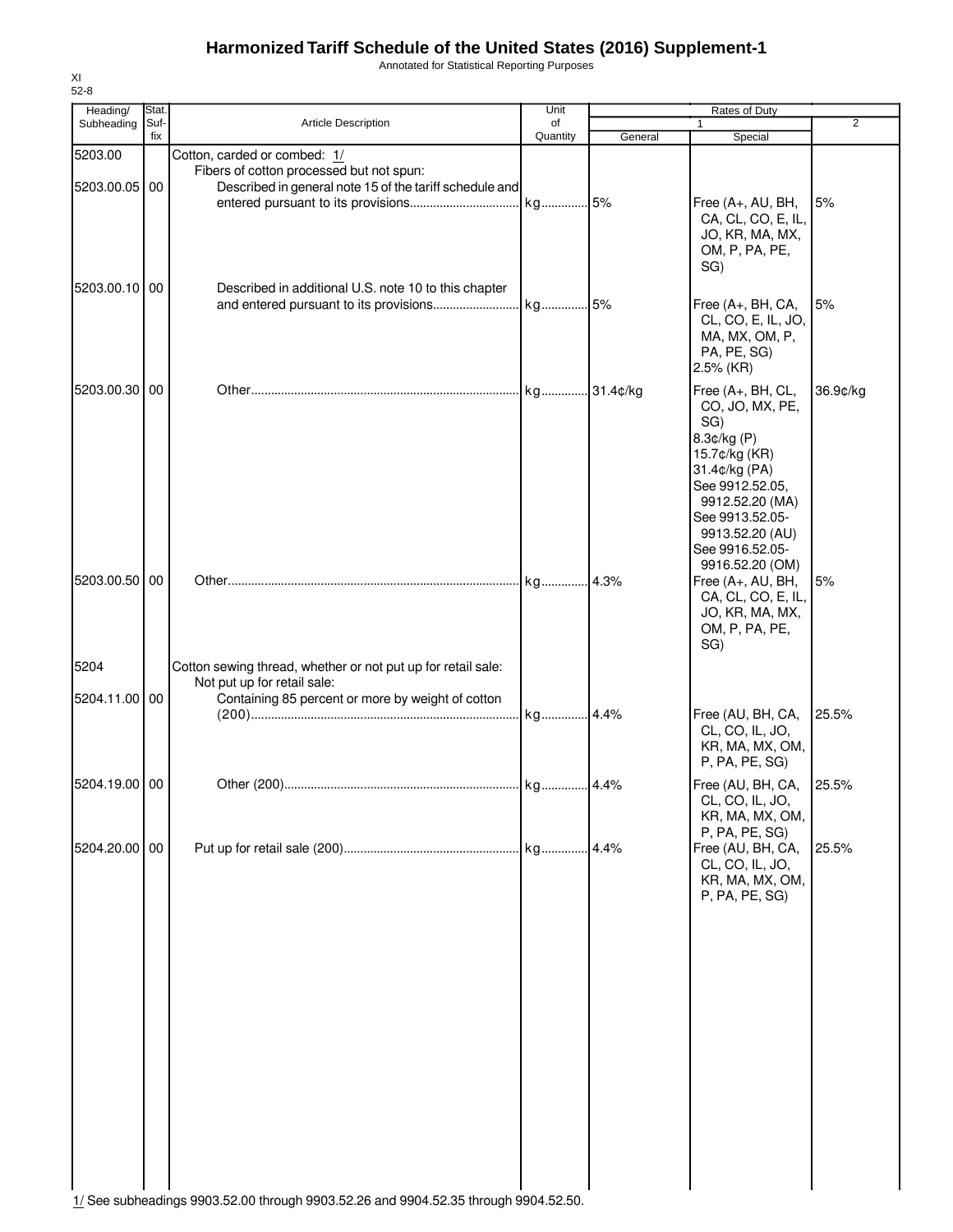Annotated for Statistical Reporting Purposes

| Heading/                 | Stat. |                                                                                                                                                               | Unit     |         | Rates of Duty                                                             |                |
|--------------------------|-------|---------------------------------------------------------------------------------------------------------------------------------------------------------------|----------|---------|---------------------------------------------------------------------------|----------------|
| Subheading               | Suf-  | <b>Article Description</b>                                                                                                                                    | of       |         |                                                                           | $\overline{2}$ |
| 5205                     | fix   | Cotton yarn (other than sewing thread), containing 85 percent<br>or more by weight of cotton, not put up for retail sale:<br>Single yarn, of uncombed fibers: | Quantity | General | Special                                                                   |                |
| 5205.11<br>5205.11.10    | 00    | Not exceeding 14 nm:                                                                                                                                          |          |         | Free (AU, BH, CA,<br>CL, CO, IL, JO,<br>KR, MA, MX, OM,<br>P, PA, PE, SG) | 6.9%           |
| 5205.11.20 00            |       |                                                                                                                                                               |          |         | Free (AU, BH, CA,<br>CL, CO, IL, JO,<br>KR, MA, MX, OM,<br>P, PA, PE, SG) | 11.9%          |
| 5205.12<br>5205.12.10    | 00    | Exceeding 14 nm but not exceeding 43 nm:                                                                                                                      |          |         | Free (AU, BH, CA,<br>CL, CO, IL, JO,<br>KR, MA, MX, OM,<br>P, PA, PE, SG) | 10.3%          |
| 5205.12.20               | 00    |                                                                                                                                                               |          |         | Free (AU, BH, CA,<br>CL, CO, IL, JO,<br>KR, MA, MX, OM,<br>P, PA, PE, SG) | 15.3%          |
| 5205.13<br>5205.13.10    | 00    | Exceeding 43 nm but not exceeding 52 nm:                                                                                                                      |          |         | Free (AU, BH, CA,<br>CL, CO, IL, JO,<br>KR, MA, MX, OM,<br>P, PA, PE, SG) | 13.9%          |
| 5205.13.20               | 00    |                                                                                                                                                               |          |         | Free (AU, BH, CA,<br>CL, CO, IL, JO,<br>KR, MA, MX, OM,<br>P, PA, PE, SG) | 18.9%          |
| 5205.14<br>5205.14.10    | 00    | Exceeding 52 nm but not exceeding 80 nm:                                                                                                                      |          |         | Free (AU, BH, CA,<br>CL, CO, IL, JO,<br>KR, MA, MX, OM,<br>P, PA, PE, SG) | 17.3%          |
| 5205.14.20 00            |       |                                                                                                                                                               |          |         | Free (AU, BH, CA,<br>CL, CO, IL, JO,<br>KR, MA, MX, OM,<br>P, PA, PE, SG) | 22.3%          |
| 5205.15<br>5205.15.10 00 |       | Exceeding 80 nm:                                                                                                                                              |          | .9.9%   | Free (AU, BH, CA,<br>CL, CO, IL, JO,<br>KR, MA, MX, OM,<br>P, PA, PE, SG) | 29.1%          |
| 5205.15.20               | 00    |                                                                                                                                                               | kg       | 12%     | Free (AU, BH, CA,<br>CL, CO, IL, JO,<br>KR, MA, MX, OM,<br>P, PA, PE, SG) | 34.1%          |
|                          |       |                                                                                                                                                               |          |         |                                                                           |                |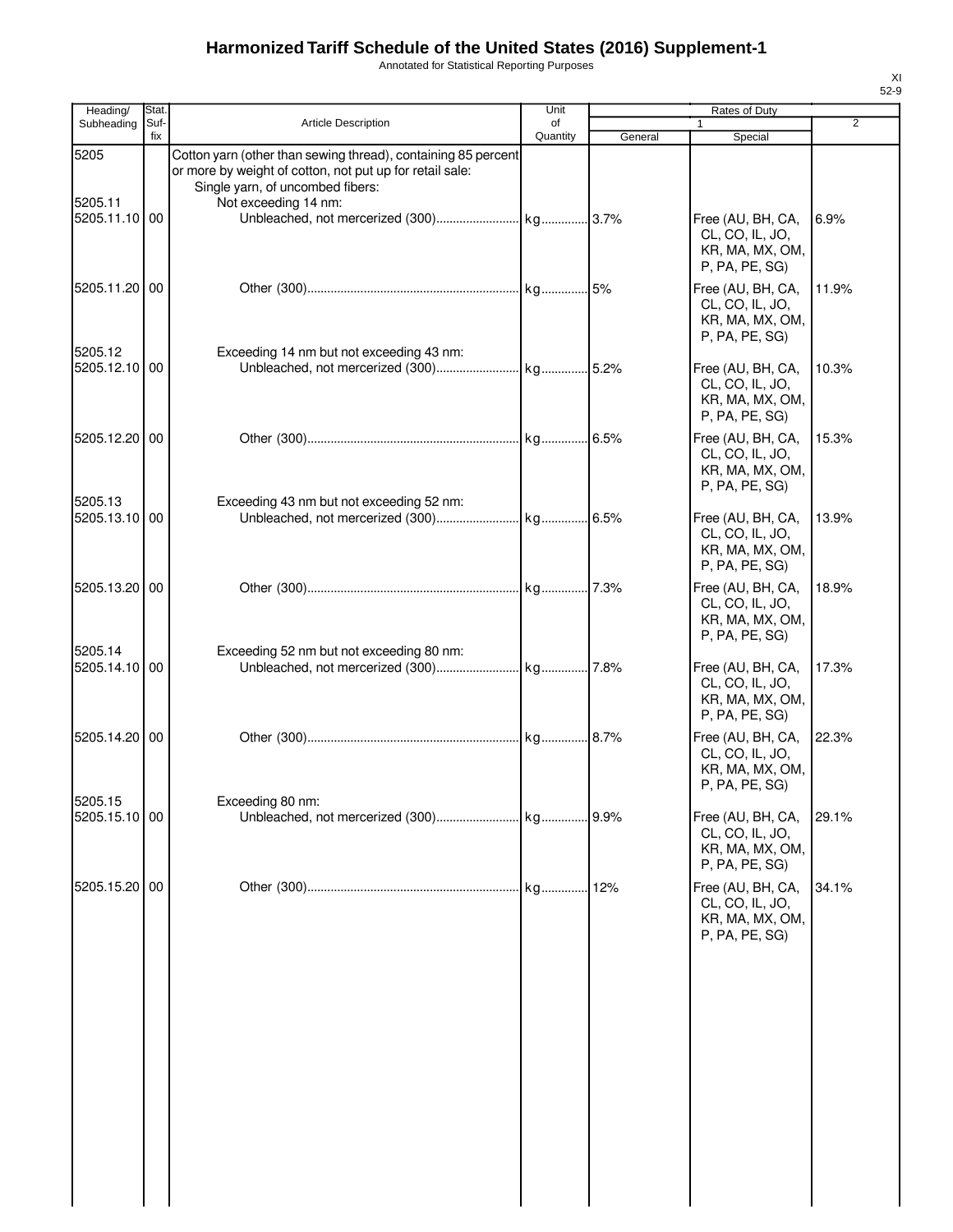Annotated for Statistical Reporting Purposes

| Heading/    | Stat.       |                                                                                                           | Unit           |         | Rates of Duty                                                             |       |
|-------------|-------------|-----------------------------------------------------------------------------------------------------------|----------------|---------|---------------------------------------------------------------------------|-------|
| Subheading  | Suf-<br>fix | Article Description                                                                                       | of<br>Quantity | General | 1<br>Special                                                              | 2     |
| 5205 (con.) |             | Cotton yarn (other than sewing thread), containing 85 percent                                             |                |         |                                                                           |       |
|             |             | or more by weight of cotton, not put up for retail sale: (con.)<br>Single yarn, of combed fibers:         |                |         |                                                                           |       |
| 5205.21.00  |             |                                                                                                           |                | 5.8%    | Free (AU, BH, CA,                                                         | 11.9% |
|             |             |                                                                                                           |                |         | CL, CO, IL, JO,<br>KR, MA, MX, OM,<br>P, PA, PE, SG)                      |       |
|             | 20          |                                                                                                           |                |         |                                                                           |       |
|             | 90          |                                                                                                           |                |         |                                                                           |       |
| 5205.22.00  |             |                                                                                                           |                | 7.3%    | Free (AU, BH, CA,                                                         | 15.3% |
|             |             |                                                                                                           |                |         | CL, CO, IL, JO,<br>KR, MA, MX, OM,<br>P, PA, PE, SG)                      |       |
|             | 20          |                                                                                                           |                |         |                                                                           |       |
|             | 90          |                                                                                                           |                |         |                                                                           |       |
| 5205.23.00  |             |                                                                                                           |                | 8.6%    | Free (AU, BH, CA,<br>CL, CO, IL, JO,<br>KR, MA, MX, OM,<br>P. PA, PE, SG) | 18.9% |
|             | 20          |                                                                                                           |                |         |                                                                           |       |
|             | 90          |                                                                                                           |                |         |                                                                           |       |
| 5205.24.00  |             |                                                                                                           |                | 9.9%    | Free (AU, BH, CA,<br>CL, CO, IL, JO,                                      | 22.3% |
|             |             |                                                                                                           |                |         | KR, MA, MX, OM,<br>P, PA, PE, SG)                                         |       |
|             | 20          |                                                                                                           |                |         |                                                                           |       |
|             | 90          |                                                                                                           |                |         |                                                                           |       |
| 5205.26.00  |             | Measuring less than 125 decitex but not less than                                                         |                |         |                                                                           |       |
|             |             | 106.38 decitex (exceeding 80 metric number but not                                                        |                |         |                                                                           |       |
|             |             |                                                                                                           |                | 12%     | Free (AU, BH, CA,<br>CL, CO, IL, JO,                                      | 34.1% |
|             |             |                                                                                                           |                |         | KR, MA, MX, OM,<br>P, PA, PE, SG)                                         |       |
|             | 20          |                                                                                                           |                |         |                                                                           |       |
|             | 90          |                                                                                                           |                |         |                                                                           |       |
| 5205.27.00  |             | Measuring less than 106.38 decitex but not less than<br>83.33 decitex (exceeding 94 metric number but not |                |         |                                                                           |       |
|             |             |                                                                                                           |                |         | Free (AU, BH, CA,                                                         | 34.1% |
|             |             |                                                                                                           |                |         | CL, CO, IL, JO,<br>KR, MA, MX, OM,<br>P, PA, PE, SG)                      |       |
|             | 20          |                                                                                                           |                |         |                                                                           |       |
|             | 90          |                                                                                                           | kg             |         |                                                                           |       |
| 5205.28.00  |             | Measuring less than 83.33 decitex (exceeding 120                                                          |                |         |                                                                           |       |
|             |             |                                                                                                           | .              | 12%     | Free (AU, BH, CA,<br>CL, CO, IL, JO,<br>KR, MA, MX, OM,<br>P, PA, PE, SG) | 34.1% |
|             | 20          |                                                                                                           |                |         |                                                                           |       |
|             | 90          |                                                                                                           |                |         |                                                                           |       |
|             |             |                                                                                                           |                |         |                                                                           |       |
|             |             |                                                                                                           |                |         |                                                                           |       |
|             |             |                                                                                                           |                |         |                                                                           |       |
|             |             |                                                                                                           |                |         |                                                                           |       |
|             |             |                                                                                                           |                |         |                                                                           |       |
|             |             |                                                                                                           |                |         |                                                                           |       |
|             |             |                                                                                                           |                |         |                                                                           |       |
|             |             |                                                                                                           |                |         |                                                                           |       |
|             |             |                                                                                                           |                |         |                                                                           |       |
|             |             |                                                                                                           |                |         |                                                                           |       |
|             |             |                                                                                                           |                |         |                                                                           |       |
|             |             |                                                                                                           |                |         |                                                                           |       |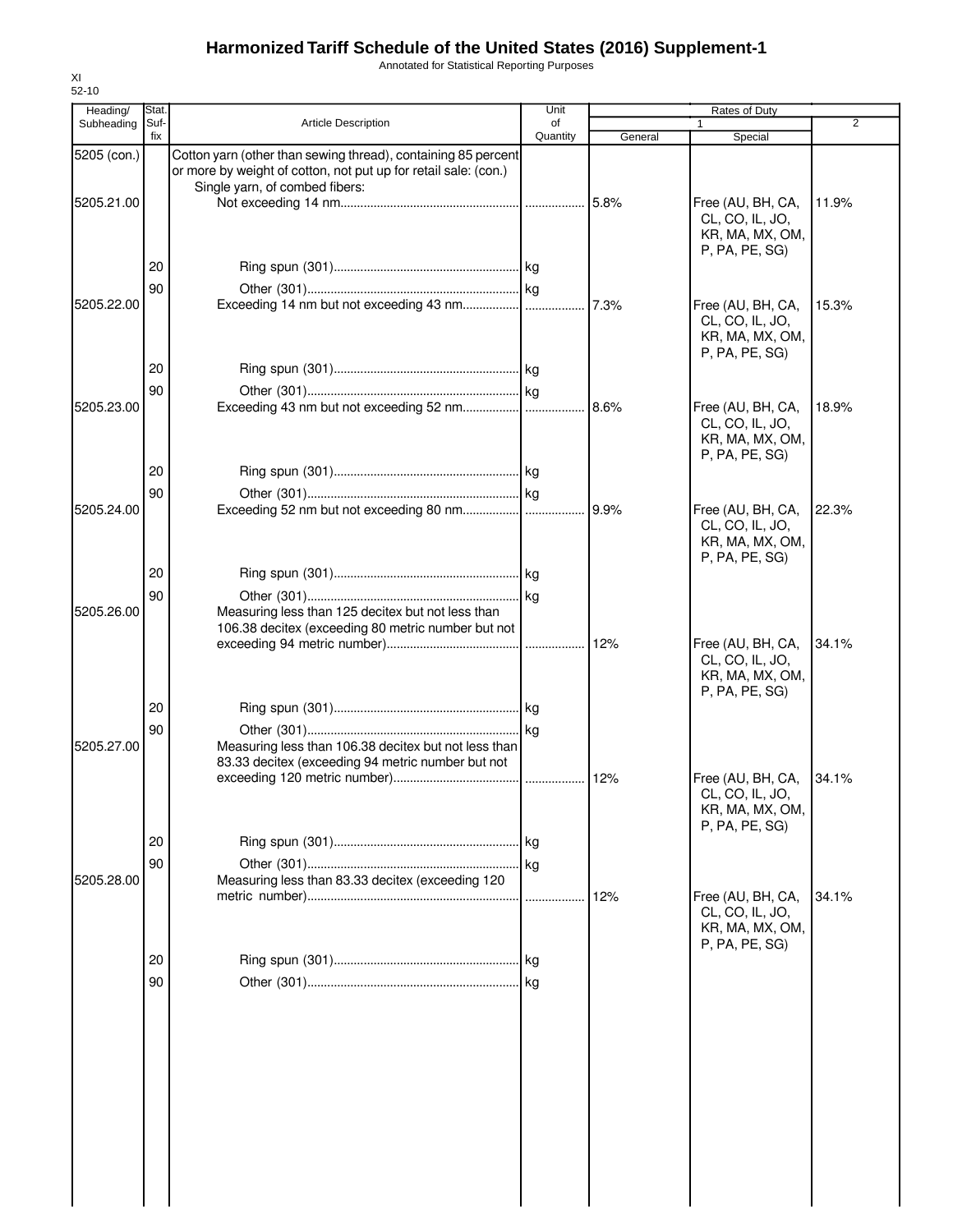Annotated for Statistical Reporting Purposes

| Heading/      | Stat.       |                                                                                                                                                                                           | Unit           |         | Rates of Duty                                                             |                |
|---------------|-------------|-------------------------------------------------------------------------------------------------------------------------------------------------------------------------------------------|----------------|---------|---------------------------------------------------------------------------|----------------|
| Subheading    | Suf-<br>fix | Article Description                                                                                                                                                                       | of<br>Quantity | General | 1<br>Special                                                              | $\overline{2}$ |
| 5205 (con.)   |             | Cotton yarn (other than sewing thread), containing 85 percent<br>or more by weight of cotton, not put up for retail sale: (con.)<br>Multiple (folded) or cabled yarn, of uncombed fibers: |                |         |                                                                           |                |
| 5205.31.00 00 |             |                                                                                                                                                                                           |                |         | Free (AU, BH, CA,<br>CL, CO, IL, JO,<br>KR, MA, MX, OM,<br>P, PA, PE, SG) | 11.9%          |
| 5205.32.00 00 |             | Exceeding 14 nm but not exceeding 43 nm per single                                                                                                                                        |                |         | Free (AU, BH, CA,<br>CL, CO, IL, JO,<br>KR, MA, MX, OM,<br>P, PA, PE, SG) | 15.3%          |
| 5205.33.00 00 |             | Exceeding 43 nm but not exceeding 52 nm per single                                                                                                                                        |                |         | Free (AU, BH, CA,<br>CL, CO, IL, JO,<br>KR, MA, MX, OM,<br>P, PA, PE, SG) | 18.9%          |
| 5205.34.00 00 |             | Exceeding 52 nm but not exceeding 80 nm per single                                                                                                                                        | kg 9.9%        |         | Free (AU, BH, CA,<br>CL, CO, IL, JO,<br>KR, MA, MX, OM,<br>P, PA, PE, SG) | 22.3%          |
| 5205.35.00 00 |             |                                                                                                                                                                                           |                |         | Free (AU, BH, CA,<br>CL, CO, IL, JO,<br>KR, MA, MX, OM,<br>P, PA, PE, SG) | 34.1%          |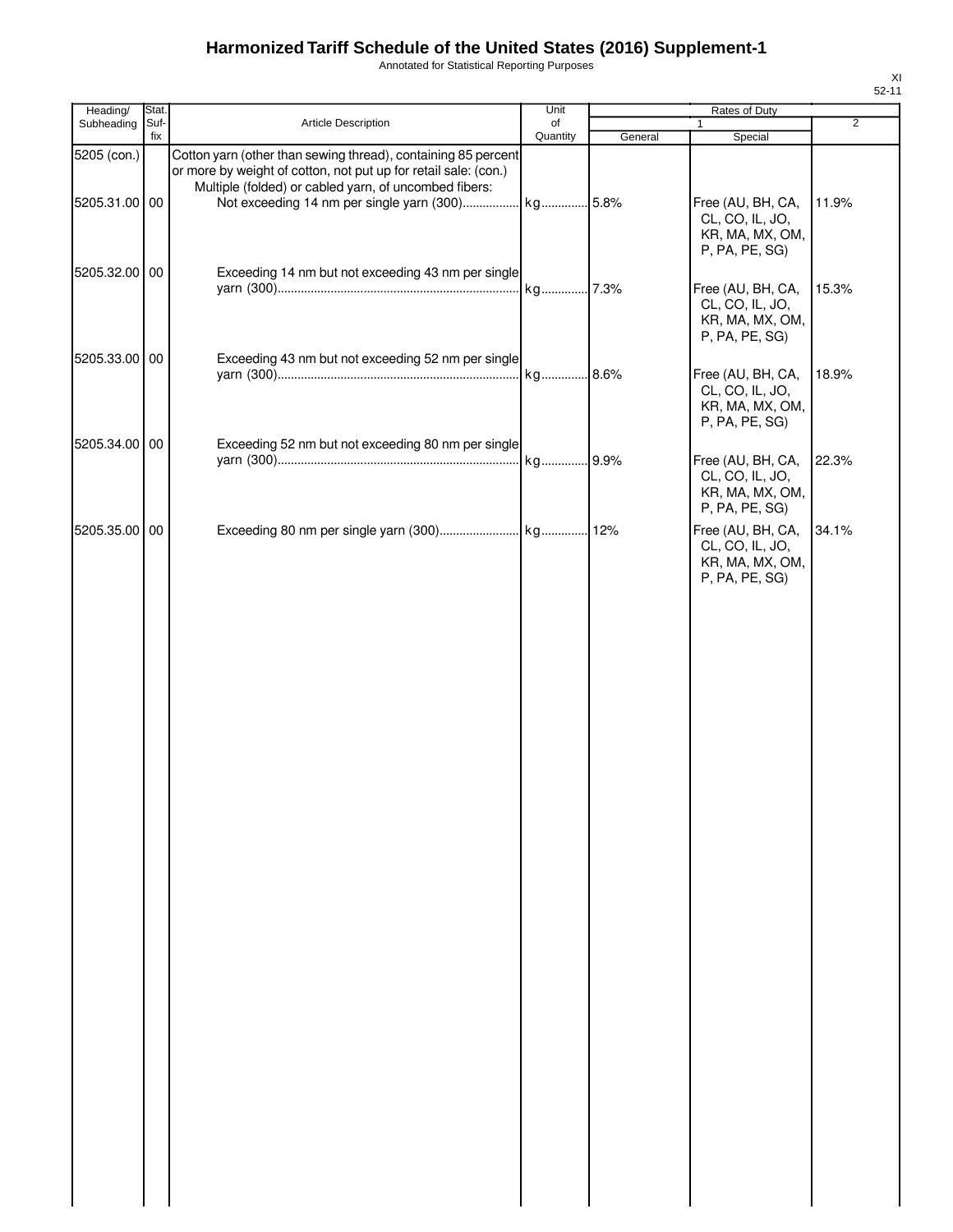Annotated for Statistical Reporting Purposes

| Heading/    | Stat.    |                                                                                                                                                                                         | Unit     |         | Rates of Duty                                                             |       |
|-------------|----------|-----------------------------------------------------------------------------------------------------------------------------------------------------------------------------------------|----------|---------|---------------------------------------------------------------------------|-------|
| Subheading  | Suf-     | <b>Article Description</b>                                                                                                                                                              | of       |         | 1                                                                         | 2     |
|             | fix      |                                                                                                                                                                                         | Quantity | General | Special                                                                   |       |
| 5205 (con.) |          | Cotton yarn (other than sewing thread), containing 85 percent<br>or more by weight of cotton, not put up for retail sale: (con.)<br>Multiple (folded) or cabled yarn, of combed fibers: |          |         |                                                                           |       |
| 5205.41.00  |          |                                                                                                                                                                                         |          | 5%      | Free (AU, BH, CA,<br>CL, CO, IL, JO,<br>KR, MA, MX, OM,<br>P, PA, PE, SG) | 11.9% |
|             | 20<br>90 |                                                                                                                                                                                         |          |         |                                                                           |       |
| 5205.42.00  |          | Exceeding 14 nm but not exceeding 43 nm per single                                                                                                                                      |          | 6.5%    | Free (AU, BH, CA,<br>CL, CO, IL, JO,                                      | 15.3% |
|             |          | Ring spun:                                                                                                                                                                              |          |         | KR, MA, MX, OM,<br>P, PA, PE, SG)                                         |       |
|             | 21       | Compact, exceeding 41 nm (301) kg                                                                                                                                                       |          |         |                                                                           |       |
|             | 29       |                                                                                                                                                                                         |          |         |                                                                           |       |
|             | 90       |                                                                                                                                                                                         |          |         |                                                                           |       |
| 5205.43.00  |          | Exceeding 43 nm but not exceeding 52 nm per single                                                                                                                                      |          |         | Free (AU, BH, CA,<br>CL, CO, IL, JO,<br>KR, MA, MX, OM,<br>P, PA, PE, SG) | 18.9% |
|             |          | Ring spun:                                                                                                                                                                              |          |         |                                                                           |       |
|             | 21       |                                                                                                                                                                                         |          |         |                                                                           |       |
|             | 29       |                                                                                                                                                                                         |          |         |                                                                           |       |
|             | 90       |                                                                                                                                                                                         |          |         |                                                                           |       |
| 5205.44.00  |          | Exceeding 52 nm but not exceeding 80 nm per single                                                                                                                                      |          |         |                                                                           |       |
|             |          |                                                                                                                                                                                         |          | 9.9%    | Free (AU, BH, CA,<br>CL, CO, IL, JO,<br>KR, MA, MX, OM,<br>P, PA, PE, SG) | 22.3% |
|             |          | Ring spun:                                                                                                                                                                              |          |         |                                                                           |       |
|             | 21       |                                                                                                                                                                                         |          |         |                                                                           |       |
|             | 29       |                                                                                                                                                                                         |          |         |                                                                           |       |
|             | 90       |                                                                                                                                                                                         |          |         |                                                                           |       |
|             |          |                                                                                                                                                                                         |          |         |                                                                           |       |
|             |          |                                                                                                                                                                                         |          |         |                                                                           |       |
|             |          |                                                                                                                                                                                         |          |         |                                                                           |       |
|             |          |                                                                                                                                                                                         |          |         |                                                                           |       |
|             |          |                                                                                                                                                                                         |          |         |                                                                           |       |
|             |          |                                                                                                                                                                                         |          |         |                                                                           |       |
|             |          |                                                                                                                                                                                         |          |         |                                                                           |       |
|             |          |                                                                                                                                                                                         |          |         |                                                                           |       |
|             |          |                                                                                                                                                                                         |          |         |                                                                           |       |
|             |          |                                                                                                                                                                                         |          |         |                                                                           |       |
|             |          |                                                                                                                                                                                         |          |         |                                                                           |       |
|             |          |                                                                                                                                                                                         |          |         |                                                                           |       |
|             |          |                                                                                                                                                                                         |          |         |                                                                           |       |
|             |          |                                                                                                                                                                                         |          |         |                                                                           |       |
|             |          |                                                                                                                                                                                         |          |         |                                                                           |       |
|             |          |                                                                                                                                                                                         |          |         |                                                                           |       |
|             |          |                                                                                                                                                                                         |          |         |                                                                           |       |
|             |          |                                                                                                                                                                                         |          |         |                                                                           |       |
|             |          |                                                                                                                                                                                         |          |         |                                                                           |       |
|             |          |                                                                                                                                                                                         |          |         |                                                                           |       |
|             |          |                                                                                                                                                                                         |          |         |                                                                           |       |
|             |          |                                                                                                                                                                                         |          |         |                                                                           |       |
|             |          |                                                                                                                                                                                         |          |         |                                                                           |       |
|             |          |                                                                                                                                                                                         |          |         |                                                                           |       |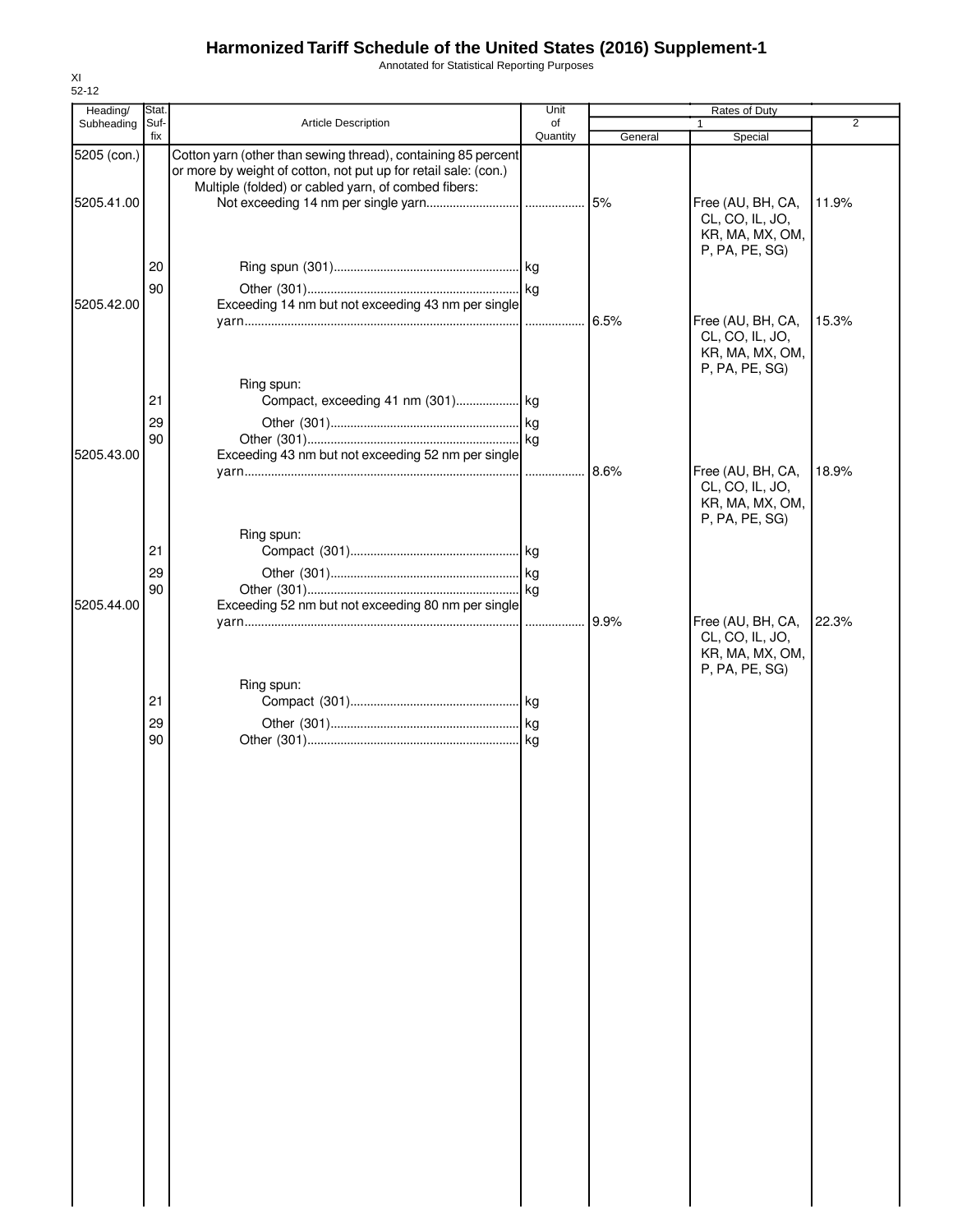Annotated for Statistical Reporting Purposes

| Heading/    | Stat.       |                                                                                                                                                                        | Unit           |         | Rates of Duty                                                             |                |
|-------------|-------------|------------------------------------------------------------------------------------------------------------------------------------------------------------------------|----------------|---------|---------------------------------------------------------------------------|----------------|
| Subheading  | Suf-<br>fix | Article Description                                                                                                                                                    | of<br>Quantity | General | 1<br>Special                                                              | $\overline{2}$ |
| 5205 (con.) |             | Cotton yarn (other than sewing thread), containing 85 percent<br>or more by weight of cotton, not put up for retail sale: (con.)                                       |                |         |                                                                           |                |
| 5205.46.00  |             | Multiple (folded) or cabled yarn, of combed fibers (con.):<br>Measuring per single yarn less than 125 decitex but<br>not less than 106.38 decitex (exceeding 80 metric |                |         | Free (AU, BH, CA,                                                         | 34.1%          |
|             |             | Ring spun:                                                                                                                                                             |                |         | CL, CO, IL, JO,<br>KR, MA, MX, OM,<br>P, PA, PE, SG)                      |                |
|             | 21<br>29    |                                                                                                                                                                        |                |         |                                                                           |                |
| 5205.47.00  | 90          | Measuring per single yarn less than 106.38 decitex<br>but not less than 83.33 decitex (exceeding 94 metric                                                             |                |         |                                                                           |                |
|             |             |                                                                                                                                                                        |                |         | Free (AU, BH, CA,<br>CL, CO, IL, JO,<br>KR, MA, MX, OM,<br>P, PA, PE, SG) | 34.1%          |
|             | 21          | Ring spun:<br>Compact, not exceeding 102 nm (301) kg                                                                                                                   |                |         |                                                                           |                |
|             | 29<br>90    |                                                                                                                                                                        |                |         |                                                                           |                |
| 5205.48.00  |             | Measuring per single yarn less than 83.33 decitex                                                                                                                      |                | 12%     | Free (AU, BH, CA,                                                         | 34.1%          |
|             |             |                                                                                                                                                                        |                |         | CL, CO, IL, JO,<br>KR, MA, MX, OM,<br>P, PA, PE, SG)                      |                |
|             | 20          |                                                                                                                                                                        |                |         |                                                                           |                |
|             |             |                                                                                                                                                                        |                |         |                                                                           |                |
|             |             |                                                                                                                                                                        |                |         |                                                                           |                |
|             |             |                                                                                                                                                                        |                |         |                                                                           |                |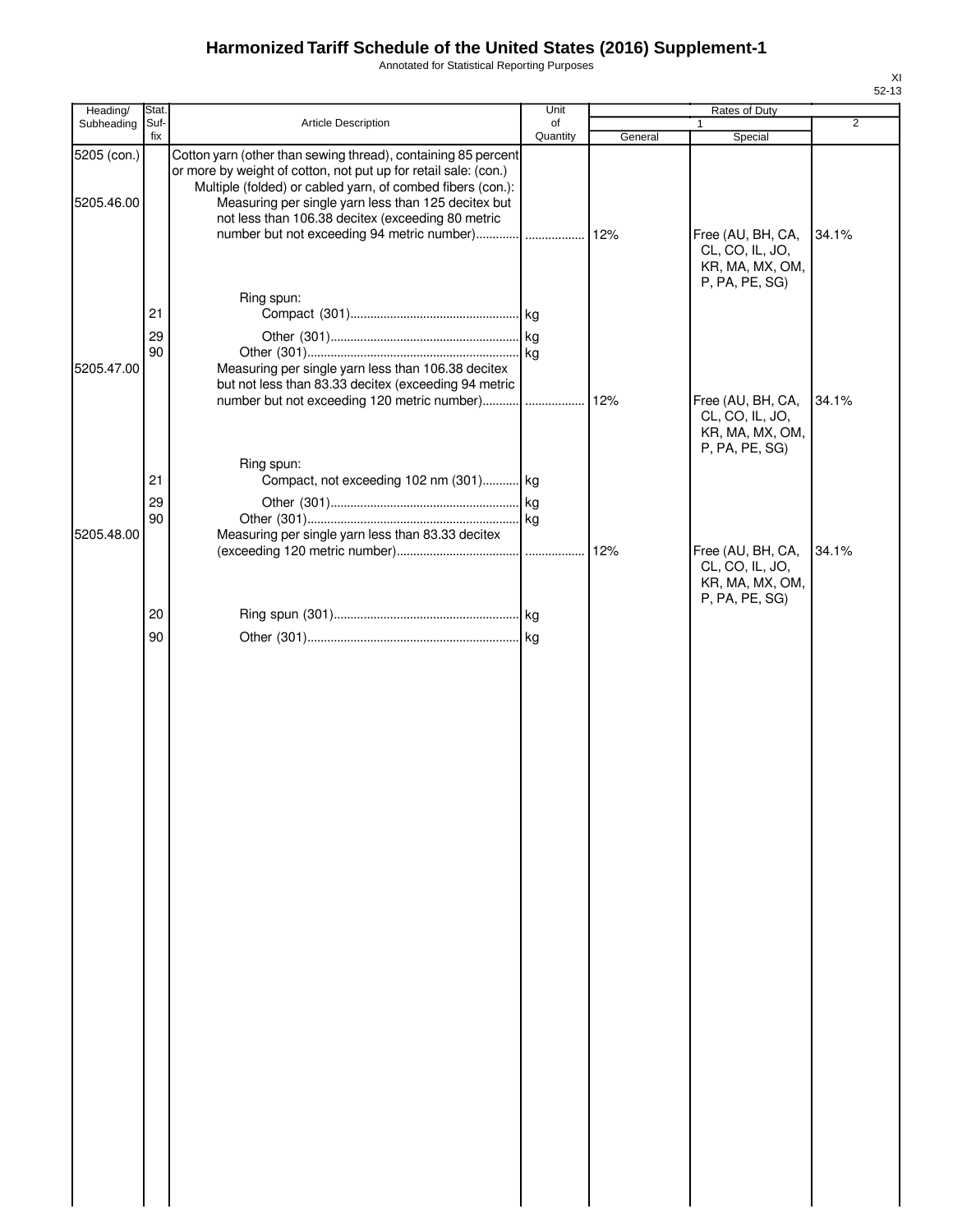Annotated for Statistical Reporting Purposes

| Heading/<br>Subheading | Stat.<br>Suf- | <b>Article Description</b>                                                                                                                                      | Unit<br>of |         | Rates of Duty<br>$\mathbf{1}$                                             | 2   |
|------------------------|---------------|-----------------------------------------------------------------------------------------------------------------------------------------------------------------|------------|---------|---------------------------------------------------------------------------|-----|
|                        | fix           |                                                                                                                                                                 | Quantity   | General | Special                                                                   |     |
| 5206<br>5206.11.00 00  |               | Cotton yarn (other than sewing thread), containing less than<br>85 percent by weight of cotton, not put up for retail sale:<br>Single yarn, of uncombed fibers: |            |         | Free (AU, BH, CA,<br>CL, CO, IL, JO,<br>KR, MA, MX, OM,<br>P, PA, PE, SG) | 40% |
| 5206.12.00 00          |               |                                                                                                                                                                 |            |         | Free (AU, BH, CA,<br>CL, CO, IL, JO,<br>KR, MA, MX, OM,<br>P, PA, PE, SG) | 40% |
| 5206.13.00 00          |               |                                                                                                                                                                 |            |         | Free (AU, BH, CA,<br>CL, CO, IL, JO,<br>KR, MA, MX, OM,<br>P, PA, PE, SG  | 40% |
| 5206.14.00 00          |               |                                                                                                                                                                 |            |         | Free (AU, BH, CA,<br>CL, CO, IL, JO,<br>KR, MA, MX, OM,<br>P, PA, PE, SG) | 40% |
| 5206.15.00 00          |               |                                                                                                                                                                 |            |         | Free (AU, BH, CA,<br>CL, CO, IL, JO,<br>KR, MA, MX, OM,<br>P, PA, PE, SG) | 40% |
| 5206.21.00 00          |               | Single yarn, of combed fibers:                                                                                                                                  |            |         | Free (AU, BH, CA,<br>CL, CO, IL, JO,<br>KR, MA, MX, OM,<br>P, PA, PE, SG  | 40% |
| 5206.22.00 00          |               |                                                                                                                                                                 |            |         | Free (AU, BH, CA,<br>CL, CO, IL, JO,<br>KR, MA, MX, OM,<br>P, PA, PE, SG  | 40% |
| 5206.23.00 00          |               | Exceeding 43 nm but not exceeding 52 nm (301) kg 9.2%                                                                                                           |            |         | Free (AU, BH, CA,<br>CL, CO, IL, JO,<br>KR, MA, MX, OM,<br>P, PA, PE, SG) | 40% |
| 5206.24.00 00          |               | Exceeding 52 nm but not exceeding 80 nm (301) kg 9.2%                                                                                                           |            |         | Free (AU, BH, CA,<br>CL, CO, IL, JO,<br>KR, MA, MX, OM,<br>P, PA, PE, SG) | 40% |
| 5206.25.00 00          |               |                                                                                                                                                                 |            |         | Free (AU, BH, CA,<br>CL, CO, IL, JO,<br>KR, MA, MX, OM,<br>P, PA, PE, SG) | 40% |
|                        |               |                                                                                                                                                                 |            |         |                                                                           |     |

XI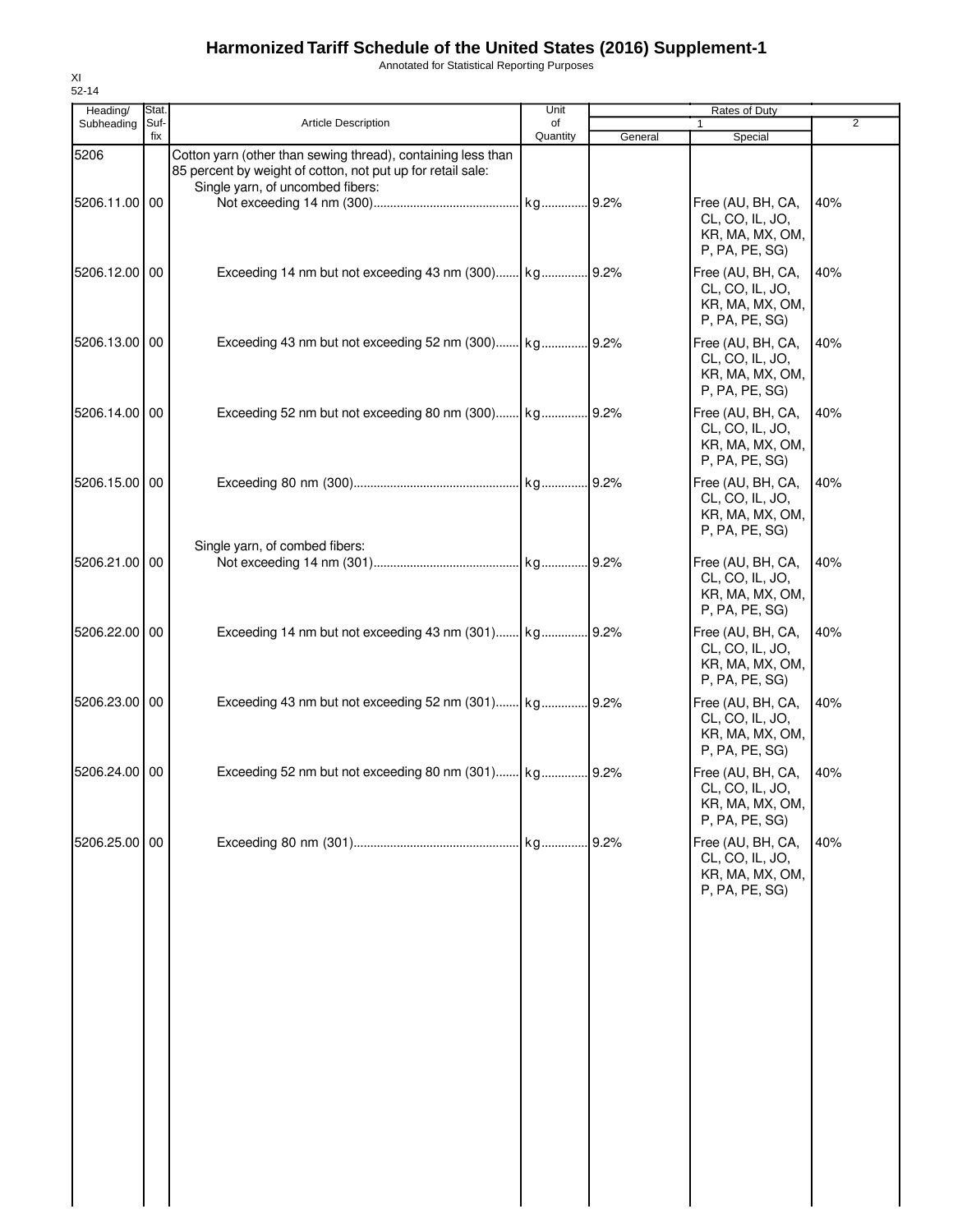Annotated for Statistical Reporting Purposes

| Heading/      | Stat.       |                                                                                                                                                                                             | Unit           |         | Rates of Duty                                                             |                |
|---------------|-------------|---------------------------------------------------------------------------------------------------------------------------------------------------------------------------------------------|----------------|---------|---------------------------------------------------------------------------|----------------|
| Subheading    | Suf-<br>fix | <b>Article Description</b>                                                                                                                                                                  | of<br>Quantity | General | 1<br>Special                                                              | $\overline{2}$ |
| 5206 (con.)   |             | Cotton yarn (other than sewing thread), containing less than<br>85 percent by weight of cotton, not put up for retail sale: (con.)<br>Multiple (folded) or cabled yarn, of uncombed fibers: |                |         |                                                                           |                |
| 5206.31.00 00 |             |                                                                                                                                                                                             |                |         | Free (AU, BH, CA,<br>CL, CO, IL, JO,<br>KR, MA, MX, OM,<br>P, PA, PE, SG) | 40%            |
| 5206.32.00 00 |             | Exceeding 14 nm but not exceeding 43 nm per single                                                                                                                                          |                |         | Free (AU, BH, CA,<br>CL, CO, IL, JO,<br>KR, MA, MX, OM,<br>P, PA, PE, SG) | 40%            |
| 5206.33.00 00 |             | Exceeding 43 nm but not exceeding 52 nm per single                                                                                                                                          |                |         | Free (AU, BH, CA,<br>CL, CO, IL, JO,<br>KR, MA, MX, OM,<br>P, PA, PE, SG) | 40%            |
| 5206.34.00 00 |             | Exceeding 52 nm but not exceeding 80 nm per single                                                                                                                                          |                |         | Free (AU, BH, CA,<br>CL, CO, IL, JO,<br>KR, MA, MX, OM,<br>P, PA, PE, SG) | 40%            |
| 5206.35.00 00 |             | Multiple (folded) or cabled yarn, of combed fibers:                                                                                                                                         |                |         | Free (AU, BH, CA,<br>CL, CO, IL, JO,<br>KR, MA, MX, OM,<br>P, PA, PE, SG) | 40%            |
| 5206.41.00 00 |             |                                                                                                                                                                                             |                |         | Free (AU, BH, CA,<br>CL, CO, IL, JO,<br>KR, MA, MX, OM,<br>P, PA, PE, SG) | 40%            |
| 5206.42.00 00 |             | Exceeding 14 nm but not exceeding 43 nm per single                                                                                                                                          |                |         | Free (AU, BH, CA,<br>CL, CO, IL, JO,<br>KR, MA, MX, OM,<br>P, PA, PE, SG) | 40%            |
| 5206.43.00 00 |             | Exceeding 43 nm but not exceeding 52 nm per single                                                                                                                                          |                |         | Free (AU, BH, CA,<br>CL, CO, IL, JO,<br>KR, MA, MX, OM,<br>P, PA, PE, SG) | 40%            |
| 5206.44.00 00 |             | Exceeding 52 nm but not exceeding 80 nm per single                                                                                                                                          |                |         | Free (AU, BH, CA,<br>CL, CO, IL, JO,<br>KR, MA, MX, OM,<br>P, PA, PE, SG) | 40%            |
| 5206.45.00 00 |             |                                                                                                                                                                                             |                |         | Free (AU, BH, CA,<br>CL, CO, IL, JO,<br>KR, MA, MX, OM,<br>P, PA, PE, SG) | 40%            |
|               |             |                                                                                                                                                                                             |                |         |                                                                           |                |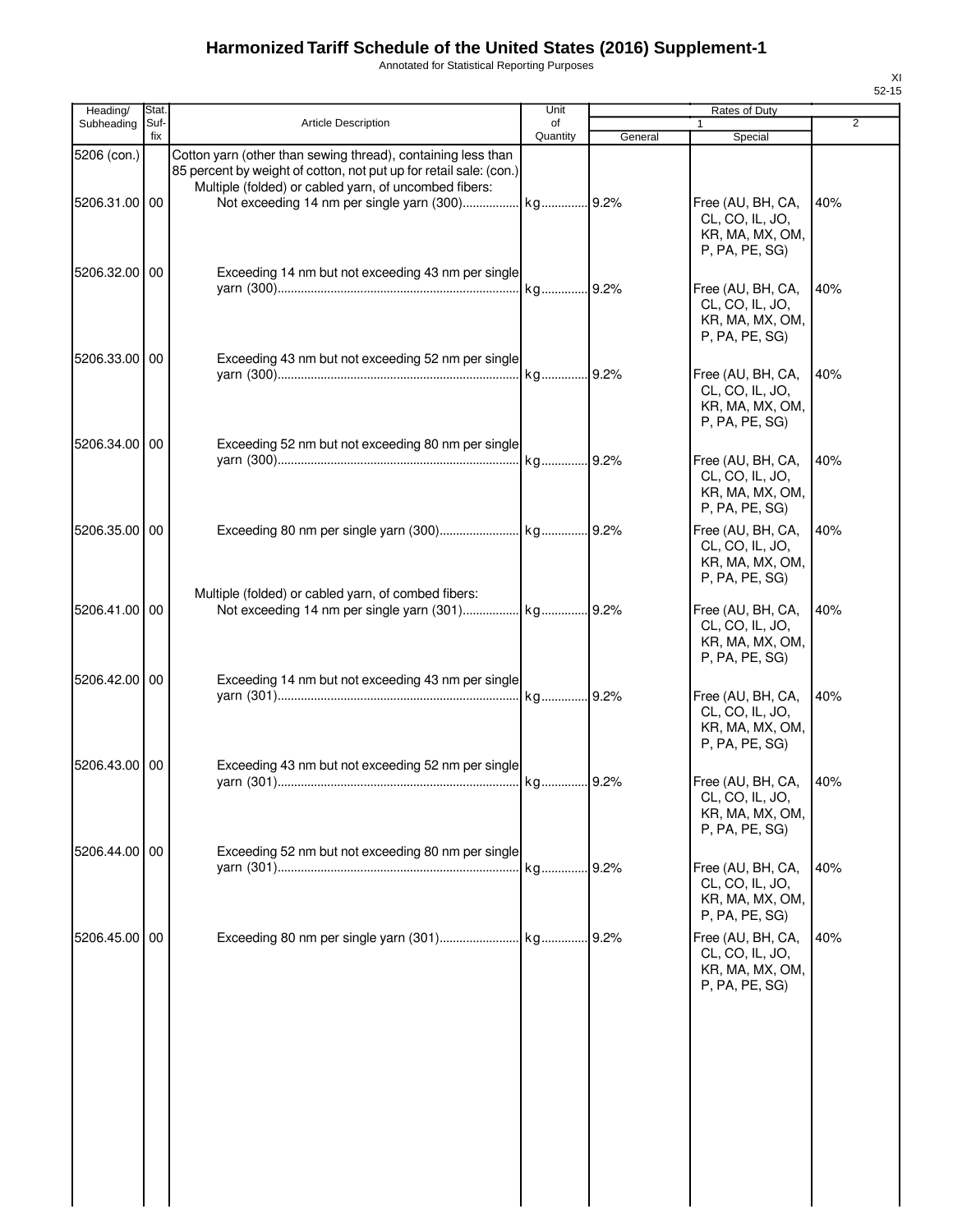Annotated for Statistical Reporting Purposes

| Heading/              | Stat.<br>Suf- | <b>Article Description</b>                                                                                                                                                                                                                                                                                                                                                                                                                                                                      | Unit<br>of           |         | Rates of Duty<br>$\mathbf{1}$                                             | $\overline{2}$      |
|-----------------------|---------------|-------------------------------------------------------------------------------------------------------------------------------------------------------------------------------------------------------------------------------------------------------------------------------------------------------------------------------------------------------------------------------------------------------------------------------------------------------------------------------------------------|----------------------|---------|---------------------------------------------------------------------------|---------------------|
| Subheading            | fix           |                                                                                                                                                                                                                                                                                                                                                                                                                                                                                                 | Quantity             | General | Special                                                                   |                     |
| 5207<br>5207.10.00 00 |               | Cotton yarn (other than sewing thread) put up for retail sale:<br>Containing 85 percent or more by weight of cotton (200).   kg Free                                                                                                                                                                                                                                                                                                                                                            |                      |         |                                                                           | 25.5%               |
| 5207.90.00 00         |               |                                                                                                                                                                                                                                                                                                                                                                                                                                                                                                 |                      |         | Free (AU, BH, CA,<br>CL, CO, IL, JO,<br>KR, MA, MX, OM,<br>P, PA, PE, SG) | 25.5%               |
| 5208                  |               | Woven fabrics of cotton, containing 85 percent or more by<br>weight of cotton, weighing not more than 200 g/m <sup>2</sup> :<br>Unbleached:                                                                                                                                                                                                                                                                                                                                                     |                      |         |                                                                           |                     |
| 5208.11<br>5208.11.20 |               | Plain weave, weighing not more than 100 g/m <sup>2</sup> :                                                                                                                                                                                                                                                                                                                                                                                                                                      |                      | 7%      | Free (AU, BH, CA,<br>CL, CO, IL, JO,<br>KR, MA, MX, OM,<br>P, PA, PE, SG) | 16.9%               |
|                       | 20            |                                                                                                                                                                                                                                                                                                                                                                                                                                                                                                 | kg                   |         |                                                                           |                     |
|                       | 40            |                                                                                                                                                                                                                                                                                                                                                                                                                                                                                                 | kg                   |         |                                                                           |                     |
|                       | 90            |                                                                                                                                                                                                                                                                                                                                                                                                                                                                                                 | kg                   |         |                                                                           |                     |
| 5208.11.40            |               |                                                                                                                                                                                                                                                                                                                                                                                                                                                                                                 |                      | 9%      | Free (AU, BH, CA,<br>CL, CO, IL, JO,<br>KR, MA, MX, OM,<br>P, PA, PE, SG) | 21.7%               |
|                       | 20            |                                                                                                                                                                                                                                                                                                                                                                                                                                                                                                 | kg                   |         |                                                                           |                     |
|                       | 40            |                                                                                                                                                                                                                                                                                                                                                                                                                                                                                                 | kg                   |         |                                                                           |                     |
|                       | 60<br>90      |                                                                                                                                                                                                                                                                                                                                                                                                                                                                                                 | kg<br>m <sup>2</sup> |         |                                                                           |                     |
| 5208.11.60            | 00            | Of number 69 or higher number:<br>Suitable for making typewriter ribbon,<br>containing yarns the average number of which<br>exceeds 85 but not 237, the total thread count<br>(treating multiple (folded) or cabled yarns as<br>single threads) per square centimeter is not<br>less than 94 and not more than 134, and in<br>which the thread count of either the warp or<br>filling does not exceed 60 percent of the total<br>thread count of the warp and filling (220) m <sup>2</sup> Free | kg<br>kg             |         |                                                                           | $22¢/kg +$<br>41.5% |
| 5208.11.80            |               |                                                                                                                                                                                                                                                                                                                                                                                                                                                                                                 |                      | 10.5%   | Free (AU, BH, CA,<br>CL, CO, IL, JO,<br>KR, MA, MX, OM,<br>P, PA, PE, SG) | 32.5%               |
|                       | 20            | Poplin or broadcloth (314)                                                                                                                                                                                                                                                                                                                                                                                                                                                                      | m <sup>2</sup><br>kg |         |                                                                           |                     |
|                       | 90            | Cheesecloth; lawns, voiles or batistes                                                                                                                                                                                                                                                                                                                                                                                                                                                          | m <sup>2</sup><br>kg |         |                                                                           |                     |

XI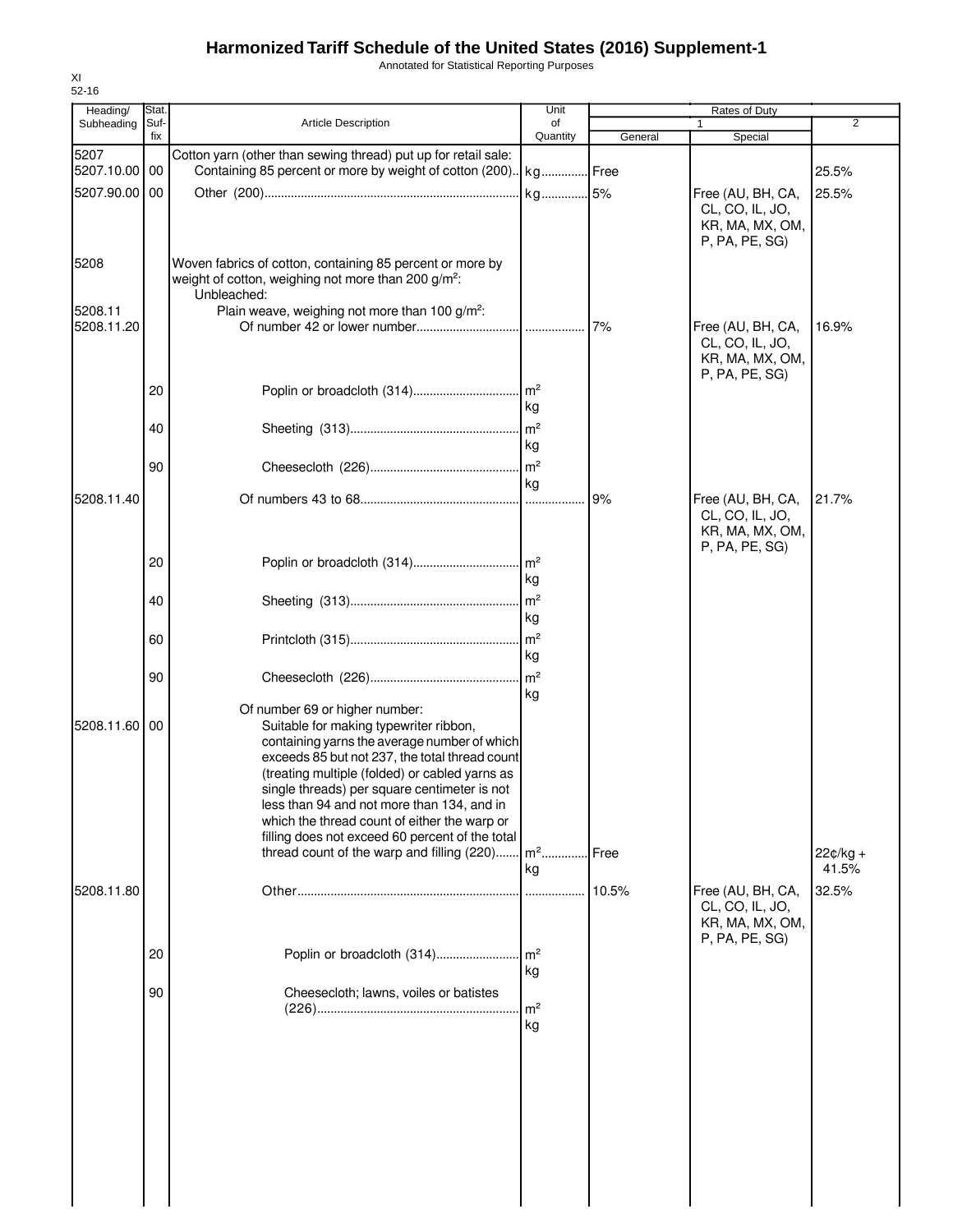Annotated for Statistical Reporting Purposes

| Heading/              | Stat.       |                                                                                                                                                           | Unit                                    |         | Rates of Duty                                           |                |
|-----------------------|-------------|-----------------------------------------------------------------------------------------------------------------------------------------------------------|-----------------------------------------|---------|---------------------------------------------------------|----------------|
| Subheading            | Suf-<br>fix | Article Description                                                                                                                                       | of<br>Quantity                          | General | 1<br>Special                                            | $\overline{2}$ |
| 5208 (con.)           |             | Woven fabrics of cotton, containing 85 percent or more by<br>weight of cotton, weighing not more than 200 g/m <sup>2</sup> : (con.)<br>Unbleached: (con.) |                                         |         |                                                         |                |
| 5208.12<br>5208.12.40 |             | Plain weave, weighing more than 100 g/m <sup>2</sup> :                                                                                                    |                                         | 7%      | Free (AU, BH, CA,<br>CL, CO, IL, JO,<br>KR, MA, MX, OM, | 16.9%          |
|                       | 20          |                                                                                                                                                           | $\mathsf{Im}^2$<br>kg                   |         | P, PA, PE, SG)                                          |                |
|                       | 40          |                                                                                                                                                           | $\mathsf{m}^2$<br>kg<br>$\mathsf{Im}^2$ |         |                                                         |                |
| 5208.12.60            | 90          |                                                                                                                                                           | kg                                      | 9%      | Free (AU, BH, CA,                                       | 21.7%          |
|                       |             |                                                                                                                                                           |                                         |         | CL, CO, IL, JO,<br>KR, MA, MX, OM,<br>P, PA, PE, SG)    |                |
|                       | 20          |                                                                                                                                                           | m <sup>2</sup><br>kg                    |         |                                                         |                |
|                       | 40          |                                                                                                                                                           | $\mathsf{m}^2$<br>kg<br>$\mathsf{Im}^2$ |         |                                                         |                |
|                       | 60<br>90    |                                                                                                                                                           | kg<br>$\mathsf{m}^2$                    |         |                                                         |                |
| 5208.12.80            |             |                                                                                                                                                           | kg                                      | 10.5%   | Free (AU, BH, CA,                                       | 32.5%          |
|                       |             |                                                                                                                                                           |                                         |         | CL, CO, IL, JO,<br>KR, MA, MX, OM,<br>P, PA, PE, SG)    |                |
|                       | 20<br>90    | Poplin or broadcloth (314)<br>Cheesecloth; lawns, voiles or batistes (226)                                                                                | m <sup>2</sup><br>kg<br>$\mathsf{Im}^2$ |         |                                                         |                |
| 5208.13.00 00         |             | 3-thread or 4-thread twill, including cross twill (317)                                                                                                   | kg<br>$\overline{m^2}$ .                | 7.9%    | Free (AU, BH, CA,                                       | 18.7%          |
|                       |             |                                                                                                                                                           | kg                                      |         | CL, CO, IL, JO,<br>KR, MA, MX, OM,<br>P, PA, PE, SG)    |                |
|                       |             |                                                                                                                                                           |                                         |         |                                                         |                |
|                       |             |                                                                                                                                                           |                                         |         |                                                         |                |
|                       |             |                                                                                                                                                           |                                         |         |                                                         |                |
|                       |             |                                                                                                                                                           |                                         |         |                                                         |                |
|                       |             |                                                                                                                                                           |                                         |         |                                                         |                |
|                       |             |                                                                                                                                                           |                                         |         |                                                         |                |
|                       |             |                                                                                                                                                           |                                         |         |                                                         |                |
|                       |             |                                                                                                                                                           |                                         |         |                                                         |                |
|                       |             |                                                                                                                                                           |                                         |         |                                                         |                |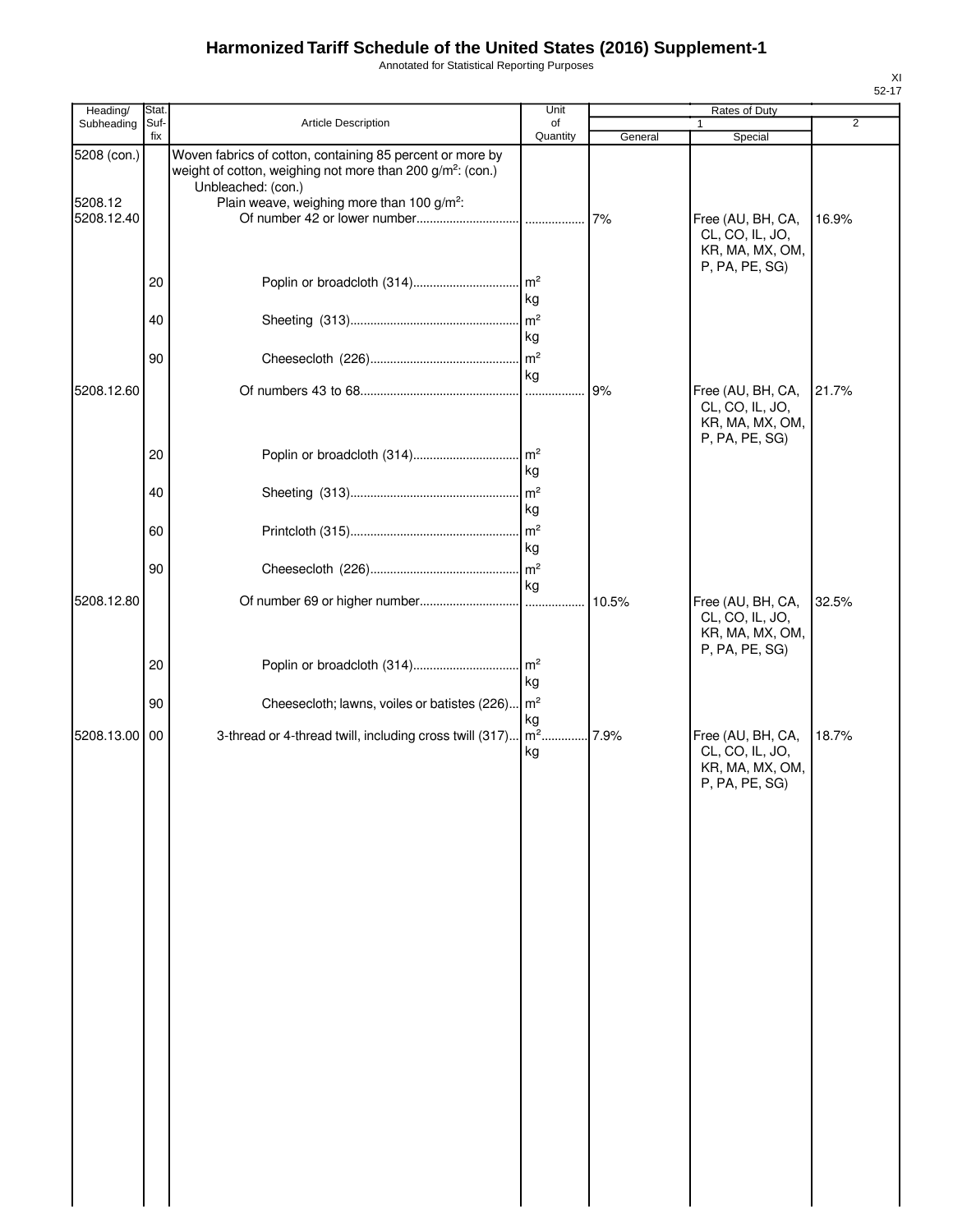Annotated for Statistical Reporting Purposes

| Heading/              | Stat.       |                                                                                                                                     | Unit           |         | Rates of Duty                                                             |                |
|-----------------------|-------------|-------------------------------------------------------------------------------------------------------------------------------------|----------------|---------|---------------------------------------------------------------------------|----------------|
| Subheading            | Suf-<br>fix | <b>Article Description</b>                                                                                                          | of<br>Quantity | General | 1<br>Special                                                              | $\overline{2}$ |
| 5208 (con.)           |             | Woven fabrics of cotton, containing 85 percent or more by<br>weight of cotton, weighing not more than 200 g/m <sup>2</sup> : (con.) |                |         |                                                                           |                |
| 5208.19<br>5208.19.20 |             | Unbleached: (con.)<br>Other fabrics:                                                                                                |                |         | Free (AU, BH, CA,                                                         | 18.7%          |
|                       |             |                                                                                                                                     |                |         | CL, CO, IL, JO,<br>KR, MA, MX, OM,<br>P, PA, PE, SG)                      |                |
|                       | 20<br>90    |                                                                                                                                     | kg             |         |                                                                           |                |
|                       |             | Other:                                                                                                                              | kg             |         |                                                                           |                |
| 5208.19.40            |             |                                                                                                                                     |                | 7%      | Free (AU, BH, CA,<br>CL, CO, IL, JO,<br>KR, MA, MX, OM,<br>P, PA, PE, SG) | 16.9%          |
|                       | 20          |                                                                                                                                     | kg             |         |                                                                           |                |
| 5208.19.60            | 90          |                                                                                                                                     | kg             | 9%      | Free (AU, BH, CA,                                                         | 21.7%          |
|                       |             |                                                                                                                                     |                |         | CL, CO, IL, JO,<br>KR, MA, MX, OM,<br>P, PA, PE, SG)                      |                |
|                       | 20<br>90    |                                                                                                                                     | kg             |         |                                                                           |                |
| 5208.19.80            |             |                                                                                                                                     | kg             |         | Free (AU, BH, CA,                                                         | 32.5%          |
|                       |             |                                                                                                                                     |                |         | CL, CO, IL, JO,<br>KR, MA, MX, OM,<br>P, PA, PE, SG)                      |                |
|                       | 20<br>90    |                                                                                                                                     | kg             |         |                                                                           |                |
|                       |             |                                                                                                                                     | kg             |         |                                                                           |                |
|                       |             |                                                                                                                                     |                |         |                                                                           |                |
|                       |             |                                                                                                                                     |                |         |                                                                           |                |
|                       |             |                                                                                                                                     |                |         |                                                                           |                |
|                       |             |                                                                                                                                     |                |         |                                                                           |                |
|                       |             |                                                                                                                                     |                |         |                                                                           |                |
|                       |             |                                                                                                                                     |                |         |                                                                           |                |
|                       |             |                                                                                                                                     |                |         |                                                                           |                |
|                       |             |                                                                                                                                     |                |         |                                                                           |                |
|                       |             |                                                                                                                                     |                |         |                                                                           |                |
|                       |             |                                                                                                                                     |                |         |                                                                           |                |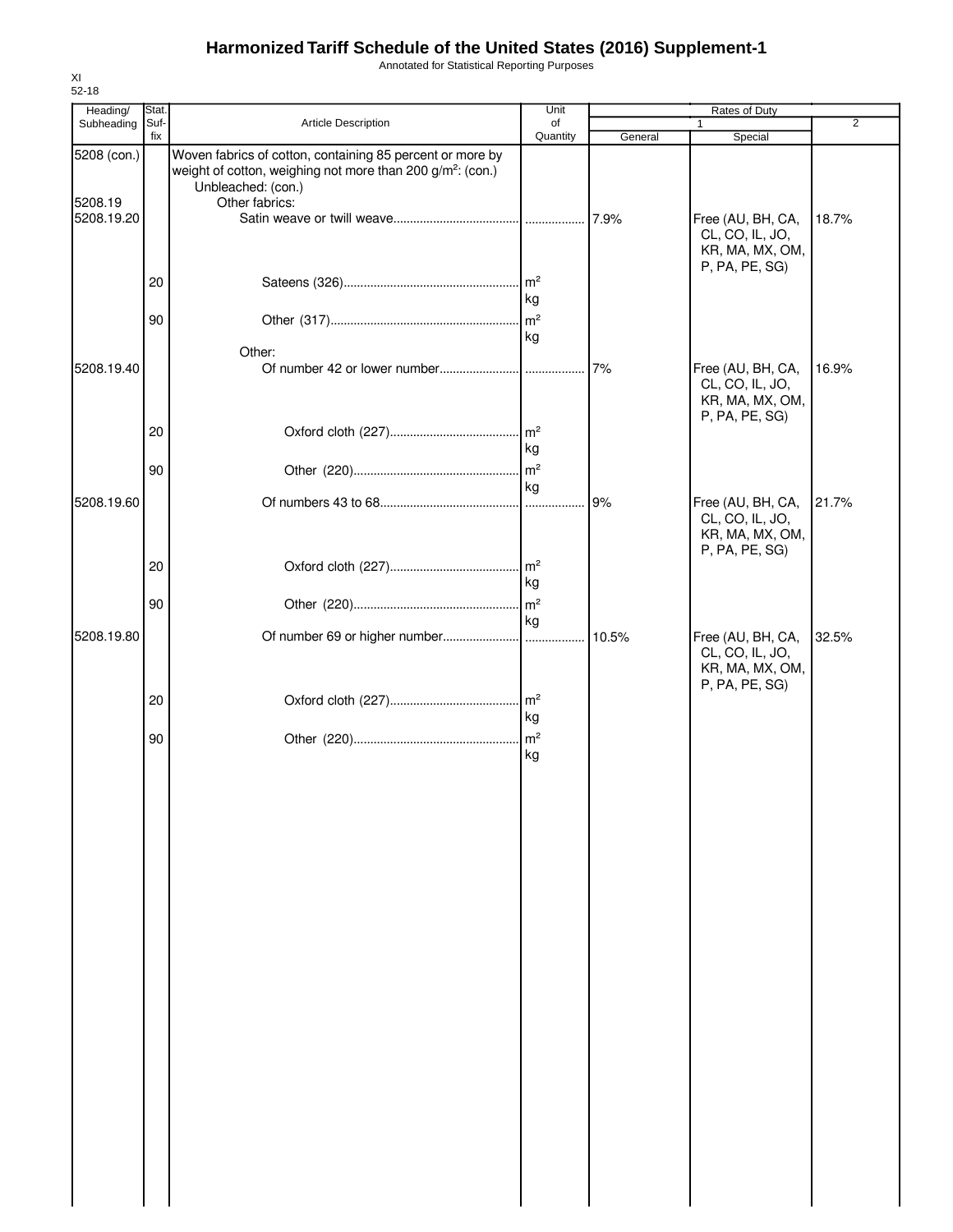Annotated for Statistical Reporting Purposes

| Heading/              | Stat.       |                                                                                                                                                  | Unit                  |         | Rates of Duty                                                             |                |
|-----------------------|-------------|--------------------------------------------------------------------------------------------------------------------------------------------------|-----------------------|---------|---------------------------------------------------------------------------|----------------|
| Subheading            | Suf-<br>fix | Article Description                                                                                                                              | of<br>Quantity        | General | 1<br>Special                                                              | $\overline{2}$ |
| 5208 (con.)           |             | Woven fabrics of cotton, containing 85 percent or more by<br>weight of cotton, weighing not more than 200 g/m <sup>2</sup> : (con.)<br>Bleached: |                       |         |                                                                           |                |
| 5208.21<br>5208.21.20 |             | Plain weave, weighing not more than 100 g/m <sup>2</sup> :                                                                                       |                       |         | Free (AU, BH, CA,<br>CL, CO, IL, JO,                                      | 19.9%          |
|                       | 20          | Poplin or broadcloth (314)                                                                                                                       | m <sup>2</sup><br>kg  |         | KR, MA, MX, OM,<br>P, PA, PE, SG)                                         |                |
|                       | 40          |                                                                                                                                                  | m <sup>2</sup><br>kg  |         |                                                                           |                |
|                       | 90          |                                                                                                                                                  | $\mathsf{m}^2$<br>kg  |         |                                                                           |                |
| 5208.21.40            |             |                                                                                                                                                  |                       | 10.2%   | Free (AU, BH, CA,<br>CL, CO, IL, JO,<br>KR, MA, MX, OM,                   | 24.7%          |
|                       | 20          |                                                                                                                                                  | $\mathsf{Im}^2$<br>kg |         | P, PA, PE, SG)                                                            |                |
|                       | 40          |                                                                                                                                                  | m <sup>2</sup><br>kg  |         |                                                                           |                |
|                       | 60          |                                                                                                                                                  | $\mathsf{m}^2$<br>kg  |         |                                                                           |                |
|                       | 90          |                                                                                                                                                  | m <sup>2</sup><br>kg  |         |                                                                           |                |
| 5208.21.60            |             |                                                                                                                                                  |                       |         | Free (AU, BH, CA,<br>CL, CO, IL, JO,<br>KR, MA, MX, OM,<br>P, PA, PE, SG) | 35.5%          |
|                       | 20          | Poplin or broadcloth (314)                                                                                                                       | m <sup>2</sup><br>kg  |         |                                                                           |                |
|                       | 90          | Cheesecloth; lawns, voiles or batistes (226) m <sup>2</sup>                                                                                      | kg                    |         |                                                                           |                |
|                       |             |                                                                                                                                                  |                       |         |                                                                           |                |
|                       |             |                                                                                                                                                  |                       |         |                                                                           |                |
|                       |             |                                                                                                                                                  |                       |         |                                                                           |                |
|                       |             |                                                                                                                                                  |                       |         |                                                                           |                |
|                       |             |                                                                                                                                                  |                       |         |                                                                           |                |
|                       |             |                                                                                                                                                  |                       |         |                                                                           |                |
|                       |             |                                                                                                                                                  |                       |         |                                                                           |                |
|                       |             |                                                                                                                                                  |                       |         |                                                                           |                |
|                       |             |                                                                                                                                                  |                       |         |                                                                           |                |
|                       |             |                                                                                                                                                  |                       |         |                                                                           |                |
|                       |             |                                                                                                                                                  |                       |         |                                                                           |                |
|                       |             |                                                                                                                                                  |                       |         |                                                                           |                |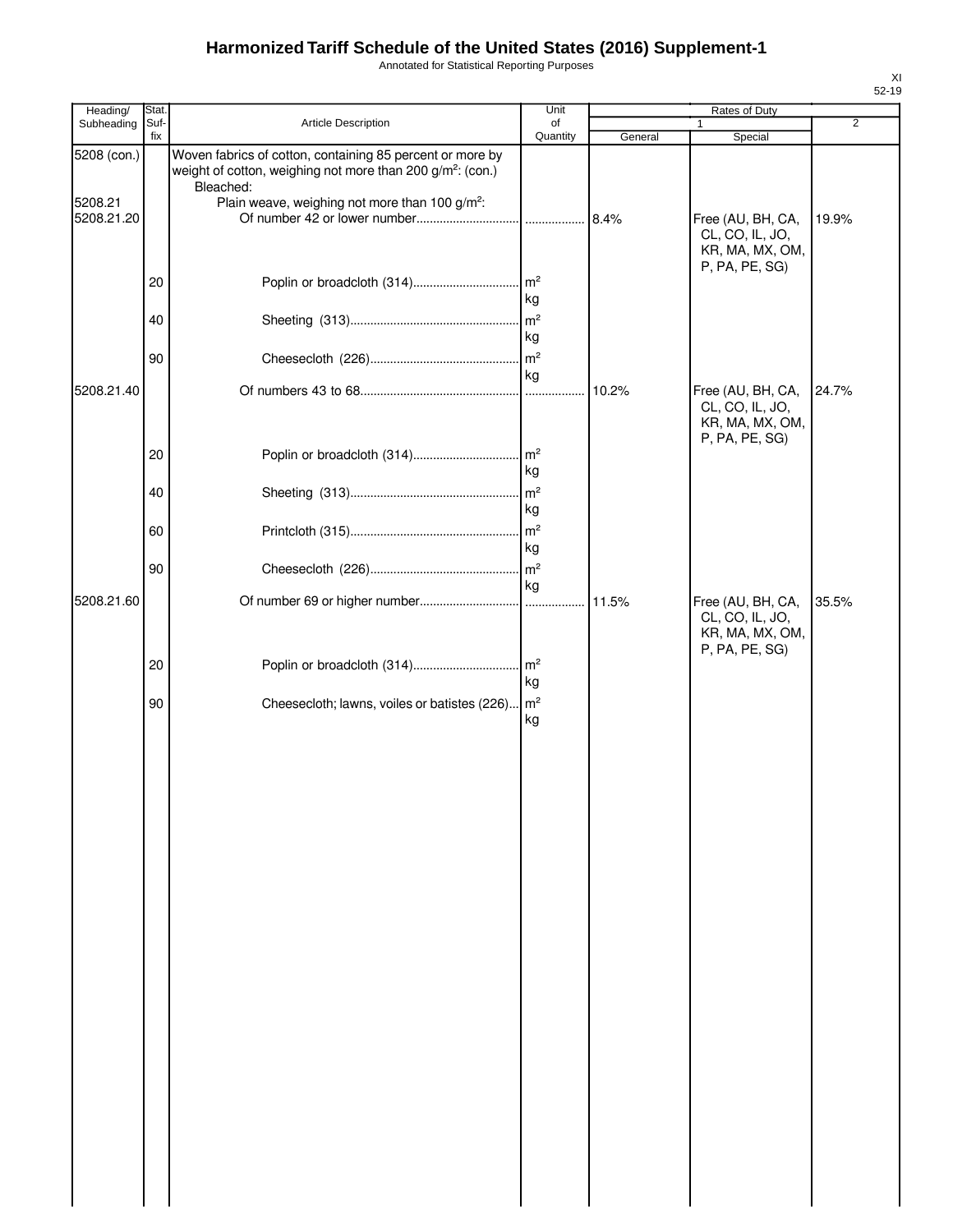Annotated for Statistical Reporting Purposes

| Heading/                             | Stat.       |                                                                                                                                                                                                                   | Unit                                     |         | Rates of Duty                                                             |                |
|--------------------------------------|-------------|-------------------------------------------------------------------------------------------------------------------------------------------------------------------------------------------------------------------|------------------------------------------|---------|---------------------------------------------------------------------------|----------------|
| Subheading                           | Suf-<br>fix | Article Description                                                                                                                                                                                               | of<br>Quantity                           | General | Special                                                                   | $\overline{2}$ |
| 5208 (con.)<br>5208.22<br>5208.22.40 |             | Woven fabrics of cotton, containing 85 percent or more by<br>weight of cotton, weighing not more than 200 g/m <sup>2</sup> : (con.)<br>Bleached: (con.)<br>Plain weave, weighing more than 100 g/m <sup>2</sup> : |                                          | 8.4%    | Free (AU, BH, CA,<br>CL, CO, IL, JO,                                      | 19.9%          |
|                                      | 20<br>40    | Poplin or broadcloth (314)                                                                                                                                                                                        | $\mathsf{Im}^2$<br>kg<br>m <sup>2</sup>  |         | KR, MA, MX, OM,<br>P, PA, PE, SG)                                         |                |
|                                      | 90          |                                                                                                                                                                                                                   | kg<br>$\mathsf{m}^2$                     |         |                                                                           |                |
| 5208.22.60                           |             |                                                                                                                                                                                                                   | kg<br>$\ddotsc$                          | 8.7%    | Free (AU, BH, CA,<br>CL, CO, IL, JO,<br>KR, MA, MX, OM,<br>P, PA, PE, SG) | 24.7%          |
|                                      | 20          |                                                                                                                                                                                                                   | $\mathsf{Im}^2$<br>kg                    |         |                                                                           |                |
|                                      | 40          |                                                                                                                                                                                                                   | m <sup>2</sup><br>kg                     |         |                                                                           |                |
|                                      | 60<br>90    |                                                                                                                                                                                                                   | $\mathsf{Im}^2$<br>kg<br>$\mathsf{Im}^2$ |         |                                                                           |                |
| 5208.22.80                           |             |                                                                                                                                                                                                                   | kg                                       | . 11.5% | Free (AU, BH, CA,<br>CL, CO, IL, JO,                                      | 35.5%          |
|                                      | 20          | Poplin or broadcloth (314)                                                                                                                                                                                        | m <sup>2</sup>                           |         | KR, MA, MX, OM,<br>P, PA, PE, SG)                                         |                |
|                                      | 90          | Cheesecloth; lawns, voiles or batistes (226) m <sup>2</sup>                                                                                                                                                       | kg                                       |         |                                                                           |                |
| 5208.23.00                           | 00          | 3-thread or 4-thread twill, including cross twill (317)                                                                                                                                                           | kg<br>$m2$ .<br>kg                       | .9.1%   | Free (AU, BH, CA,<br>CL, CO, IL, JO,<br>KR, MA, MX, OM,<br>P, PA, PE, SG) | 21.7%          |
|                                      |             |                                                                                                                                                                                                                   |                                          |         |                                                                           |                |
|                                      |             |                                                                                                                                                                                                                   |                                          |         |                                                                           |                |
|                                      |             |                                                                                                                                                                                                                   |                                          |         |                                                                           |                |
|                                      |             |                                                                                                                                                                                                                   |                                          |         |                                                                           |                |
|                                      |             |                                                                                                                                                                                                                   |                                          |         |                                                                           |                |
|                                      |             |                                                                                                                                                                                                                   |                                          |         |                                                                           |                |
|                                      |             |                                                                                                                                                                                                                   |                                          |         |                                                                           |                |
|                                      |             |                                                                                                                                                                                                                   |                                          |         |                                                                           |                |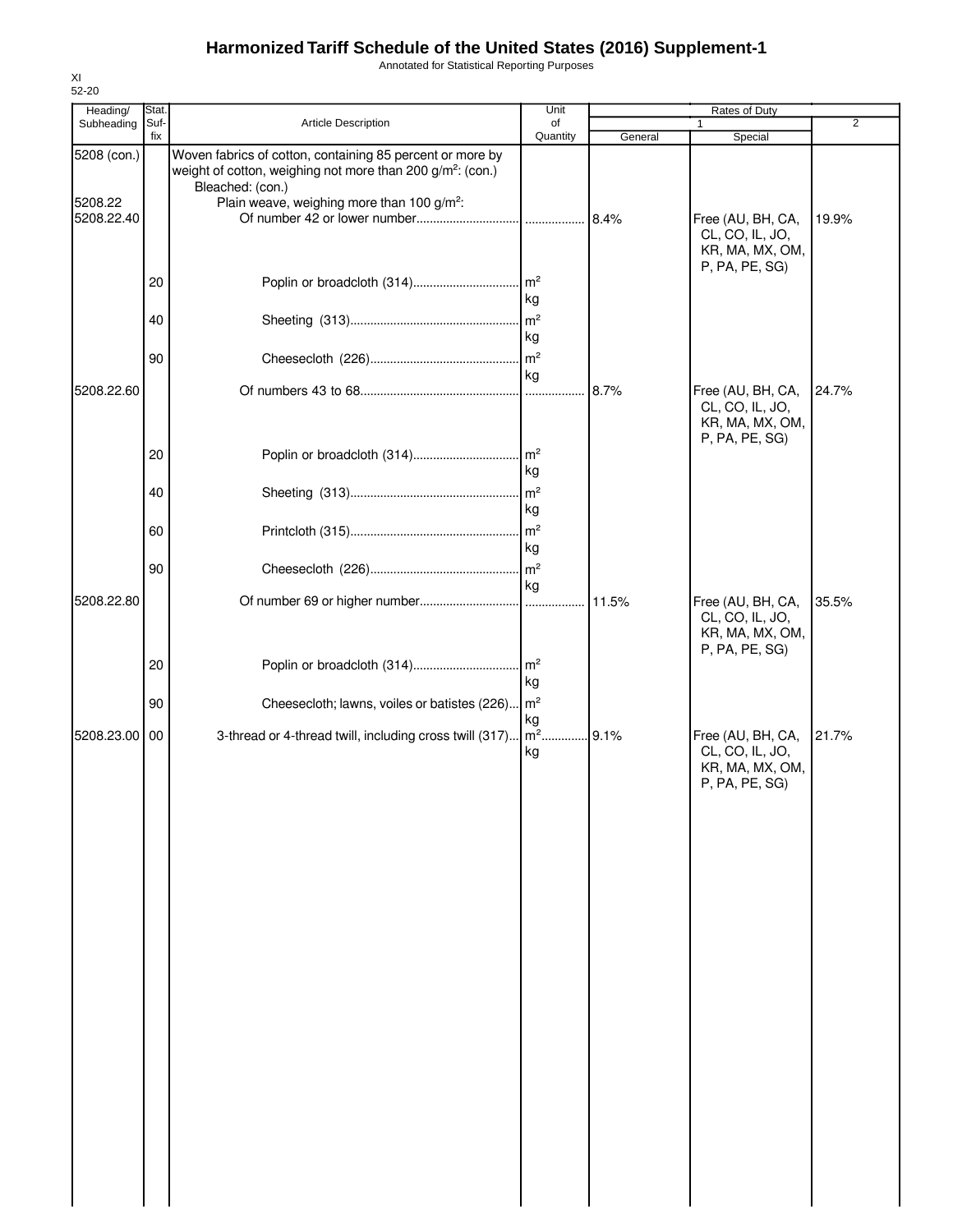Annotated for Statistical Reporting Purposes

| Heading/               | <b>Stat</b> |                                                                                                                                                                           | Unit                                    |         | Rates of Duty                                                             |                |
|------------------------|-------------|---------------------------------------------------------------------------------------------------------------------------------------------------------------------------|-----------------------------------------|---------|---------------------------------------------------------------------------|----------------|
| Subheading             | Suf-<br>fix | Article Description                                                                                                                                                       | of<br>Quantity                          | General | 1<br>Special                                                              | $\overline{2}$ |
| 5208 (con.)<br>5208.29 |             | Woven fabrics of cotton, containing 85 percent or more by<br>weight of cotton, weighing not more than 200 g/m <sup>2</sup> : (con.)<br>Bleached: (con.)<br>Other fabrics: |                                         |         |                                                                           |                |
| 5208.29.20             | 20          |                                                                                                                                                                           | $\mathsf{Im}^2$                         |         | Free (AU, BH, CA,<br>CL, CO, IL, JO,<br>KR, MA, MX, OM,<br>P, PA, PE, SG) | 21.7%          |
|                        | 90          |                                                                                                                                                                           | kg<br>m <sup>2</sup><br>kg              |         |                                                                           |                |
| 5208.29.40             |             | Other:                                                                                                                                                                    |                                         | 8.4%    | Free (AU, BH, CA,<br>CL, CO, IL, JO,<br>KR, MA, MX, OM,<br>P, PA, PE, SG) | 19.9%          |
|                        | 20<br>90    |                                                                                                                                                                           | $\mathsf{Im}^2$<br>kg<br>$\mathsf{m}^2$ |         |                                                                           |                |
| 5208.29.60             |             |                                                                                                                                                                           | kg<br>1.1.1.1                           | 10.2%   | Free (AU, BH, CA,<br>CL, CO, IL, JO,<br>KR, MA, MX, OM,<br>P, PA, PE, SG) | 24.7%          |
|                        | 20          |                                                                                                                                                                           | kg                                      |         |                                                                           |                |
| 5208.29.80             | 90          |                                                                                                                                                                           | $\mathsf{Im}^2$<br>kg                   | 13.5%   | Free (AU, BH, CA,<br>CL, CO, IL, JO,                                      | 35.5%          |
|                        | 20          |                                                                                                                                                                           | kg                                      |         | KR, MA, MX, OM,<br>P, PA, PE, SG)                                         |                |
|                        | 90          |                                                                                                                                                                           | kg                                      |         |                                                                           |                |
|                        |             |                                                                                                                                                                           |                                         |         |                                                                           |                |
|                        |             |                                                                                                                                                                           |                                         |         |                                                                           |                |
|                        |             |                                                                                                                                                                           |                                         |         |                                                                           |                |
|                        |             |                                                                                                                                                                           |                                         |         |                                                                           |                |
|                        |             |                                                                                                                                                                           |                                         |         |                                                                           |                |
|                        |             |                                                                                                                                                                           |                                         |         |                                                                           |                |
|                        |             |                                                                                                                                                                           |                                         |         |                                                                           |                |
|                        |             |                                                                                                                                                                           |                                         |         |                                                                           |                |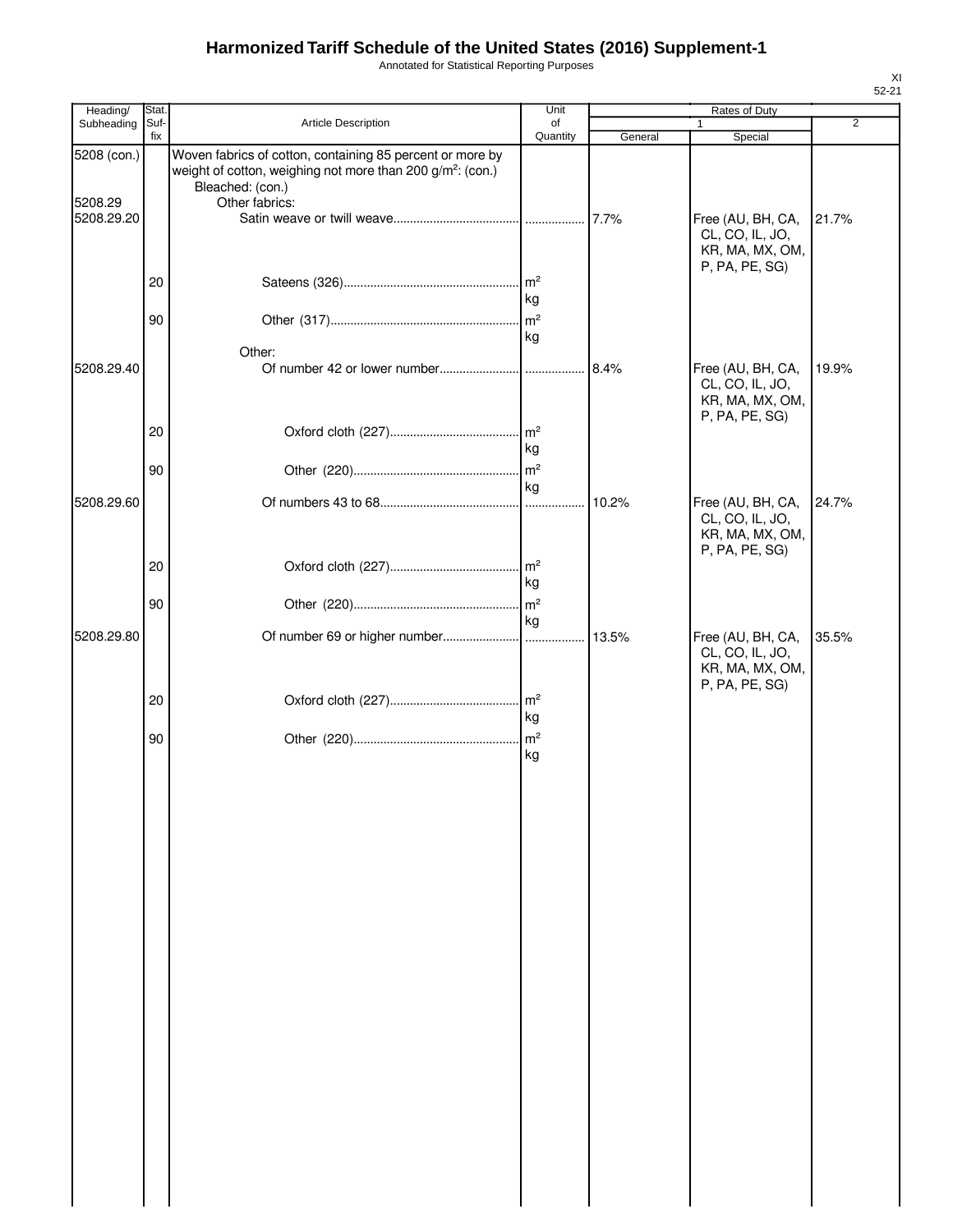Annotated for Statistical Reporting Purposes

| Heading/      | Stat.       |                                                                                                                                              | Unit                 |         | Rates of Duty                                                                         | 2     |
|---------------|-------------|----------------------------------------------------------------------------------------------------------------------------------------------|----------------------|---------|---------------------------------------------------------------------------------------|-------|
| Subheading    | Suf-<br>fix | Article Description                                                                                                                          | of<br>Quantity       | General | Special                                                                               |       |
| 5208 (con.)   |             | Woven fabrics of cotton, containing 85 percent or more by<br>weight of cotton, weighing not more than 200 g/m <sup>2</sup> : (con.)<br>Dyed: |                      |         |                                                                                       |       |
| 5208.31       |             | Plain weave, weighing not more than 100 g/m <sup>2</sup> :                                                                                   |                      |         |                                                                                       |       |
| 5208.31.20 00 |             |                                                                                                                                              | kg                   |         | Free (A, AU, BH,<br>CA, CL, CO, D, E,<br>IL, JO, KR, MA,<br>MX, OM, P, PA,<br>PE, SG) | 38.5% |
|               |             | Other:                                                                                                                                       |                      |         |                                                                                       |       |
| 5208.31.40    |             |                                                                                                                                              |                      |         | Free (AU, BH, CA,<br>CL, CO, IL, JO,<br>KR, MA, MX, OM,<br>P, PA, PE, SG)             | 22.9% |
|               | 20          | Poplin or broadcloth (314)                                                                                                                   | $\mathsf{Im}^2$      |         |                                                                                       |       |
|               | 40          |                                                                                                                                              | kg<br>$\mathsf{m}^2$ |         |                                                                                       |       |
|               |             |                                                                                                                                              | kg                   |         |                                                                                       |       |
|               | 90          |                                                                                                                                              | $\mathsf{Im}^2$      |         |                                                                                       |       |
|               |             |                                                                                                                                              | kg                   |         |                                                                                       |       |
| 5208.31.60    |             |                                                                                                                                              |                      | 9.7%    | Free (AU, BH, CA,<br>CL, CO, IL, JO,<br>KR, MA, MX, OM,<br>P, PA, PE, SG)             | 27.7% |
|               | 20          | Poplin or broadcloth (314)                                                                                                                   | m <sup>2</sup><br>kg |         |                                                                                       |       |
|               | 40          |                                                                                                                                              | m <sup>2</sup>       |         |                                                                                       |       |
|               |             |                                                                                                                                              | kg                   |         |                                                                                       |       |
|               | 60          |                                                                                                                                              | $\mathsf{Im}^2$      |         |                                                                                       |       |
|               |             |                                                                                                                                              | kg                   |         |                                                                                       |       |
|               | 90          |                                                                                                                                              | kg                   |         |                                                                                       |       |
| 5208.31.80    |             |                                                                                                                                              |                      |         | Free (AU, BH, CA,<br>CL, CO, IL, JO,<br>KR, MA, MX, OM,<br>P, PA, PE, SG)             | 38.5% |
|               | 20          |                                                                                                                                              | kg                   |         |                                                                                       |       |
|               | 90          | Cheesecloth; lawns, voiles or batistes                                                                                                       |                      |         |                                                                                       |       |
|               |             |                                                                                                                                              | m <sup>2</sup><br>kg |         |                                                                                       |       |
|               |             |                                                                                                                                              |                      |         |                                                                                       |       |
|               |             |                                                                                                                                              |                      |         |                                                                                       |       |
|               |             |                                                                                                                                              |                      |         |                                                                                       |       |
|               |             |                                                                                                                                              |                      |         |                                                                                       |       |
|               |             |                                                                                                                                              |                      |         |                                                                                       |       |
|               |             |                                                                                                                                              |                      |         |                                                                                       |       |
|               |             |                                                                                                                                              |                      |         |                                                                                       |       |
|               |             |                                                                                                                                              |                      |         |                                                                                       |       |

XI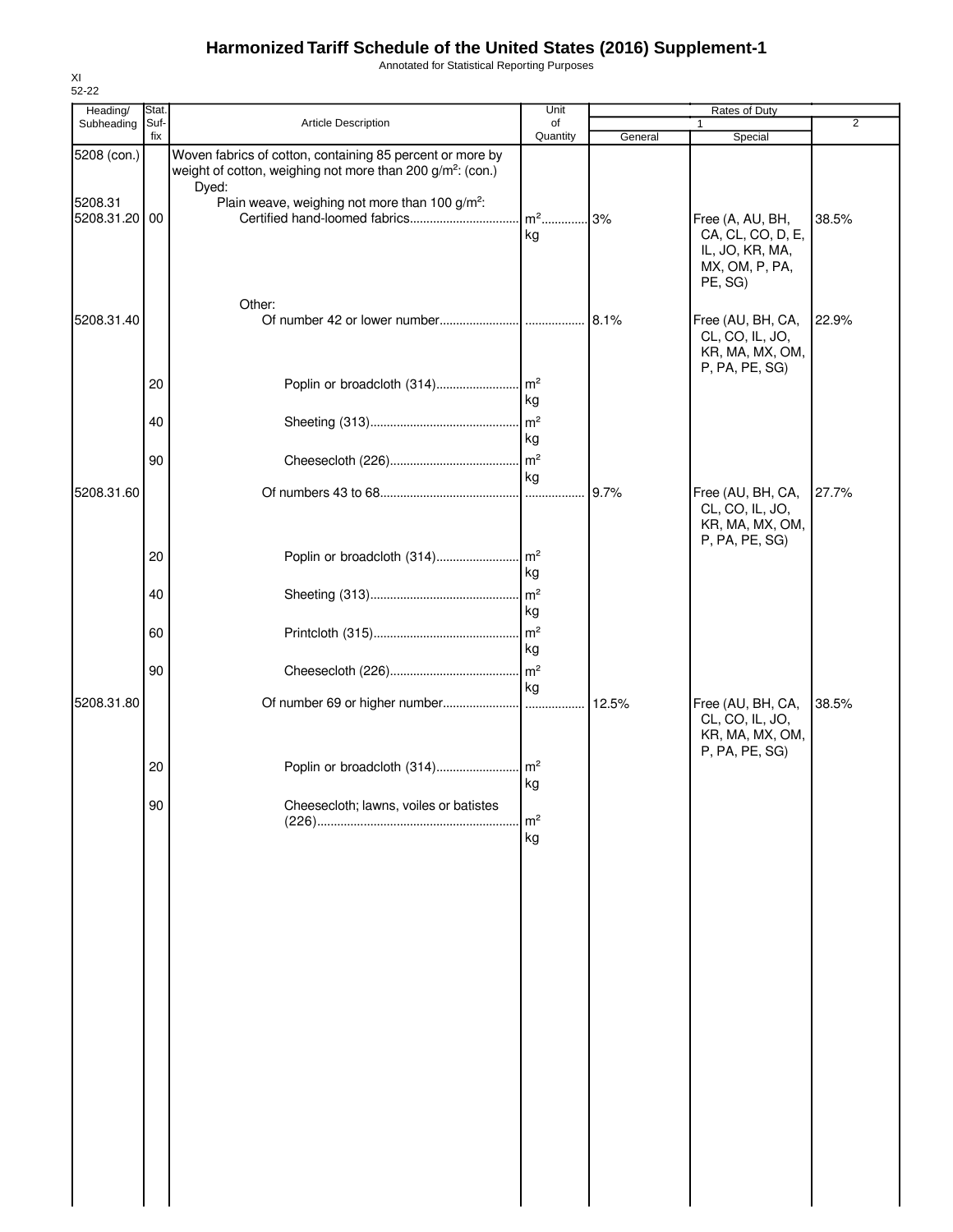Annotated for Statistical Reporting Purposes

| Heading/                 | Stat.       |                                                                                                                                                     | Unit                    |         | Rates of Duty                                                                         |       |
|--------------------------|-------------|-----------------------------------------------------------------------------------------------------------------------------------------------------|-------------------------|---------|---------------------------------------------------------------------------------------|-------|
| Subheading               | Suf-<br>fix | <b>Article Description</b>                                                                                                                          | of<br>Quantity          | General | 1<br>Special                                                                          | 2     |
| 5208 (con.)              |             | Woven fabrics of cotton, containing 85 percent or more by<br>weight of cotton, weighing not more than 200 g/m <sup>2</sup> : (con.)<br>Dyed: (con.) |                         |         |                                                                                       |       |
| 5208.32<br>5208.32.10 00 |             | Plain weave, weighing more than 100 g/m <sup>2</sup> :                                                                                              | m <sup>2</sup> 3%<br>kg |         | Free (A, AU, BH,<br>CA, CL, CO, D, E,<br>IL, JO, KR, MA,<br>MX, OM, P, PA,<br>PE, SG) | 38.5% |
| 5208.32.30               |             | Other:                                                                                                                                              |                         |         | Free (AU, BH, CA,<br>CL, CO, IL, JO,<br>KR, MA, MX, OM,                               | 22.9% |
|                          | 20          | Poplin or broadcloth (314)                                                                                                                          | $\mathsf{Im}^2$<br>kg   |         | P, PA, PE, SG)                                                                        |       |
|                          | 40          |                                                                                                                                                     | m <sup>2</sup><br>kg    |         |                                                                                       |       |
|                          | 90          |                                                                                                                                                     | $\mathsf{Im}^2$<br>kg   |         |                                                                                       |       |
| 5208.32.40               |             |                                                                                                                                                     |                         | 9.7%    | Free (AU, BH, CA,<br>CL, CO, IL, JO,<br>KR, MA, MX, OM,<br>P, PA, PE, SG)             | 27.7% |
|                          | 20          | Poplin or broadcloth (314)                                                                                                                          | $\mathsf{Im}^2$<br>kg   |         |                                                                                       |       |
|                          | 40          |                                                                                                                                                     | m <sup>2</sup><br>kg    |         |                                                                                       |       |
|                          | 60          |                                                                                                                                                     | m <sup>2</sup><br>kg    |         |                                                                                       |       |
| 5208.32.50               | 90          |                                                                                                                                                     | $\mathsf{m}^2$<br>kg    |         | Free (AU, BH, CA,                                                                     |       |
|                          |             |                                                                                                                                                     |                         | 12.5%   | CL, CO, IL, JO,<br>KR, MA, MX, OM,<br>P, PA, PE, SG)                                  | 38.5% |
|                          | 20          | Poplin or broadcloth (314)                                                                                                                          | $\mathsf{Im}^2$<br>kg   |         |                                                                                       |       |
|                          | 90          | Cheesecloth; lawns, voiles or batistes                                                                                                              | m <sup>2</sup><br>kg    |         |                                                                                       |       |
| 5208.33.00 00            |             | 3-thread or 4-thread twill, including cross twill (317)                                                                                             | $\mathsf{m}^2$ .<br>kg  | 10.3%   | Free (AU, BH, CA,<br>CL, CO, IL, JO,<br>KR, MA, MX, OM,<br>P, PA, PE, SG)             | 24.7% |
|                          |             |                                                                                                                                                     |                         |         |                                                                                       |       |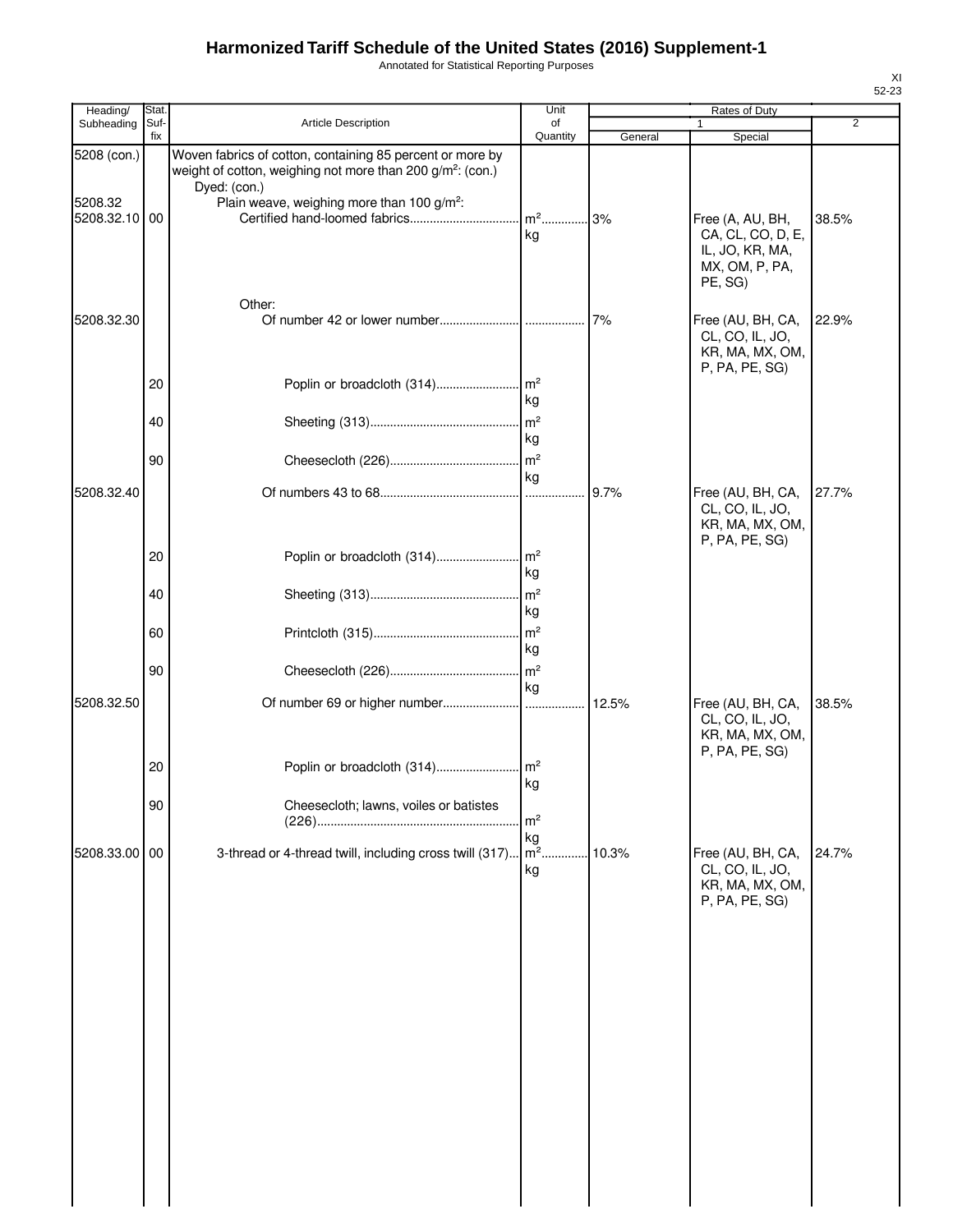Annotated for Statistical Reporting Purposes

| Heading/              | Stat.       |                                                                                                                                                     | Unit           | Rates of Duty |                                                                           |                |
|-----------------------|-------------|-----------------------------------------------------------------------------------------------------------------------------------------------------|----------------|---------------|---------------------------------------------------------------------------|----------------|
| Subheading            | Suf-<br>fix | Article Description                                                                                                                                 | of<br>Quantity | General       | $\mathbf{1}$<br>Special                                                   | $\overline{2}$ |
| 5208 (con.)           |             | Woven fabrics of cotton, containing 85 percent or more by<br>weight of cotton, weighing not more than 200 g/m <sup>2</sup> : (con.)<br>Dyed: (con.) |                |               |                                                                           |                |
| 5208.39<br>5208.39.20 |             | Other fabrics:                                                                                                                                      |                |               | Free (AU, BH, CA,<br>CL, CO, IL, JO,<br>KR, MA, MX, OM,                   | 24.7%          |
|                       | 20          |                                                                                                                                                     | kg             |               | P, PA, PE, SG)                                                            |                |
|                       | 90          | Other:                                                                                                                                              | kg             |               |                                                                           |                |
| 5208.39.40            |             |                                                                                                                                                     |                | 7%            | Free (AU, BH, CA,<br>CL, CO, IL, JO,<br>KR, MA, MX, OM,<br>P, PA, PE, SG) | 22.9%          |
|                       | 20          |                                                                                                                                                     | kg             |               |                                                                           |                |
| 5208.39.60            | 90          |                                                                                                                                                     | kg             | 9.7%          | Free (AU, BH, CA,                                                         | 27.7%          |
|                       |             |                                                                                                                                                     |                |               | CL, CO, IL, JO,<br>KR, MA, MX, OM,<br>P, PA, PE, SG)                      |                |
|                       | 20<br>90    |                                                                                                                                                     | kg             |               |                                                                           |                |
| 5208.39.80            |             |                                                                                                                                                     | kg             | 12.5%         | Free (AU, BH, CA,<br>CL, CO, IL, JO,                                      | 38.5%          |
|                       | 20          |                                                                                                                                                     | kg             |               | KR, MA, MX, OM,<br>P, PA, PE, SG)                                         |                |
|                       | 90          |                                                                                                                                                     | kg             |               |                                                                           |                |
|                       |             |                                                                                                                                                     |                |               |                                                                           |                |
|                       |             |                                                                                                                                                     |                |               |                                                                           |                |
|                       |             |                                                                                                                                                     |                |               |                                                                           |                |
|                       |             |                                                                                                                                                     |                |               |                                                                           |                |
|                       |             |                                                                                                                                                     |                |               |                                                                           |                |
|                       |             |                                                                                                                                                     |                |               |                                                                           |                |
|                       |             |                                                                                                                                                     |                |               |                                                                           |                |
|                       |             |                                                                                                                                                     |                |               |                                                                           |                |
|                       |             |                                                                                                                                                     |                |               |                                                                           |                |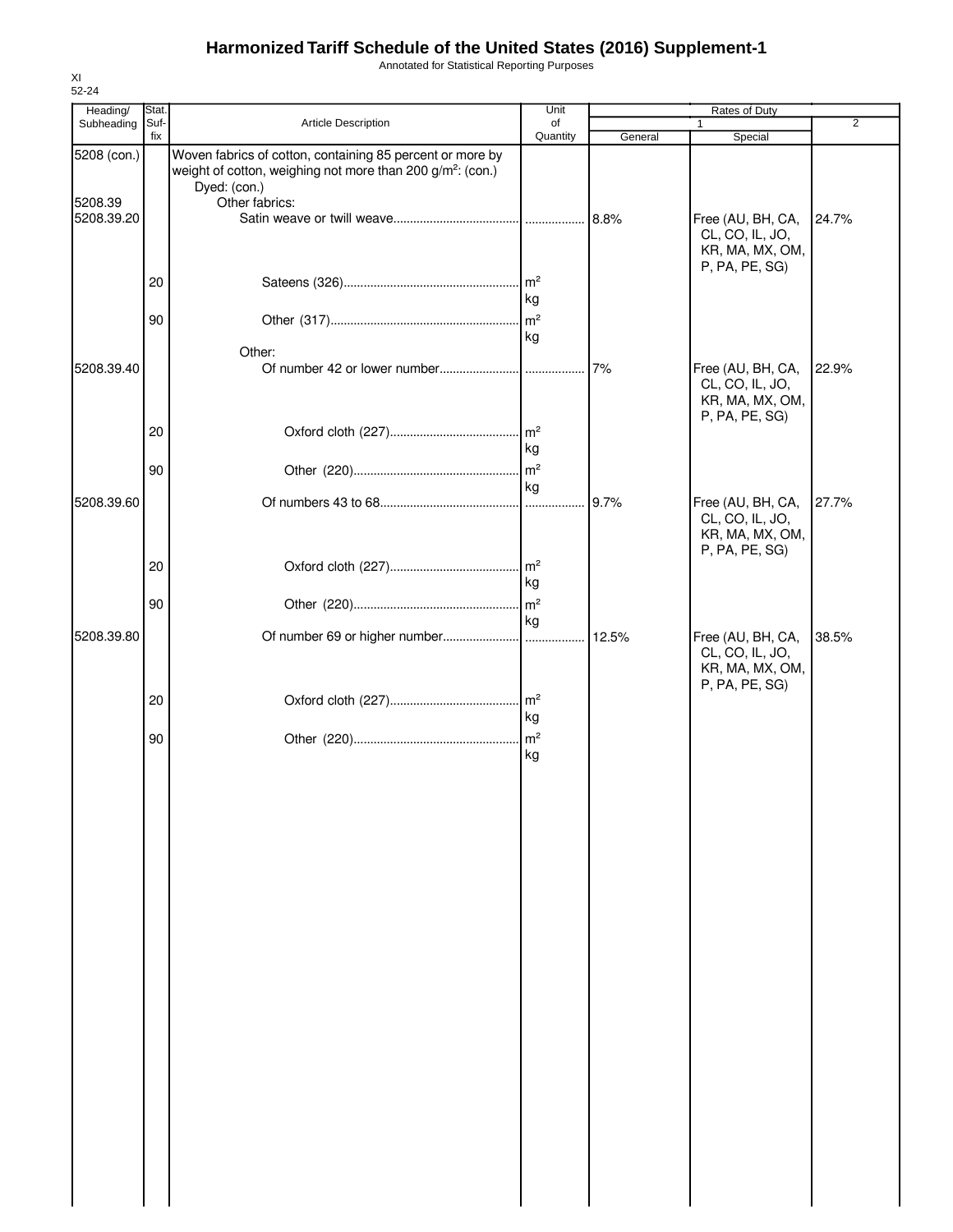Annotated for Statistical Reporting Purposes

| Heading/                             | Stat.       |                                                                                                                                                                                                                                    | Unit                 |         | Rates of Duty                                                                               |                |
|--------------------------------------|-------------|------------------------------------------------------------------------------------------------------------------------------------------------------------------------------------------------------------------------------------|----------------------|---------|---------------------------------------------------------------------------------------------|----------------|
| Subheading                           | Suf-<br>fix | Article Description                                                                                                                                                                                                                | of<br>Quantity       | General | 1<br>Special                                                                                | $\overline{2}$ |
| 5208 (con.)<br>5208.41<br>5208.41.20 | 00          | Woven fabrics of cotton, containing 85 percent or more by<br>weight of cotton, weighing not more than 200 g/m <sup>2</sup> : (con.)<br>Of yarns of different colors:<br>Plain weave, weighing not more than 100 g/m <sup>2</sup> : | $m^2$<br>ka          | 3%      | Free (A, AU, BH,<br>CA, CL, CO, D, E,<br>IL, JO, KR, MA,                                    | 38.5%          |
| 5208.41.40 00                        |             | Other:<br>Of number 42 or lower number (218) m <sup>2</sup>                                                                                                                                                                        | ka                   | 8.1%    | MX, OM, P, PA,<br>PE, SG)<br>Free (AU, BH, CA,<br>CL, CO, IL, JO,<br>KR, MA, MX, OM,        | 22.9%          |
| 5208.41.60 00                        |             |                                                                                                                                                                                                                                    | $\mathsf{m}^2$<br>kg | 11.4%   | P, PA, PE, SG)<br>Free (AU, BH, CA,<br>CL, CO, IL, JO,<br>KR, MA, MX, OM,                   | 27.7%          |
| 5208.41.80 00                        |             | Of number 69 or higher number (218) m <sup>2</sup>                                                                                                                                                                                 | kg                   | 14.7%   | P, PA, PE, SG)<br>Free (AU, BH, CA,<br>CL, CO, IL, JO,<br>KR, MA, MX, OM,<br>P, PA, PE, SG) | 38.5%          |
| 5208.42<br>5208.42.10 00             |             | Plain weave, weighing more than 100 g/m <sup>2</sup> :<br>Certified hand-loomed fabrics                                                                                                                                            | $m2$ .<br>kg         | 3%      | Free (A, AU, BH,<br>CA, CL, CO, D, E,<br>IL, JO, KR, MA,<br>MX, OM, P, PA,<br>PE, SG)       | 38.5%          |
| 5208.42.30 00                        |             | Other:<br>Of number 42 or lower number (218) m <sup>2</sup>                                                                                                                                                                        | kg                   | 8.1%    | Free (AU, BH, CA,<br>CL, CO, IL, JO,<br>KR, MA, MX, OM,<br>P, PA, PE, SG)                   | 22.9%          |
| 5208.42.40 00                        |             |                                                                                                                                                                                                                                    | kg                   |         | Free (AU, BH, CA,<br>CL, CO, IL, JO,<br>KR, MA, MX, OM,<br>P, PA, PE, SG)                   | 27.7%          |
| 5208.42.50 00                        |             | Of number 69 or higher number (218) m <sup>2</sup> 14.7%                                                                                                                                                                           | kg                   |         | Free (AU, BH, CA,<br>CL, CO, IL, JO,<br>KR, MA, MX, OM,<br>P, PA, PE, SG)                   | 38.5%          |
| 5208.43.00 00                        |             | 3-thread or 4-thread twill, including cross twill (218) m <sup>2</sup> .                                                                                                                                                           | kg                   | Free    |                                                                                             | 24.7%          |
|                                      |             |                                                                                                                                                                                                                                    |                      |         |                                                                                             |                |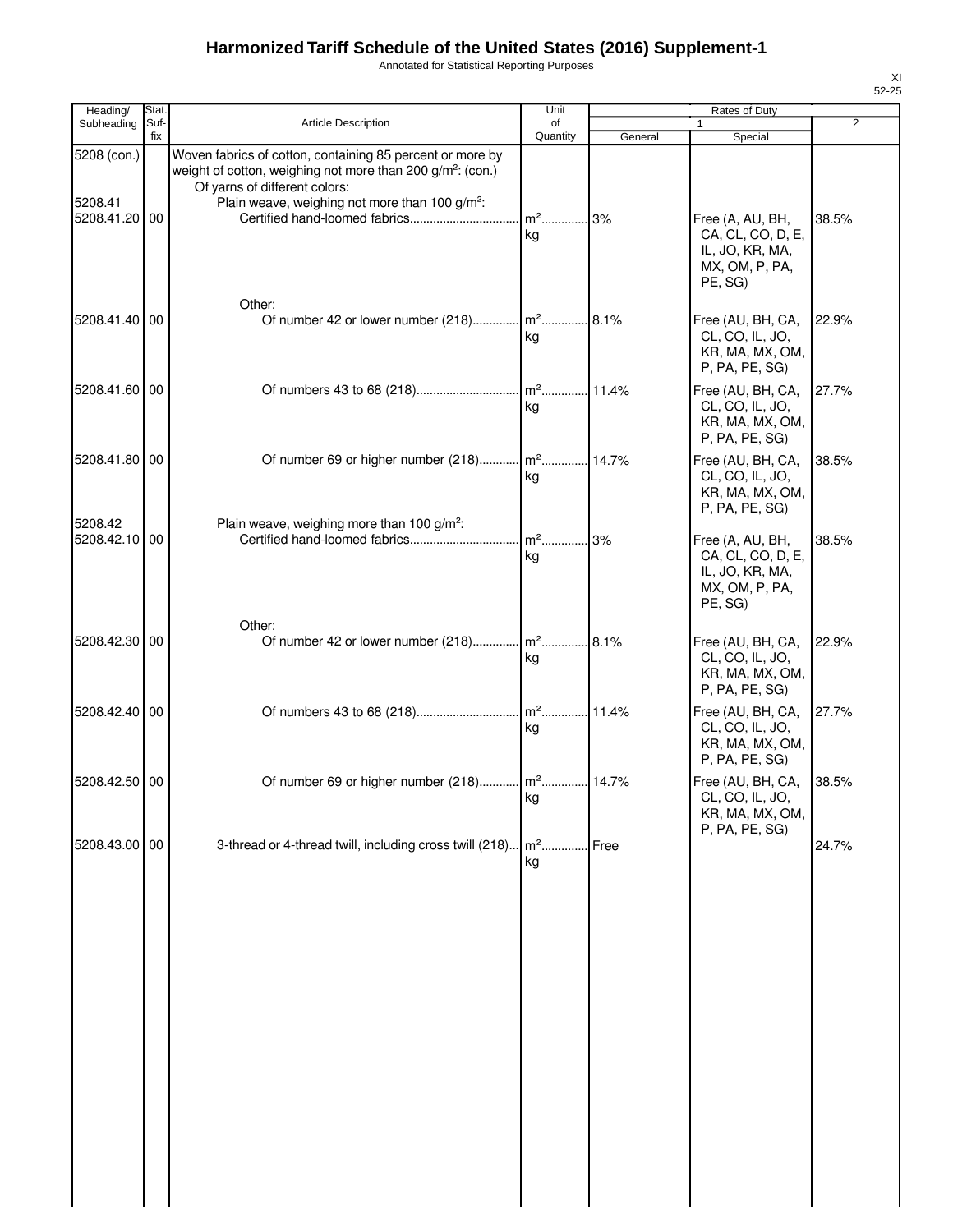Annotated for Statistical Reporting Purposes

| Heading/                 | Stat. |                                                                                                                | Unit                  |         | Rates of Duty                                                             |       |
|--------------------------|-------|----------------------------------------------------------------------------------------------------------------|-----------------------|---------|---------------------------------------------------------------------------|-------|
| Subheading               | Suf-  | <b>Article Description</b>                                                                                     | of                    |         | 1                                                                         | 2     |
| 5208 (con.)              | fix   | Woven fabrics of cotton, containing 85 percent or more by                                                      | Quantity              | General | Special                                                                   |       |
|                          |       | weight of cotton, weighing not more than 200 g/m <sup>2</sup> : (con.)<br>Of yarns of different colors: (con.) |                       |         |                                                                           |       |
| 5208.49<br>5208.49.20 00 |       | Other fabrics:                                                                                                 |                       | Free    |                                                                           | 24.7% |
|                          |       | Other:                                                                                                         | kg                    |         |                                                                           |       |
| 5208.49.40               |       |                                                                                                                |                       | 8.1%    | Free (AU, BH, CA,<br>CL, CO, IL, JO,<br>KR, MA, MX, OM,<br>P, PA, PE, SG) | 22.9% |
|                          | 10    |                                                                                                                | $\mathsf{Im}^2$<br>kg |         |                                                                           |       |
|                          | 20    | Jacquard woven (220)                                                                                           | $\mathsf{Im}^2$<br>kg |         |                                                                           |       |
|                          | 90    |                                                                                                                | $\mathsf{m}^2$<br>kg  |         |                                                                           |       |
| 5208.49.60               |       |                                                                                                                |                       | 9.7%    | Free (AU, BH, CA,<br>CL, CO, IL, JO,                                      | 27.7% |
|                          |       |                                                                                                                |                       |         | KR, MA, MX, OM,<br>P, PA, PE, SG)                                         |       |
|                          | 10    |                                                                                                                | kg                    |         |                                                                           |       |
|                          | 20    | Jacquard woven:<br>Of a width exceeding 127 cm (220)                                                           | $\mathsf{Im}^2$<br>kg |         |                                                                           |       |
|                          | 30    |                                                                                                                | m <sup>2</sup>        |         |                                                                           |       |
|                          | 90    |                                                                                                                | kg<br>kg              |         |                                                                           |       |
| 5208.49.80               |       |                                                                                                                |                       | 14.7%   | Free (AU, BH, CA,<br>CL, CO, IL, JO,<br>KR, MA, MX, OM,                   | 38.5% |
|                          | 20    | Jacquard woven (220)                                                                                           | $\mathsf{Im}^2$<br>kg |         | P, PA, PE, SG)                                                            |       |
|                          | 90    |                                                                                                                | $\mathsf{m}^2$<br>kg  |         |                                                                           |       |
|                          |       |                                                                                                                |                       |         |                                                                           |       |
|                          |       |                                                                                                                |                       |         |                                                                           |       |
|                          |       |                                                                                                                |                       |         |                                                                           |       |
|                          |       |                                                                                                                |                       |         |                                                                           |       |
|                          |       |                                                                                                                |                       |         |                                                                           |       |
|                          |       |                                                                                                                |                       |         |                                                                           |       |
|                          |       |                                                                                                                |                       |         |                                                                           |       |
|                          |       |                                                                                                                |                       |         |                                                                           |       |
|                          |       |                                                                                                                |                       |         |                                                                           |       |
|                          |       |                                                                                                                |                       |         |                                                                           |       |
|                          |       |                                                                                                                |                       |         |                                                                           |       |
|                          |       |                                                                                                                |                       |         |                                                                           |       |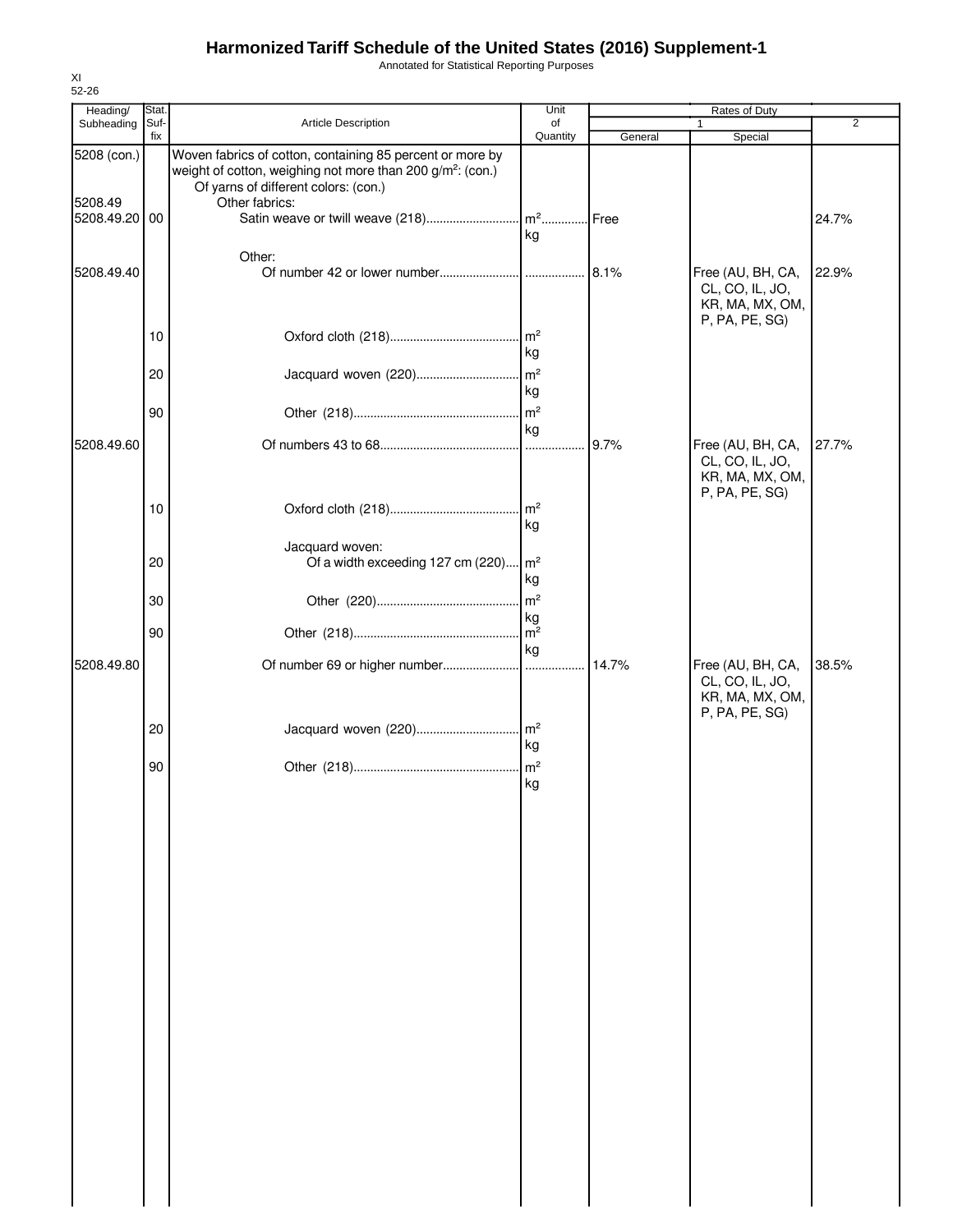Annotated for Statistical Reporting Purposes

| Heading/                 | Stat.       |                                                                                                                                                 | Unit                  |         | Rates of Duty                                                                        |                |
|--------------------------|-------------|-------------------------------------------------------------------------------------------------------------------------------------------------|-----------------------|---------|--------------------------------------------------------------------------------------|----------------|
| Subheading               | Suf-<br>fix | Article Description                                                                                                                             | of<br>Quantity        | General | Special                                                                              | $\overline{2}$ |
| 5208 (con.)              |             | Woven fabrics of cotton, containing 85 percent or more by<br>weight of cotton, weighing not more than 200 g/m <sup>2</sup> : (con.)<br>Printed: |                       |         |                                                                                      |                |
| 5208.51<br>5208.51.20 00 |             | Plain weave, weighing not more than 100 g/m <sup>2</sup> :<br>Certified hand-loomed fabrics                                                     | $m2$<br>kg            | 3%      | Free (A, AU, BH,<br>CA, CL, CO, D, E,<br>IL, JO, KR, MA,<br>MX, OM, P, PA,           | 38.5%          |
| 5208.51.40               |             | Other:                                                                                                                                          |                       |         | PE, SG)<br>Free (AU, BH, CA,<br>CL, CO, IL, JO,<br>KR, MA, MX, OM,<br>P, PA, PE, SG) | 22.9%          |
|                          | 20          |                                                                                                                                                 | kg                    |         |                                                                                      |                |
|                          | 40          |                                                                                                                                                 | kg                    |         |                                                                                      |                |
|                          | 90          |                                                                                                                                                 | kg                    |         |                                                                                      |                |
| 5208.51.60               |             |                                                                                                                                                 |                       | 11.4%   | Free (AU, BH, CA,<br>CL, CO, IL, JO,<br>KR, MA, MX, OM,<br>P, PA, PE, SG)            | 27.7%          |
|                          | 20          |                                                                                                                                                 | kg                    |         |                                                                                      |                |
|                          | 40          |                                                                                                                                                 | $\mathsf{Im}^2$<br>kg |         |                                                                                      |                |
|                          | 60          |                                                                                                                                                 | kg                    |         |                                                                                      |                |
|                          | 90          |                                                                                                                                                 | $\mathsf{Im}^2$<br>kg |         |                                                                                      |                |
| 5208.51.80               |             |                                                                                                                                                 |                       | 12.5%   | Free (AU, BH, CA,<br>CL, CO, IL, JO,<br>KR, MA, MX, OM,<br>P, PA, PE, SG)            | 38.5%          |
|                          | 20          |                                                                                                                                                 | kg                    |         |                                                                                      |                |
|                          | 90          | Cheesecloth; lawns, voiles or batistes                                                                                                          | m <sup>2</sup><br>kg  |         |                                                                                      |                |
|                          |             |                                                                                                                                                 |                       |         |                                                                                      |                |
|                          |             |                                                                                                                                                 |                       |         |                                                                                      |                |
|                          |             |                                                                                                                                                 |                       |         |                                                                                      |                |
|                          |             |                                                                                                                                                 |                       |         |                                                                                      |                |
|                          |             |                                                                                                                                                 |                       |         |                                                                                      |                |
|                          |             |                                                                                                                                                 |                       |         |                                                                                      |                |
|                          |             |                                                                                                                                                 |                       |         |                                                                                      |                |
|                          |             |                                                                                                                                                 |                       |         |                                                                                      |                |
|                          |             |                                                                                                                                                 |                       |         |                                                                                      |                |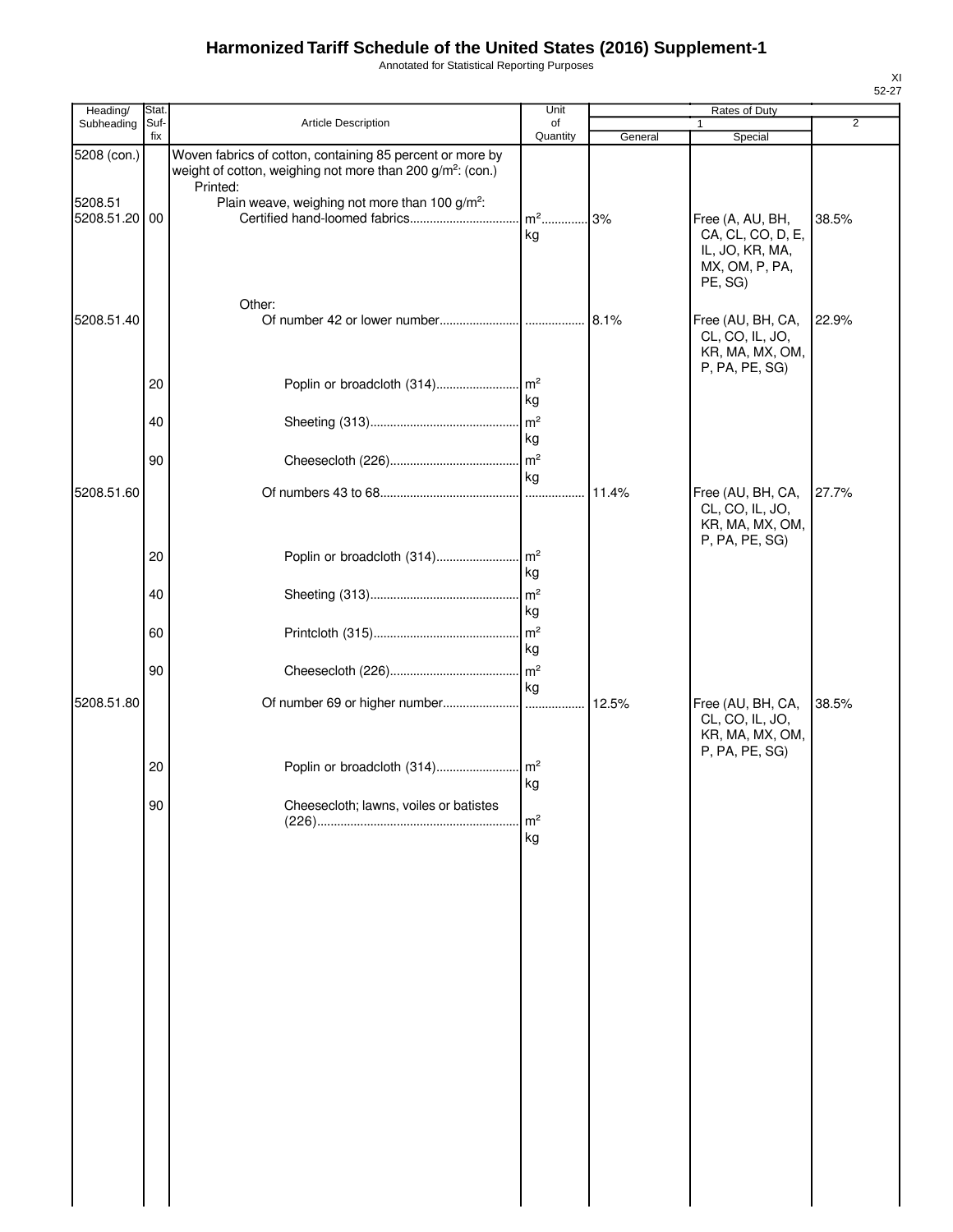Annotated for Statistical Reporting Purposes

| Heading/              | Stat.       |                                                                                                                                                        | Unit                  |         | Rates of Duty                                                                         |                |
|-----------------------|-------------|--------------------------------------------------------------------------------------------------------------------------------------------------------|-----------------------|---------|---------------------------------------------------------------------------------------|----------------|
| Subheading            | Suf-<br>fix | Article Description                                                                                                                                    | of<br>Quantity        | General | Special                                                                               | $\overline{2}$ |
| 5208 (con.)           |             | Woven fabrics of cotton, containing 85 percent or more by<br>weight of cotton, weighing not more than 200 g/m <sup>2</sup> : (con.)<br>Printed: (con.) |                       |         |                                                                                       |                |
| 5208.52<br>5208.52.10 | 00          | Plain weave, weighing more than 100 g/m <sup>2</sup> :                                                                                                 | $m2$<br>kg            | .3%     | Free (A, AU, BH,<br>CA, CL, CO, D, E,<br>IL, JO, KR, MA,<br>MX, OM, P, PA,<br>PE, SG) | 38.5%          |
| 5208.52.30            |             | Other:                                                                                                                                                 |                       | 6%      | Free (AU, BH, CA,<br>CL, CO, IL, JO,<br>KR, MA, MX, OM,                               | 22.9%          |
|                       | 20          |                                                                                                                                                        | kg                    |         | P, PA, PE, SG)                                                                        |                |
|                       | 35          | Sheeting:                                                                                                                                              | kg                    |         |                                                                                       |                |
|                       | 45<br>90    |                                                                                                                                                        | kg                    |         |                                                                                       |                |
| 5208.52.40            |             |                                                                                                                                                        | kg                    | 11.4%   | Free (AU, BH, CA,<br>CL, CO, IL, JO,<br>KR, MA, MX, OM,                               | 27.7%          |
|                       | 20          |                                                                                                                                                        | kg                    |         | P, PA, PE, SG)                                                                        |                |
|                       | 35          | Sheeting:                                                                                                                                              | kg                    |         |                                                                                       |                |
|                       | 45          |                                                                                                                                                        | kg                    |         |                                                                                       |                |
|                       | 55          | Printcloth:                                                                                                                                            | kg                    |         |                                                                                       |                |
|                       | 65<br>90    |                                                                                                                                                        | kg<br>m <sup>2</sup>  |         |                                                                                       |                |
| 5208.52.50            |             | Of number 69 or higher number                                                                                                                          | kg                    | 12.5%   | Free (AU, BH, CA,<br>CL, CO, IL, JO,                                                  | 38.5%          |
|                       | 20          |                                                                                                                                                        | kg                    |         | KR, MA, MX, OM,<br>P, PA, PE, SG)                                                     |                |
|                       | 90          | Cheesecloth; lawns, voiles or batistes                                                                                                                 | $\mathsf{Im}^2$<br>kg |         |                                                                                       |                |
|                       |             |                                                                                                                                                        |                       |         |                                                                                       |                |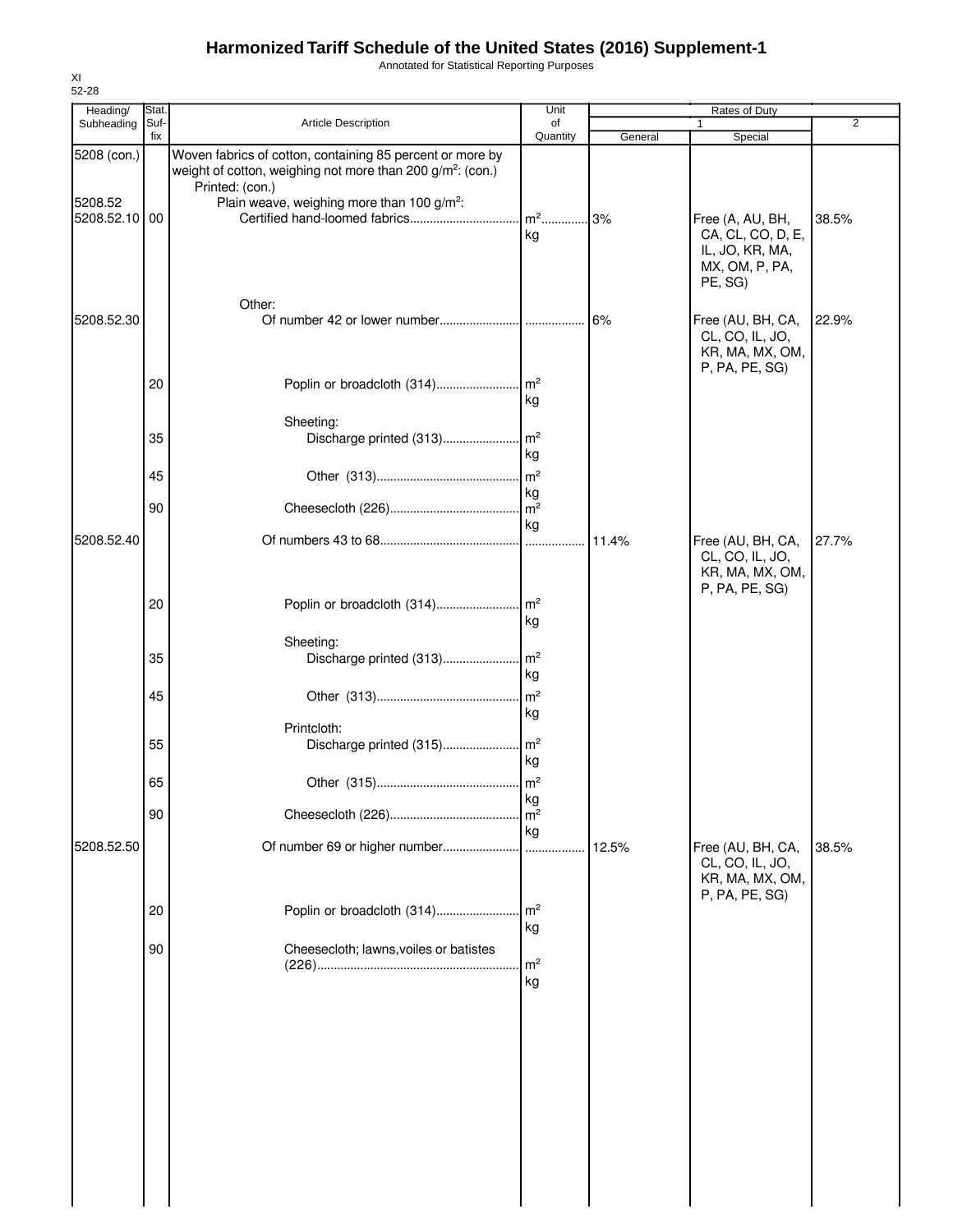Annotated for Statistical Reporting Purposes

| Heading/      | Stat.       |                                                                                                                                     | Unit                  |         | Rates of Duty                                                             |       |
|---------------|-------------|-------------------------------------------------------------------------------------------------------------------------------------|-----------------------|---------|---------------------------------------------------------------------------|-------|
| Subheading    | Suf-<br>fix | <b>Article Description</b>                                                                                                          | of<br>Quantity        | General | Special                                                                   | 2     |
| 5208 (con.)   |             | Woven fabrics of cotton, containing 85 percent or more by<br>weight of cotton, weighing not more than 200 g/m <sup>2</sup> : (con.) |                       |         |                                                                           |       |
|               |             | Printed: (con.)                                                                                                                     |                       |         |                                                                           |       |
| 5208.59       |             | Other fabrics:                                                                                                                      |                       |         |                                                                           |       |
| 5208.59.10 00 |             | 3-thread or 4-thread twill, including cross twill                                                                                   | m <sup>2</sup> 8.8%   |         |                                                                           |       |
|               |             |                                                                                                                                     | kg                    |         | Free (AU, BH, CA,<br>CL, CO, IL, JO,<br>KR, MA, MX, OM,<br>P, PA, PE, SG) | 24.7% |
| 5208.59.20    |             | Satin weave or twill weave, other than 3-thread or                                                                                  |                       |         | Free (AU, BH, CA,                                                         | 24.7% |
|               |             |                                                                                                                                     |                       |         | CL, CO, IL, JO,<br>KR, MA, MX, OM,<br>P, PA, PE, SG)                      |       |
|               |             | Sateens:                                                                                                                            |                       |         |                                                                           |       |
|               | 15          |                                                                                                                                     | kg                    |         |                                                                           |       |
|               |             |                                                                                                                                     |                       |         |                                                                           |       |
|               | 25          |                                                                                                                                     |                       |         |                                                                           |       |
|               |             | Other:                                                                                                                              | kg                    |         |                                                                           |       |
|               | 85          | Discharge printed (317)                                                                                                             | m <sup>2</sup>        |         |                                                                           |       |
|               |             |                                                                                                                                     | kg                    |         |                                                                           |       |
|               | 95          |                                                                                                                                     | m <sup>2</sup>        |         |                                                                           |       |
|               |             |                                                                                                                                     | kg                    |         |                                                                           |       |
| 5208.59.40    |             | Other:                                                                                                                              |                       | .16%    | Free (AU, BH, CA,                                                         | 22.9% |
|               |             |                                                                                                                                     |                       |         | CL, CO, IL, JO,<br>KR, MA, MX, OM,<br>P, PA, PE, SG)                      |       |
|               | 20          |                                                                                                                                     | $\mathsf{Im}^2$<br>kg |         |                                                                           |       |
|               | 90          |                                                                                                                                     | $\mathsf{m}^2$        |         |                                                                           |       |
|               |             |                                                                                                                                     | kg                    |         |                                                                           |       |
| 5208.59.60    |             |                                                                                                                                     |                       | 9.7%    | Free (AU, BH, CA,<br>CL, CO, IL, JO,<br>KR, MA, MX, OM,<br>P, PA, PE, SG) | 27.7% |
|               | 20          |                                                                                                                                     | kg                    |         |                                                                           |       |
|               | 90          |                                                                                                                                     | m <sup>2</sup>        |         |                                                                           |       |
|               |             |                                                                                                                                     | kg                    |         |                                                                           |       |
| 5208.59.80    |             |                                                                                                                                     |                       | 11.4%   | Free (AU, BH, CA,<br>CL, CO, IL, JO,<br>KR, MA, MX, OM,<br>P, PA, PE, SG) | 38.5% |
|               | 20          |                                                                                                                                     | $\mathsf{Im}^2$<br>kg |         |                                                                           |       |
|               | 90          |                                                                                                                                     | m <sup>2</sup><br>kg  |         |                                                                           |       |
|               |             |                                                                                                                                     |                       |         |                                                                           |       |
|               |             |                                                                                                                                     |                       |         |                                                                           |       |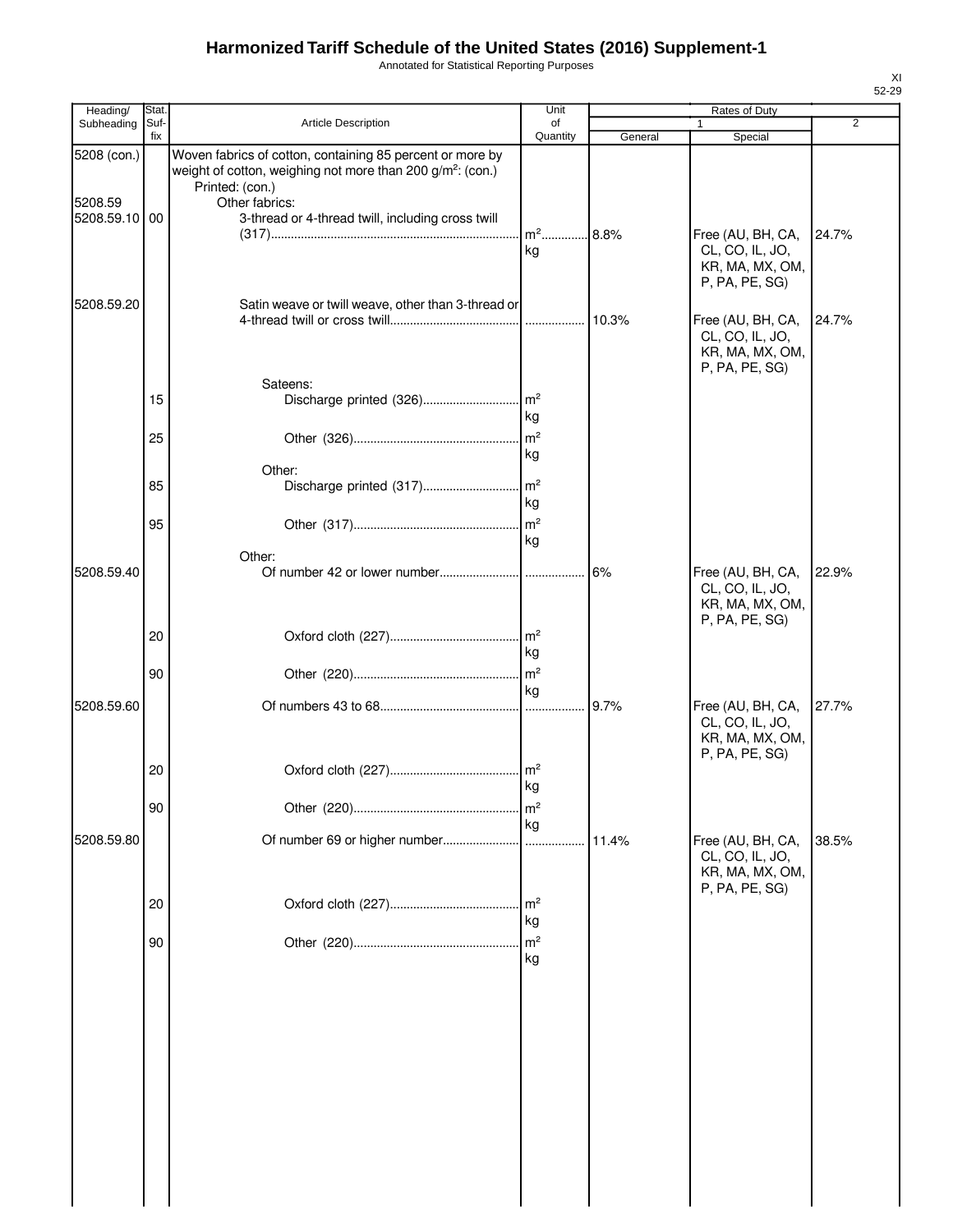Annotated for Statistical Reporting Purposes

| Heading/   | Stat.       |                                                                                                                                         | Unit                                     |         | <b>Rates of Duty</b>                                                      |                |
|------------|-------------|-----------------------------------------------------------------------------------------------------------------------------------------|------------------------------------------|---------|---------------------------------------------------------------------------|----------------|
| Subheading | Suf-<br>fix | Article Description                                                                                                                     | of<br>Quantity                           | General | 1<br>Special                                                              | $\overline{2}$ |
| 5209       |             | Woven fabrics of cotton, containing 85 percent or more by<br>weight of cotton, weighing more than 200 g/m <sup>2</sup> :<br>Unbleached: |                                          |         |                                                                           |                |
| 5209.11.00 |             |                                                                                                                                         |                                          | 6.5%    | Free (AU, BH, CA,<br>CL, CO, IL, JO,<br>KR, MA, MX, OM,<br>P, PA, PE, SG) | 14.9%          |
|            | 20          |                                                                                                                                         | kg                                       |         |                                                                           |                |
|            |             | Sheeting:<br>Not napped:                                                                                                                |                                          |         |                                                                           |                |
|            | 25          |                                                                                                                                         | $\mathsf{Im}^2$<br>kg                    |         |                                                                           |                |
|            | 35          |                                                                                                                                         | $\mathsf{Im}^2$<br>kg                    |         |                                                                           |                |
|            | 50          |                                                                                                                                         | $\mathsf{m}^2$<br>kg<br>$\overline{m^2}$ |         |                                                                           |                |
| 5209.12.00 | 90          | 3-thread or 4-thread twill, including cross twill                                                                                       | kg                                       | 6.5%    | Free (AU, BH, CA,                                                         | 14.9%          |
|            |             |                                                                                                                                         |                                          |         | CL, CO, IL, JO,<br>KR, MA, MX, OM,<br>P, PA, PE, SG)                      |                |
|            | 20          |                                                                                                                                         | kg                                       |         |                                                                           |                |
|            | 40          |                                                                                                                                         | $\mathsf{Im}^2$<br>kg                    |         |                                                                           |                |
| 5209.19.00 |             |                                                                                                                                         | .                                        | 6.5%    | Free (AU, BH, CA,<br>CL, CO, IL, JO,<br>KR, MA, MX, OM,<br>P, PA, PE, SG) | 14.9%          |
|            | 20          | Satin weave or twill weave:                                                                                                             | m <sup>2</sup><br>kg                     |         |                                                                           |                |
|            | 40          |                                                                                                                                         | $\mathsf{m}^2$<br>kg                     |         |                                                                           |                |
|            | 60          | Duck, except plain weave (219)                                                                                                          | $m^2$<br>kg                              |         |                                                                           |                |
|            | 90          |                                                                                                                                         | kg                                       |         |                                                                           |                |
|            |             |                                                                                                                                         |                                          |         |                                                                           |                |
|            |             |                                                                                                                                         |                                          |         |                                                                           |                |
|            |             |                                                                                                                                         |                                          |         |                                                                           |                |
|            |             |                                                                                                                                         |                                          |         |                                                                           |                |
|            |             |                                                                                                                                         |                                          |         |                                                                           |                |
|            |             |                                                                                                                                         |                                          |         |                                                                           |                |
|            |             |                                                                                                                                         |                                          |         |                                                                           |                |
|            |             |                                                                                                                                         |                                          |         |                                                                           |                |
|            |             |                                                                                                                                         |                                          |         |                                                                           |                |
|            |             |                                                                                                                                         |                                          |         |                                                                           |                |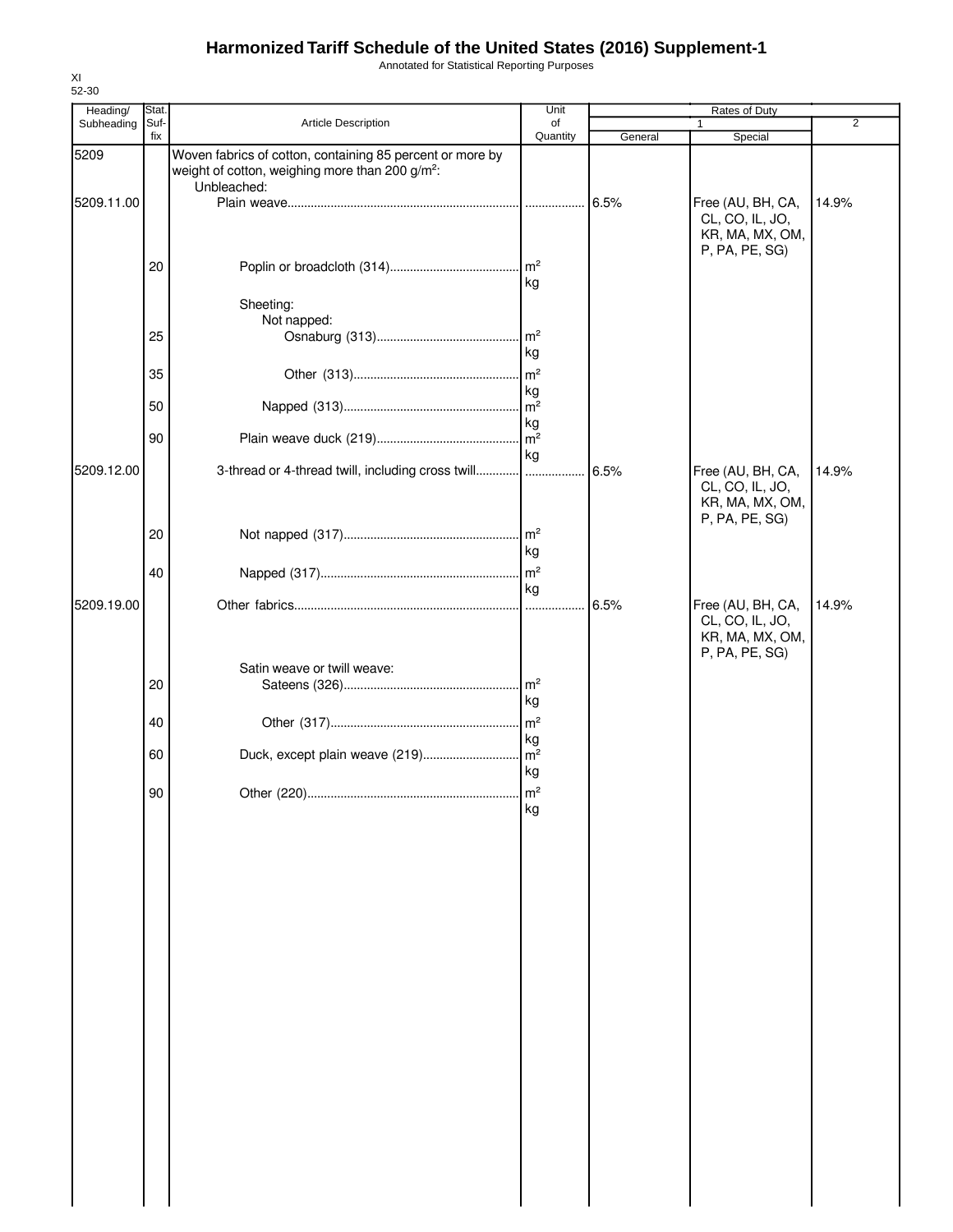Annotated for Statistical Reporting Purposes

| Heading/    | <b>Stat</b> |                                                                                                                                              | Unit                                    |         | Rates of Duty                                                             |                |
|-------------|-------------|----------------------------------------------------------------------------------------------------------------------------------------------|-----------------------------------------|---------|---------------------------------------------------------------------------|----------------|
| Subheading  | Suf-<br>fix | Article Description                                                                                                                          | of<br>Quantity                          | General | 1<br>Special                                                              | $\overline{2}$ |
| 5209 (con.) |             | Woven fabrics of cotton, containing 85 percent or more by<br>weight of cotton, weighing more than 200 g/m <sup>2</sup> : (con.)<br>Bleached: |                                         |         |                                                                           |                |
| 5209.21.00  |             |                                                                                                                                              |                                         | 7.7%    | Free (AU, BH, CA,<br>CL, CO, IL, JO,<br>KR, MA, MX, OM,<br>P, PA, PE, SG) | 17.9%          |
|             | 20          |                                                                                                                                              | kg                                      |         |                                                                           |                |
|             | 25          | Sheeting:<br>Not napped:                                                                                                                     |                                         |         |                                                                           |                |
|             | 35          |                                                                                                                                              | kg<br>$\mathsf{Im}^2$                   |         |                                                                           |                |
|             | 50          |                                                                                                                                              | kg<br>kg                                |         |                                                                           |                |
| 5209.22.00  | 90          | 3-thread or 4-thread twill, including cross twill                                                                                            | kg                                      | 7.7%    | Free (AU, BH, CA,                                                         | 17.9%          |
|             |             |                                                                                                                                              |                                         |         | CL, CO, IL, JO,<br>KR, MA, MX, OM,<br>P, PA, PE, SG)                      |                |
|             | 20          |                                                                                                                                              | kg                                      |         |                                                                           |                |
| 5209.29.00  | 40          |                                                                                                                                              | kg                                      | 7.7%    | Free (AU, BH, CA,                                                         | 17.9%          |
|             |             |                                                                                                                                              |                                         |         | CL, CO, IL, JO,<br>KR, MA, MX, OM,<br>P, PA, PE, SG)                      |                |
|             | 20          | Satin weave or twill weave:                                                                                                                  | $\mathsf{Im}^2$<br>kg                   |         |                                                                           |                |
|             | 40<br>60    | Duck, except plain weave (219)                                                                                                               | $\mathsf{Im}^2$<br>kg<br>m <sup>2</sup> |         |                                                                           |                |
|             | 90          |                                                                                                                                              | kg<br>$\mathsf{m}^2$                    |         |                                                                           |                |
|             |             |                                                                                                                                              | kg                                      |         |                                                                           |                |
|             |             |                                                                                                                                              |                                         |         |                                                                           |                |
|             |             |                                                                                                                                              |                                         |         |                                                                           |                |
|             |             |                                                                                                                                              |                                         |         |                                                                           |                |
|             |             |                                                                                                                                              |                                         |         |                                                                           |                |
|             |             |                                                                                                                                              |                                         |         |                                                                           |                |
|             |             |                                                                                                                                              |                                         |         |                                                                           |                |
|             |             |                                                                                                                                              |                                         |         |                                                                           |                |
|             |             |                                                                                                                                              |                                         |         |                                                                           |                |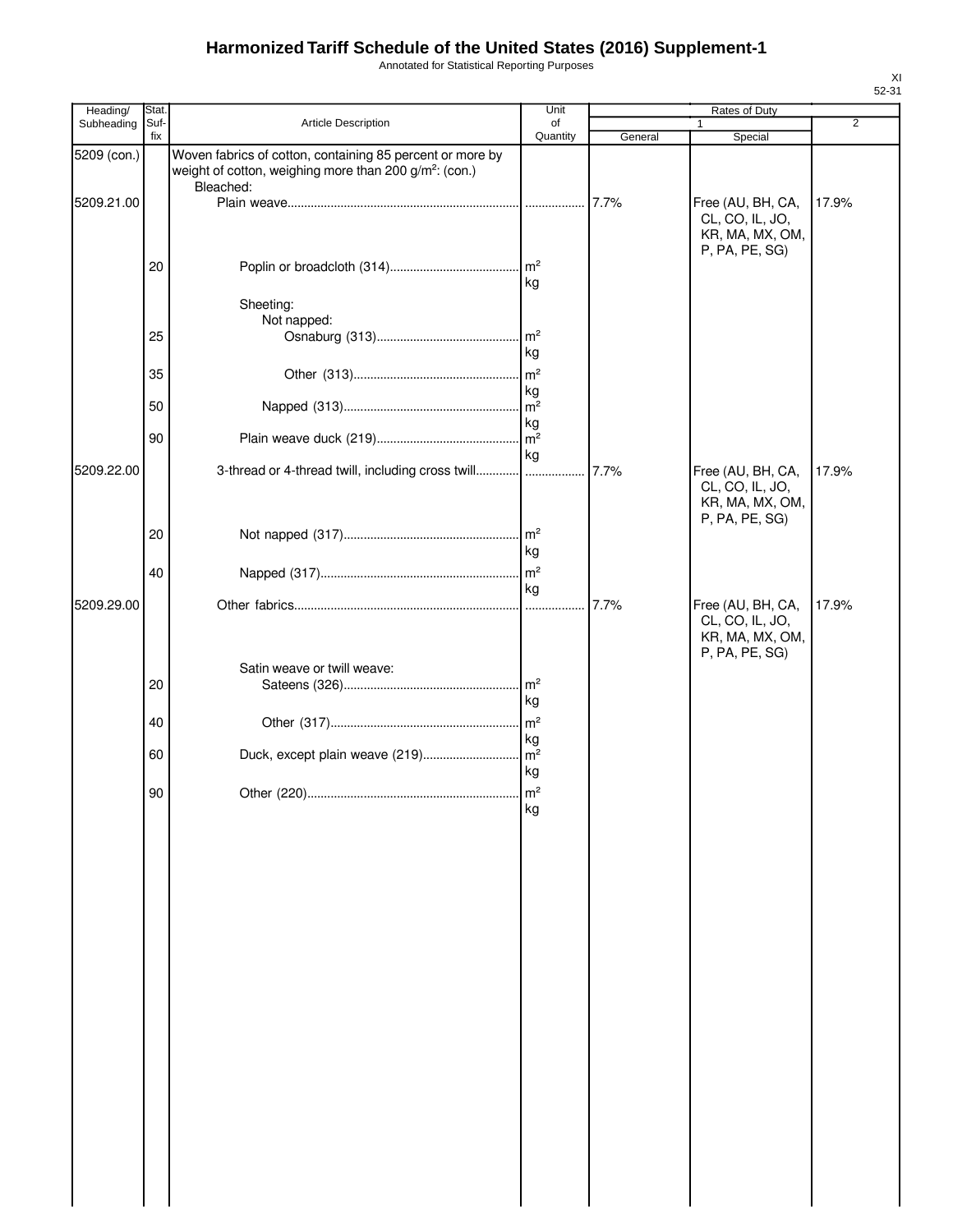Annotated for Statistical Reporting Purposes

| Heading/                 | Stat.       |                                                                                                                                 | Unit                  |         | Rates of Duty                                                             |       |
|--------------------------|-------------|---------------------------------------------------------------------------------------------------------------------------------|-----------------------|---------|---------------------------------------------------------------------------|-------|
| Subheading               | Suf-<br>fix | <b>Article Description</b>                                                                                                      | of<br>Quantity        | General |                                                                           | 2     |
| 5209 (con.)              |             | Woven fabrics of cotton, containing 85 percent or more by<br>weight of cotton, weighing more than 200 g/m <sup>2</sup> : (con.) |                       |         | Special                                                                   |       |
|                          |             | Dyed:                                                                                                                           |                       |         |                                                                           |       |
| 5209.31<br>5209.31.30 00 |             | Plain weave:                                                                                                                    | kg                    |         | Free (A, AU, BH,<br>CA, CL, CO, D, E,                                     | 20.9% |
|                          |             |                                                                                                                                 |                       |         | IL, JO, KR, MA,<br>MX, OM, P, PA,<br>PE, SG)                              |       |
| 5209.31.60               |             |                                                                                                                                 |                       | 8.4%    | Free (AU, BH, CA,<br>CL, CO, IL, JO,<br>KR, MA, MX, OM,                   | 20.9% |
|                          | 20          |                                                                                                                                 | kg                    |         | P, PA, PE, SG)                                                            |       |
|                          |             | Sheeting:                                                                                                                       |                       |         |                                                                           |       |
|                          | 25          | Not napped:                                                                                                                     |                       |         |                                                                           |       |
|                          |             |                                                                                                                                 | kg                    |         |                                                                           |       |
|                          | 35          |                                                                                                                                 |                       |         |                                                                           |       |
|                          |             |                                                                                                                                 | kg                    |         |                                                                           |       |
|                          | 50          |                                                                                                                                 |                       |         |                                                                           |       |
|                          |             |                                                                                                                                 | kg                    |         |                                                                           |       |
|                          | 90          |                                                                                                                                 | kg                    |         |                                                                           |       |
| 5209.32.00               |             | 3-thread or 4-thread twill, including cross twill                                                                               |                       | 8.4%    | Free (AU, BH, CA,<br>CL, CO, IL, JO,<br>KR, MA, MX, OM,                   | 20.9% |
|                          | 20          |                                                                                                                                 | kg                    |         | P, PA, PE, SG)                                                            |       |
|                          | 40          |                                                                                                                                 | kg                    |         |                                                                           |       |
| 5209.39.00               |             |                                                                                                                                 |                       | 8.4%    | Free (AU, BH, CA,<br>CL, CO, IL, JO,<br>KR, MA, MX, OM,<br>P, PA, PE, SG) | 20.9% |
|                          |             | Satin weave or twill weave:                                                                                                     |                       |         |                                                                           |       |
|                          | 20          |                                                                                                                                 | kg                    |         |                                                                           |       |
|                          |             |                                                                                                                                 | m <sup>2</sup>        |         |                                                                           |       |
|                          | 40          |                                                                                                                                 | kg                    |         |                                                                           |       |
|                          | 60          | Duck, except plain weave (219)                                                                                                  | m <sup>2</sup>        |         |                                                                           |       |
|                          |             |                                                                                                                                 | kg                    |         |                                                                           |       |
|                          | 80          | Other:<br>Of a width exceeding 127 cm (220)                                                                                     | $\mathsf{Im}^2$<br>kg |         |                                                                           |       |
|                          | 90          |                                                                                                                                 | m <sup>2</sup><br>kg  |         |                                                                           |       |
|                          |             |                                                                                                                                 |                       |         |                                                                           |       |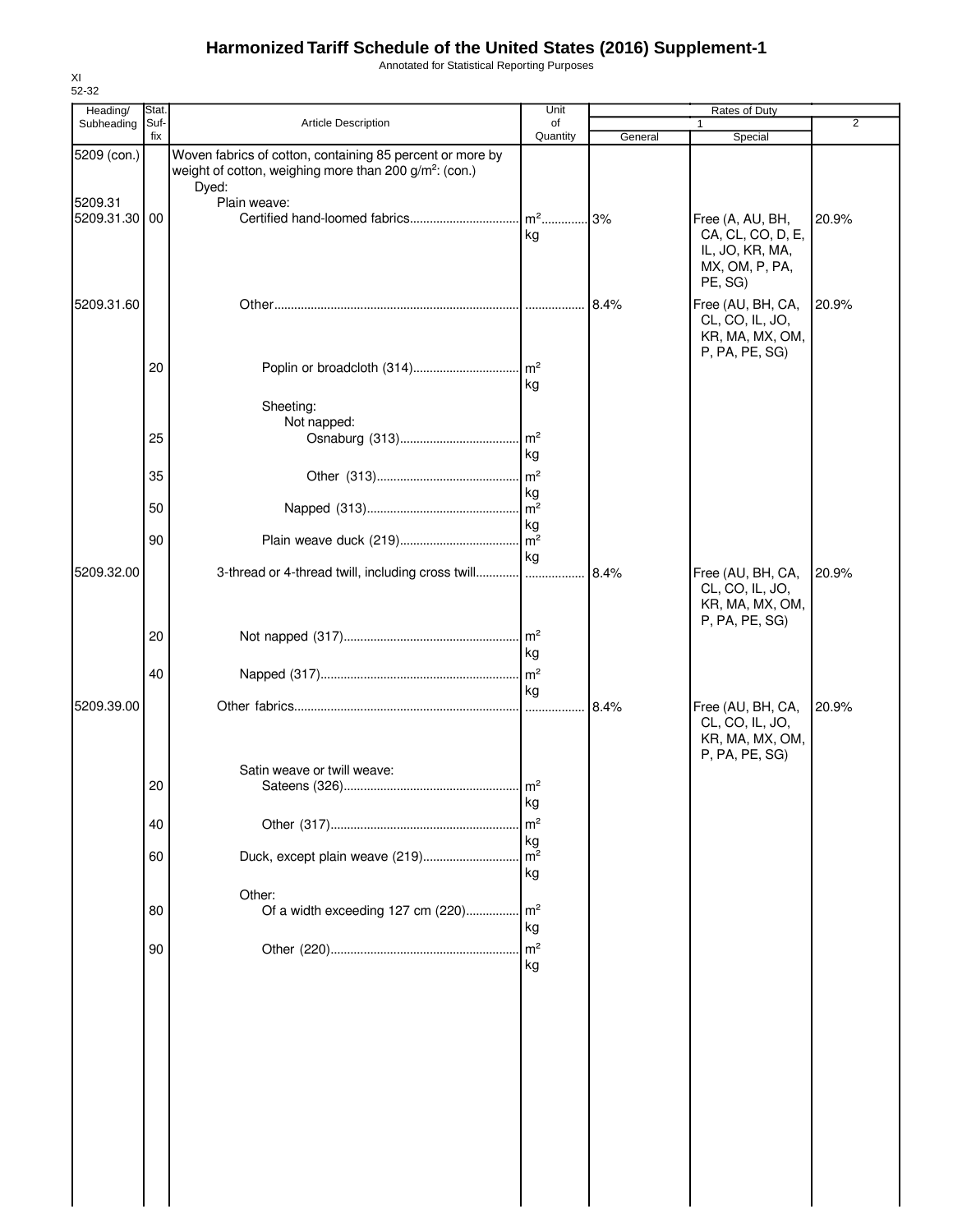Annotated for Statistical Reporting Purposes

| Heading/               | <b>Stat</b> |                                                                                                                                                                                  | Unit                 |         | Rates of Duty                                                                         |                |
|------------------------|-------------|----------------------------------------------------------------------------------------------------------------------------------------------------------------------------------|----------------------|---------|---------------------------------------------------------------------------------------|----------------|
| Subheading             | Suf-<br>fix | Article Description                                                                                                                                                              | οf<br>Quantity       | General | 1<br>Special                                                                          | $\overline{2}$ |
| 5209 (con.)<br>5209.41 |             | Woven fabrics of cotton, containing 85 percent or more by<br>weight of cotton, weighing more than 200 g/m <sup>2</sup> : (con.)<br>Of yarns of different colors:<br>Plain weave: |                      |         |                                                                                       |                |
| 5209.41.30 00          |             |                                                                                                                                                                                  | kg                   |         | Free (A, AU, BH,<br>CA, CL, CO, D, E,<br>IL, JO, KR, MA,<br>MX, OM, P, PA,<br>PE, SG) | 20.9%          |
| 5209.41.60             |             |                                                                                                                                                                                  |                      |         | Free (AU, BH, CA,<br>CL, CO, IL, JO,<br>KR, MA, MX, OM,<br>P, PA, PE, SG)             | 20.9%          |
|                        | 20          |                                                                                                                                                                                  | kg                   |         |                                                                                       |                |
|                        | 40          |                                                                                                                                                                                  | kg                   |         |                                                                                       |                |
| 5209.42.00             |             |                                                                                                                                                                                  |                      | 8.4%    | Free (AU, BH, CA,<br>CL, CO, IL, JO,<br>KR, MA, MX, OM,<br>P, PA, PE, SG)             | 20.9%          |
|                        | 20          | Blue denim:<br>Weighing not more than 360 g/m <sup>2</sup> (225) m <sup>2</sup>                                                                                                  | kg                   |         |                                                                                       |                |
|                        | 40          | Weighing more than 360 g/m <sup>2</sup> (225) m <sup>2</sup>                                                                                                                     | kg                   |         |                                                                                       |                |
|                        | 60          | Other denim:<br>Weighing not more than 360 g/m <sup>2</sup> (218) m <sup>2</sup>                                                                                                 | kg                   |         |                                                                                       |                |
|                        | 80          | Weighing more than 360 g/m <sup>2</sup> (218)                                                                                                                                    | m <sup>2</sup><br>kg |         |                                                                                       |                |
| 5209.43.00             |             | Other fabrics of 3-thread or 4-thread twill, including                                                                                                                           |                      | 8.4%    | Free (AU, BH, CA,<br>CL, CO, IL, JO,<br>KR, MA, MX, OM,<br>P, PA, PE, SG)             | 20.9%          |
|                        | 30          |                                                                                                                                                                                  | kg                   |         |                                                                                       |                |
|                        | 50          |                                                                                                                                                                                  | kg.                  |         |                                                                                       |                |
| 5209.49.00             |             |                                                                                                                                                                                  |                      | 8.4%    | Free (AU, BH, CA,<br>CL, CO, IL, JO,<br>KR, MA, MX, OM,<br>P, PA, PE, SG)             | 20.9%          |
|                        | 20          | Jacquard woven:<br>Of a width exceeding 127 cm (220)                                                                                                                             | m <sup>2</sup><br>kg |         |                                                                                       |                |
|                        | 40          |                                                                                                                                                                                  | m <sup>2</sup><br>kg |         |                                                                                       |                |
|                        | 90          |                                                                                                                                                                                  | m <sup>2</sup><br>kg |         |                                                                                       |                |
|                        |             |                                                                                                                                                                                  |                      |         |                                                                                       |                |
|                        |             |                                                                                                                                                                                  |                      |         |                                                                                       |                |
|                        |             |                                                                                                                                                                                  |                      |         |                                                                                       |                |
|                        |             |                                                                                                                                                                                  |                      |         |                                                                                       |                |
|                        |             |                                                                                                                                                                                  |                      |         |                                                                                       |                |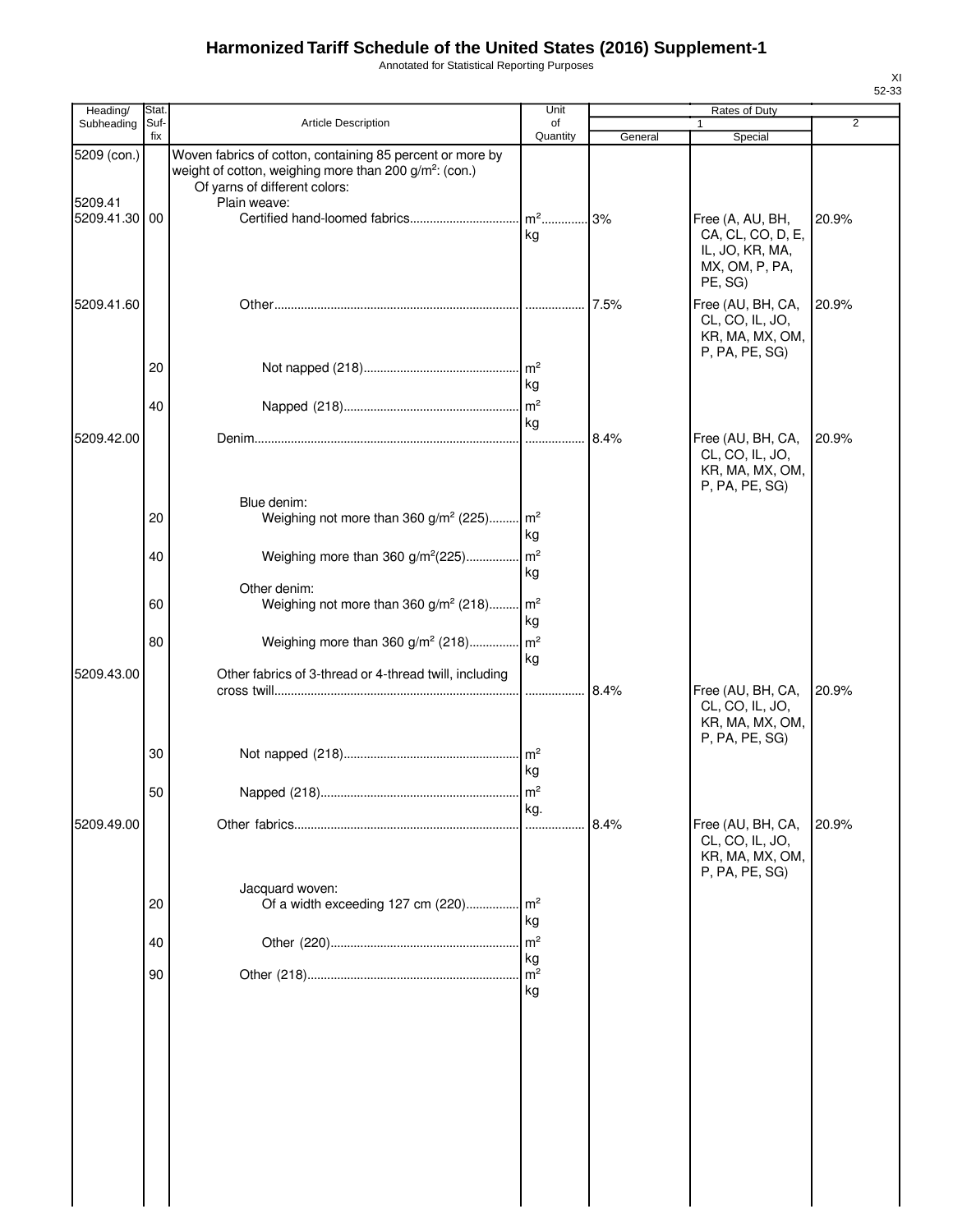Annotated for Statistical Reporting Purposes

| Subheading    | Stat.<br>Suf- | <b>Article Description</b>                                                                                                                  | Unit<br>of                 |         | Rates of Duty                                                                         | 2     |
|---------------|---------------|---------------------------------------------------------------------------------------------------------------------------------------------|----------------------------|---------|---------------------------------------------------------------------------------------|-------|
|               | fix           |                                                                                                                                             | Quantity                   | General | Special                                                                               |       |
| 5209 (con.)   |               | Woven fabrics of cotton, containing 85 percent or more by<br>weight of cotton, weighing more than 200 g/m <sup>2</sup> : (con.)<br>Printed: |                            |         |                                                                                       |       |
| 5209.51       |               | Plain weave:                                                                                                                                |                            |         |                                                                                       |       |
| 5209.51.30 00 |               |                                                                                                                                             | kg                         |         | Free (A, AU, BH,<br>CA, CL, CO, D, E,<br>IL, JO, KR, MA,<br>MX, OM, P, PA,<br>PE, SG) | 20.9% |
| 5209.51.60    |               |                                                                                                                                             |                            | 8.4%    | Free (AU, BH, CA,<br>CL, CO, IL, JO,<br>KR, MA, MX, OM,<br>P, PA, PE, SG)             | 20.9% |
|               | 15            | Poplin or broadcloth:<br>Discharge printed (314)                                                                                            | $\mathsf{Im}^2$            |         |                                                                                       |       |
|               |               |                                                                                                                                             | kg                         |         |                                                                                       |       |
|               | 25            |                                                                                                                                             | m <sup>2</sup>             |         |                                                                                       |       |
|               |               | Sheeting:<br>Not napped:                                                                                                                    | kg                         |         |                                                                                       |       |
|               | 32            | Discharge printed (313)                                                                                                                     | m <sup>2</sup>             |         |                                                                                       |       |
|               |               |                                                                                                                                             | kg                         |         |                                                                                       |       |
|               | 35            |                                                                                                                                             | m <sup>2</sup>             |         |                                                                                       |       |
|               |               |                                                                                                                                             | kg                         |         |                                                                                       |       |
|               | 50            |                                                                                                                                             | m <sup>2</sup>             |         |                                                                                       |       |
|               | 90            |                                                                                                                                             | kg<br>m <sup>2</sup>       |         |                                                                                       |       |
|               |               |                                                                                                                                             | kg                         |         |                                                                                       |       |
| 5209.52.00    |               | 3-thread or 4-thread twill, including cross twill                                                                                           |                            | 8.4%    | Free (AU, BH, CA,<br>CL, CO, IL, JO,<br>KR, MA, MX, OM,                               | 20.9% |
|               | 20            |                                                                                                                                             | $\mathsf{Im}^2$<br>kg      |         | P, PA, PE, SG)                                                                        |       |
|               | 40            |                                                                                                                                             | kg                         |         |                                                                                       |       |
| 5209.59.00    |               |                                                                                                                                             |                            | 8.4%    | Free (AU, BH, CA,<br>CL, CO, IL, JO,<br>KR, MA, MX, OM,<br>P, PA, PE, SG)             | 20.9% |
|               |               | Satin weave or twill weave:                                                                                                                 |                            |         |                                                                                       |       |
|               |               | Sateens:                                                                                                                                    |                            |         |                                                                                       |       |
|               | 15            | Discharge printed (326)                                                                                                                     | m <sup>2</sup>             |         |                                                                                       |       |
|               |               |                                                                                                                                             | kg                         |         |                                                                                       |       |
|               | 25            |                                                                                                                                             | m <sup>2</sup>             |         |                                                                                       |       |
|               | 40            |                                                                                                                                             | kg<br>m <sup>2</sup><br>kg |         |                                                                                       |       |
|               |               |                                                                                                                                             | m <sup>2</sup>             |         |                                                                                       |       |
|               | 60            | Duck, except plain weave (219)                                                                                                              | kg                         |         |                                                                                       |       |

XI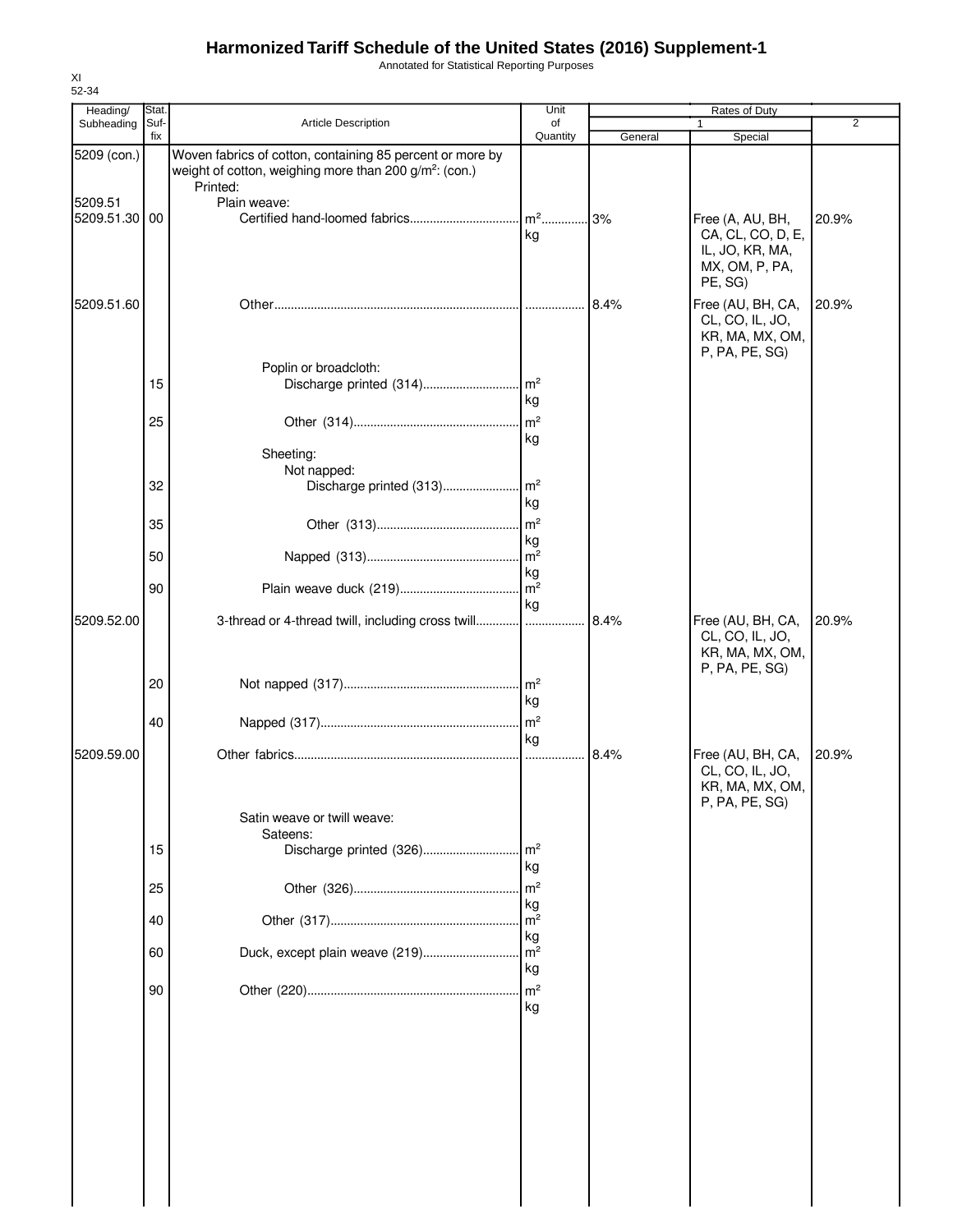Annotated for Statistical Reporting Purposes

| Heading/              | <b>Stat</b> |                                                                                                                                                                                               | Unit                  |         | Rates of Duty                                                             |                |
|-----------------------|-------------|-----------------------------------------------------------------------------------------------------------------------------------------------------------------------------------------------|-----------------------|---------|---------------------------------------------------------------------------|----------------|
| Subheading            | Suf-<br>fix | <b>Article Description</b>                                                                                                                                                                    | of<br>Quantity        | General | Special                                                                   | $\overline{2}$ |
| 5210                  |             | Woven fabrics of cotton, containing less than 85 percent by<br>weight of cotton, mixed mainly or solely with man-made fibers,<br>weighing not more than 200 g/m <sup>2</sup> :<br>Unbleached: |                       |         |                                                                           |                |
| 5210.11<br>5210.11.40 |             | Plain weave:                                                                                                                                                                                  |                       | 8.4%    | Free (AU, BH, CA,<br>CL, CO, IL, JO,<br>KR, MA, MX, OM,                   | 21.9%          |
|                       | 20          |                                                                                                                                                                                               | kg                    |         | P, PA, PE, SG)                                                            |                |
|                       | 40          |                                                                                                                                                                                               | m <sup>2</sup><br>kg  |         |                                                                           |                |
|                       | 90          |                                                                                                                                                                                               | kg                    |         |                                                                           |                |
| 5210.11.60            |             |                                                                                                                                                                                               | $\cdots$              | 10.2%   | Free (AU, BH, CA,<br>CL, CO, IL, JO,<br>KR, MA, MX, OM,<br>P, PA, PE, SG) | 26.7%          |
|                       | 20<br>40    |                                                                                                                                                                                               | kg<br>$\mathsf{Im}^2$ |         |                                                                           |                |
|                       | 60          |                                                                                                                                                                                               | kg                    |         |                                                                           |                |
|                       | 90          |                                                                                                                                                                                               | kg                    |         |                                                                           |                |
| 5210.11.80            |             |                                                                                                                                                                                               | kg                    |         | Free (AU, BH, CA,<br>CL, CO, IL, JO,<br>KR, MA, MX, OM,                   | 37.5%          |
|                       | 20          | Poplin or broadcloth (314)                                                                                                                                                                    | m <sup>2</sup><br>kg  |         | P, PA, PE, SG)                                                            |                |
|                       | 90          | Cheesecloth; lawns, voiles or batistes (226) m <sup>2</sup>                                                                                                                                   | kg                    |         |                                                                           |                |
|                       |             |                                                                                                                                                                                               |                       |         |                                                                           |                |
|                       |             |                                                                                                                                                                                               |                       |         |                                                                           |                |
|                       |             |                                                                                                                                                                                               |                       |         |                                                                           |                |
|                       |             |                                                                                                                                                                                               |                       |         |                                                                           |                |
|                       |             |                                                                                                                                                                                               |                       |         |                                                                           |                |
|                       |             |                                                                                                                                                                                               |                       |         |                                                                           |                |
|                       |             |                                                                                                                                                                                               |                       |         |                                                                           |                |
|                       |             |                                                                                                                                                                                               |                       |         |                                                                           |                |
|                       |             |                                                                                                                                                                                               |                       |         |                                                                           |                |
|                       |             |                                                                                                                                                                                               |                       |         |                                                                           |                |
|                       |             |                                                                                                                                                                                               |                       |         |                                                                           |                |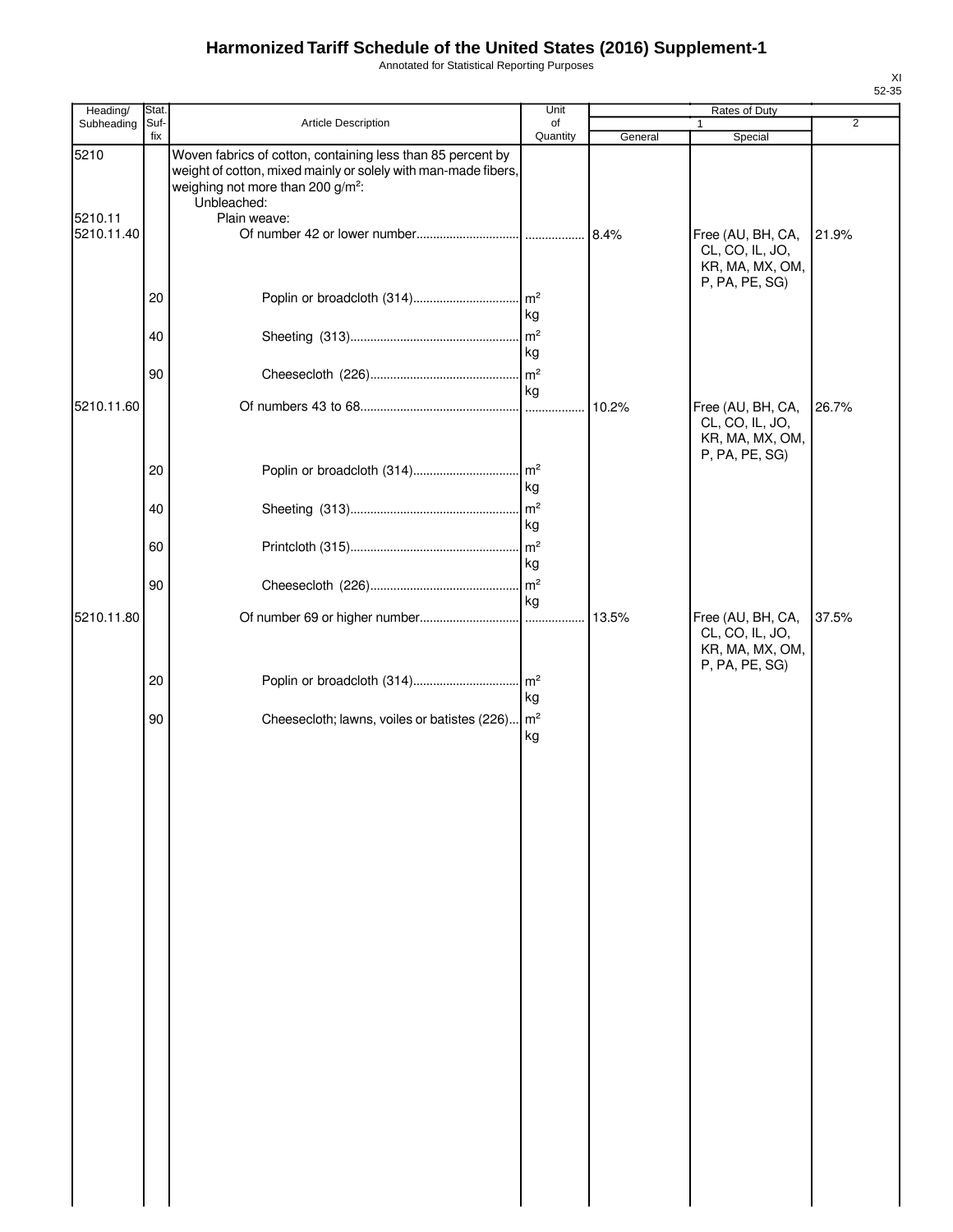Annotated for Statistical Reporting Purposes

| Heading/<br>Subheading   | Stat.<br>Suf- | Article Description                                                                                                                                                                                         | Unit<br>of            |         | Rates of Duty                                                             | 2     |
|--------------------------|---------------|-------------------------------------------------------------------------------------------------------------------------------------------------------------------------------------------------------------|-----------------------|---------|---------------------------------------------------------------------------|-------|
|                          | fix           |                                                                                                                                                                                                             | Quantity              | General | Special                                                                   |       |
| 5210 (con.)              |               | Woven fabrics of cotton, containing less than 85 percent by<br>weight of cotton, mixed mainly or solely with man-made fibers,<br>weighing not more than 200 g/m <sup>2</sup> : (con.)<br>Unbleached: (con.) |                       |         |                                                                           |       |
| 5210.19<br>5210.19.10 00 |               | Other fabrics:<br>3-thread or 4-thread twill, including cross twill                                                                                                                                         | m <sup>2</sup> 9.1%   |         | Free (AU, BH, CA,                                                         | 23.7% |
| 5210.19.20               |               |                                                                                                                                                                                                             | kg                    |         | CL, CO, IL, JO,<br>KR, MA, MX, OM,<br>P, PA, PE, SG)                      |       |
|                          |               | Satin weave or twill weave, other than 3-thread or                                                                                                                                                          |                       |         | Free (AU, BH, CA,<br>CL, CO, IL, JO,<br>KR, MA, MX, OM,<br>P, PA, PE, SG) | 23.7% |
|                          | 20            |                                                                                                                                                                                                             | Im <sup>2</sup><br>kg |         |                                                                           |       |
|                          | 90            |                                                                                                                                                                                                             | kg                    |         |                                                                           |       |
| 5210.19.40               |               | Other:                                                                                                                                                                                                      |                       |         | Free (AU, BH, CA,<br>CL, CO, IL, JO,<br>KR, MA, MX, OM,                   | 21.9% |
|                          | 20            |                                                                                                                                                                                                             | kg                    |         | P, PA, PE, SG)                                                            |       |
|                          | 90            |                                                                                                                                                                                                             | $\mathsf{Im}^2$<br>kg |         |                                                                           |       |
| 5210.19.60               |               |                                                                                                                                                                                                             |                       | 8.7%    | Free (AU, BH, CA,<br>CL, CO, IL, JO,<br>KR, MA, MX, OM,<br>P, PA, PE, SG) | 26.7% |
|                          | 20            |                                                                                                                                                                                                             | kg                    |         |                                                                           |       |
|                          | 90            |                                                                                                                                                                                                             | kg                    |         |                                                                           |       |
| 5210.19.80               |               |                                                                                                                                                                                                             |                       | .10.2%  | Free (AU, BH, CA,<br>CL, CO, IL, JO,<br>KR, MA, MX, OM,<br>P, PA, PE, SG) | 37.5% |
|                          | 20            |                                                                                                                                                                                                             | m <sup>2</sup><br>kg  |         |                                                                           |       |
|                          | 90            |                                                                                                                                                                                                             | m <sup>2</sup><br>kg  |         |                                                                           |       |
|                          |               |                                                                                                                                                                                                             |                       |         |                                                                           |       |
|                          |               |                                                                                                                                                                                                             |                       |         |                                                                           |       |
|                          |               |                                                                                                                                                                                                             |                       |         |                                                                           |       |
|                          |               |                                                                                                                                                                                                             |                       |         |                                                                           |       |
|                          |               |                                                                                                                                                                                                             |                       |         |                                                                           |       |
|                          |               |                                                                                                                                                                                                             |                       |         |                                                                           |       |
|                          |               |                                                                                                                                                                                                             |                       |         |                                                                           |       |

XI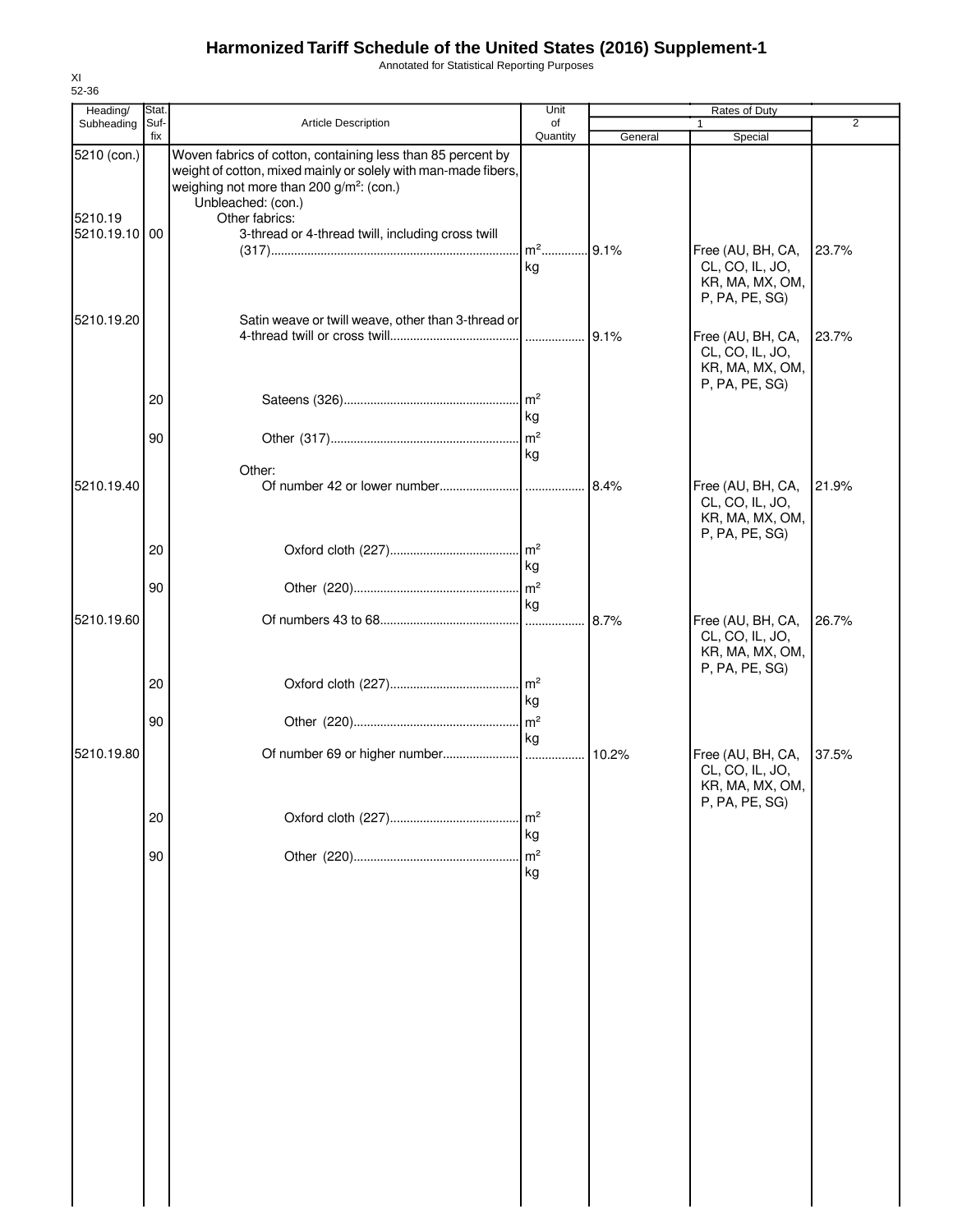Annotated for Statistical Reporting Purposes

| Heading/              | Stat.       |                                                                                                                                                                                                    | Unit                  |         | Rates of Duty                                                             |       |
|-----------------------|-------------|----------------------------------------------------------------------------------------------------------------------------------------------------------------------------------------------------|-----------------------|---------|---------------------------------------------------------------------------|-------|
| Subheading            | Suf-<br>fix | Article Description                                                                                                                                                                                | of<br>Quantity        | General | 1<br>Special                                                              | 2     |
| 5210 (con.)           |             | Woven fabrics of cotton, containing less than 85 percent by<br>weight of cotton, mixed mainly or solely with man-made fibers,<br>weighing not more than 200 g/m <sup>2</sup> : (con.)<br>Bleached: |                       |         |                                                                           |       |
| 5210.21<br>5210.21.40 |             | Plain weave:                                                                                                                                                                                       |                       |         | Free (AU, BH, CA,<br>CL, CO, IL, JO,<br>KR, MA, MX, OM,<br>P, PA, PE, SG) | 24.9% |
|                       | 20          |                                                                                                                                                                                                    | kg                    |         |                                                                           |       |
|                       | 40          |                                                                                                                                                                                                    | m <sup>2</sup><br>kg  |         |                                                                           |       |
|                       | 90          |                                                                                                                                                                                                    | m <sup>2</sup><br>kg  |         |                                                                           |       |
| 5210.21.60            |             |                                                                                                                                                                                                    | 1.1.1.1               | 11.4%   | Free (AU, BH, CA,<br>CL, CO, IL, JO,<br>KR, MA, MX, OM,<br>P, PA, PE, SG) | 29.7% |
|                       | 20<br>40    |                                                                                                                                                                                                    | kg<br>m <sup>2</sup>  |         |                                                                           |       |
|                       | 60          |                                                                                                                                                                                                    | kg<br>m <sup>2</sup>  |         |                                                                           |       |
|                       | 90          |                                                                                                                                                                                                    | kg<br>m <sup>2</sup>  |         |                                                                           |       |
| 5210.21.80            |             |                                                                                                                                                                                                    | kg                    |         | Free (AU, BH, CA,<br>CL, CO, IL, JO,<br>KR, MA, MX, OM,                   | 40.5% |
|                       | 20          | Poplin or broadcloth (314)                                                                                                                                                                         | $\mathsf{Im}^2$<br>kg |         | P, PA, PE, SG)                                                            |       |
|                       | 90          | Cheesecloth; lawns, voiles or batistes (226)                                                                                                                                                       | m <sup>2</sup><br>kg  |         |                                                                           |       |
|                       |             |                                                                                                                                                                                                    |                       |         |                                                                           |       |
|                       |             |                                                                                                                                                                                                    |                       |         |                                                                           |       |
|                       |             |                                                                                                                                                                                                    |                       |         |                                                                           |       |
|                       |             |                                                                                                                                                                                                    |                       |         |                                                                           |       |
|                       |             |                                                                                                                                                                                                    |                       |         |                                                                           |       |
|                       |             |                                                                                                                                                                                                    |                       |         |                                                                           |       |
|                       |             |                                                                                                                                                                                                    |                       |         |                                                                           |       |
|                       |             |                                                                                                                                                                                                    |                       |         |                                                                           |       |
|                       |             |                                                                                                                                                                                                    |                       |         |                                                                           |       |
|                       |             |                                                                                                                                                                                                    |                       |         |                                                                           |       |
|                       |             |                                                                                                                                                                                                    |                       |         |                                                                           |       |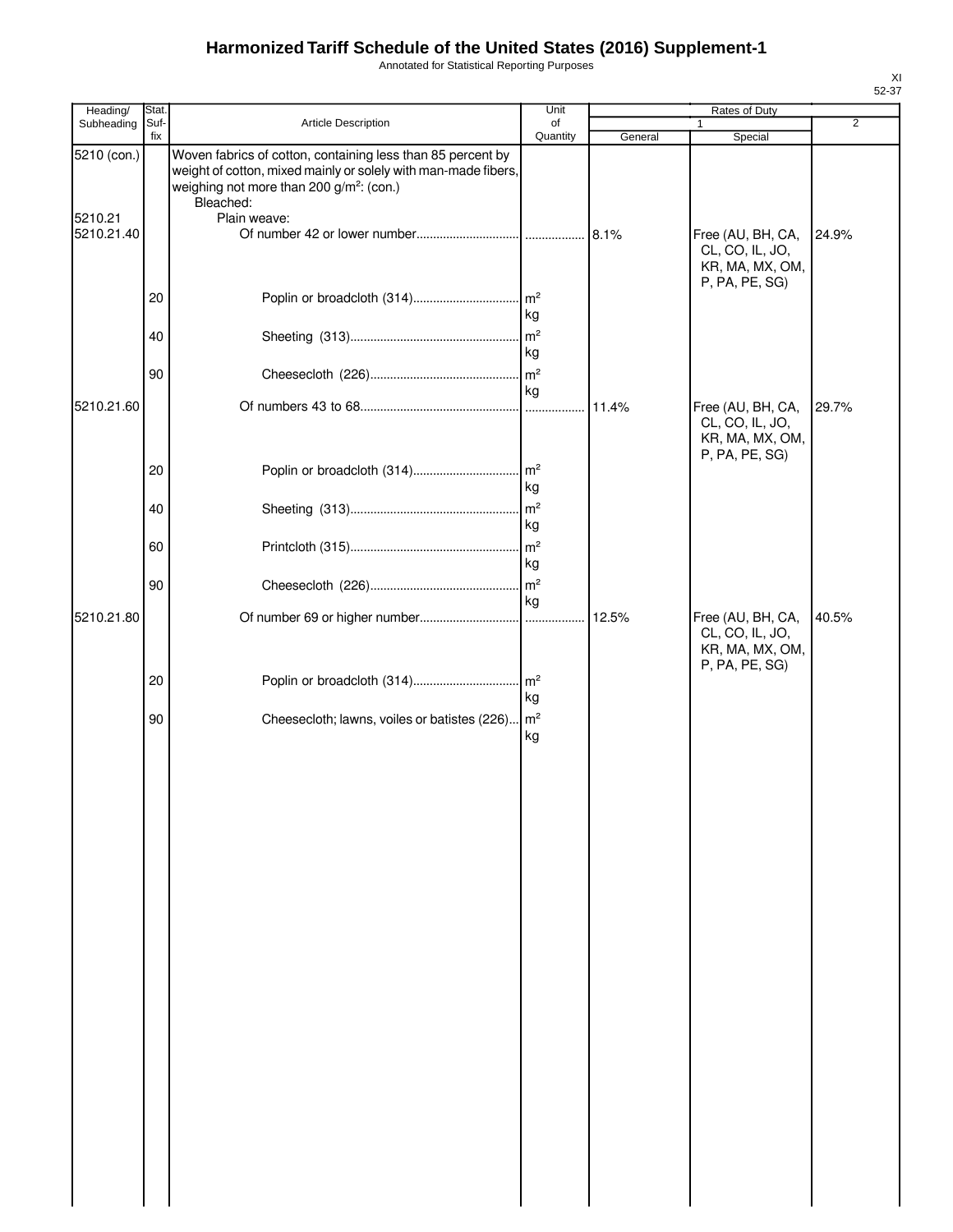Annotated for Statistical Reporting Purposes

| Heading/<br>Subheading   | Stat.<br>Suf- | Article Description                                                                                                                                                                                       | Unit<br>of                 |         | Rates of Duty                                                             | 2     |
|--------------------------|---------------|-----------------------------------------------------------------------------------------------------------------------------------------------------------------------------------------------------------|----------------------------|---------|---------------------------------------------------------------------------|-------|
|                          | fix           |                                                                                                                                                                                                           | Quantity                   | General | Special                                                                   |       |
| 5210 (con.)              |               | Woven fabrics of cotton, containing less than 85 percent by<br>weight of cotton, mixed mainly or solely with man-made fibers,<br>weighing not more than 200 g/m <sup>2</sup> : (con.)<br>Bleached: (con.) |                            |         |                                                                           |       |
| 5210.29<br>5210.29.10 00 |               | Other fabrics:<br>3-thread or 4-thread twill, including cross twill                                                                                                                                       | m <sup>2</sup> 10.3%<br>kg |         | Free (AU, BH, CA,<br>CL, CO, IL, JO,<br>KR, MA, MX, OM,                   | 26.7% |
| 5210.29.20               |               | Satin weave or twill weave, other than 3-thread or                                                                                                                                                        |                            |         | P, PA, PE, SG)<br>Free (AU, BH, CA,<br>CL, CO, IL, JO,                    | 26.7% |
|                          | 20            |                                                                                                                                                                                                           | $\mathsf{Im}^2$<br>kg      |         | KR, MA, MX, OM,<br>P, PA, PE, SG)                                         |       |
|                          | 90            |                                                                                                                                                                                                           | kg                         |         |                                                                           |       |
| 5210.29.40               |               | Other:                                                                                                                                                                                                    |                            |         | Free (AU, BH, CA,<br>CL, CO, IL, JO,<br>KR, MA, MX, OM,<br>P, PA, PE, SG) | 24.9% |
|                          | 20            |                                                                                                                                                                                                           | kg                         |         |                                                                           |       |
|                          | 90            |                                                                                                                                                                                                           | $\mathsf{Im}^2$<br>kg      |         |                                                                           |       |
| 5210.29.60               |               |                                                                                                                                                                                                           |                            | 11.4%   | Free (AU, BH, CA,<br>CL, CO, IL, JO,<br>KR, MA, MX, OM,<br>P, PA, PE, SG) | 29.7% |
|                          | 20            |                                                                                                                                                                                                           | kg                         |         |                                                                           |       |
|                          | 90            |                                                                                                                                                                                                           | kg                         |         |                                                                           |       |
| 5210.29.80               |               |                                                                                                                                                                                                           |                            | 14.7%   | Free (AU, BH, CA,<br>CL, CO, IL, JO,<br>KR, MA, MX, OM,<br>P, PA, PE, SG) | 40.5% |
|                          | 20            |                                                                                                                                                                                                           | m <sup>2</sup><br>kg       |         |                                                                           |       |
|                          | 90            |                                                                                                                                                                                                           | m <sup>2</sup><br>kg       |         |                                                                           |       |
|                          |               |                                                                                                                                                                                                           |                            |         |                                                                           |       |
|                          |               |                                                                                                                                                                                                           |                            |         |                                                                           |       |
|                          |               |                                                                                                                                                                                                           |                            |         |                                                                           |       |
|                          |               |                                                                                                                                                                                                           |                            |         |                                                                           |       |
|                          |               |                                                                                                                                                                                                           |                            |         |                                                                           |       |
|                          |               |                                                                                                                                                                                                           |                            |         |                                                                           |       |

XI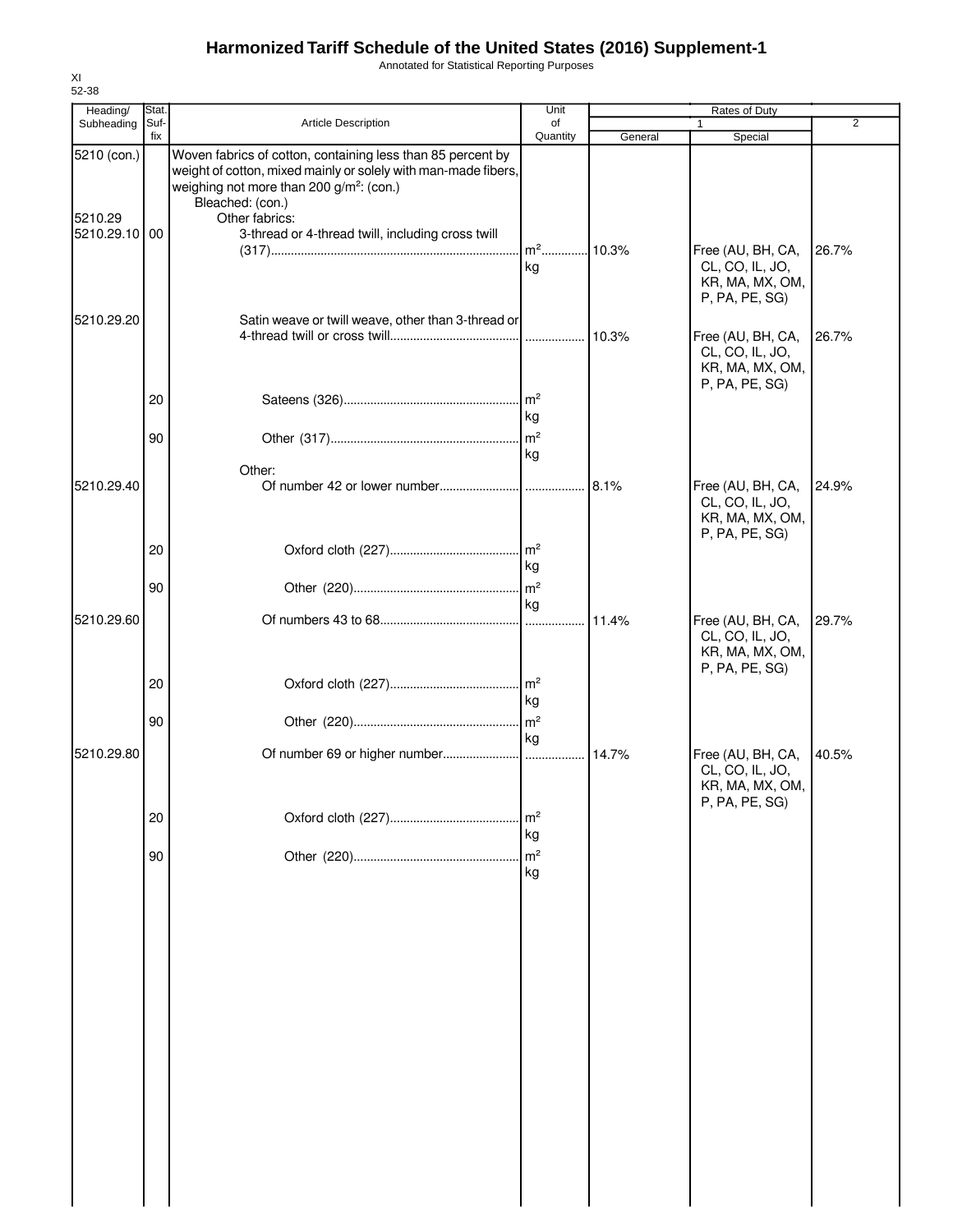Annotated for Statistical Reporting Purposes

| Heading/              | Stat.       |                                                                                                                                                                                                | Unit                           |         | <b>Rates of Duty</b>                                                      |                |
|-----------------------|-------------|------------------------------------------------------------------------------------------------------------------------------------------------------------------------------------------------|--------------------------------|---------|---------------------------------------------------------------------------|----------------|
| Subheading            | Suf-<br>fix | <b>Article Description</b>                                                                                                                                                                     | of                             |         |                                                                           | $\overline{2}$ |
| 5210 (con.)           |             | Woven fabrics of cotton, containing less than 85 percent by<br>weight of cotton, mixed mainly or solely with man-made fibers,<br>weighing not more than 200 g/m <sup>2</sup> : (con.)<br>Dyed: | Quantity                       | General | Special                                                                   |                |
| 5210.31<br>5210.31.40 |             | Plain weave:                                                                                                                                                                                   |                                |         | Free (AU, BH, CA,<br>CL, CO, IL, JO,<br>KR, MA, MX, OM,                   | 27.9%          |
|                       | 20          |                                                                                                                                                                                                | $\mathsf{Im}^2$<br>kg          |         | P, PA, PE, SG)                                                            |                |
|                       | 40          |                                                                                                                                                                                                | m <sup>2</sup><br>kg           |         |                                                                           |                |
|                       | 90          |                                                                                                                                                                                                | m <sup>2</sup><br>kg           |         |                                                                           |                |
| 5210.31.60            |             |                                                                                                                                                                                                | $\cdots$                       | 12.2%   | Free (AU, BH, CA,<br>CL, CO, IL, JO,<br>KR, MA, MX, OM,<br>P, PA, PE, SG) | 32.7%          |
|                       | 20<br>40    |                                                                                                                                                                                                | kg<br>m <sup>2</sup>           |         |                                                                           |                |
|                       |             |                                                                                                                                                                                                | kg<br>m <sup>2</sup>           |         |                                                                           |                |
|                       | 60          |                                                                                                                                                                                                | kg                             |         |                                                                           |                |
| 5210.31.80            | 90          |                                                                                                                                                                                                | m <sup>2</sup><br>kg           |         | Free (AU, BH, CA,                                                         | 43.5%          |
|                       |             |                                                                                                                                                                                                |                                |         | CL, CO, IL, JO,<br>KR, MA, MX, OM,<br>P, PA, PE, SG)                      |                |
|                       | 20          | Poplin or broadcloth (314)                                                                                                                                                                     | m <sup>2</sup><br>kg           |         |                                                                           |                |
|                       | 90          | Cheesecloth; lawns, voiles or batistes (226)                                                                                                                                                   | m <sup>2</sup><br>kg<br>$m2$ . |         |                                                                           |                |
| 5210.32.00 00         |             | 3-thread or 4-thread twill, including cross twill (317)                                                                                                                                        | kg                             | 10%     | Free (AU, BH, CA,<br>CL, CO, IL, JO,<br>KR, MA, MX, OM,<br>P, PA, PE, SG) | 29.7%          |
|                       |             |                                                                                                                                                                                                |                                |         |                                                                           |                |
|                       |             |                                                                                                                                                                                                |                                |         |                                                                           |                |
|                       |             |                                                                                                                                                                                                |                                |         |                                                                           |                |
|                       |             |                                                                                                                                                                                                |                                |         |                                                                           |                |
|                       |             |                                                                                                                                                                                                |                                |         |                                                                           |                |
|                       |             |                                                                                                                                                                                                |                                |         |                                                                           |                |
|                       |             |                                                                                                                                                                                                |                                |         |                                                                           |                |
|                       |             |                                                                                                                                                                                                |                                |         |                                                                           |                |
|                       |             |                                                                                                                                                                                                |                                |         |                                                                           |                |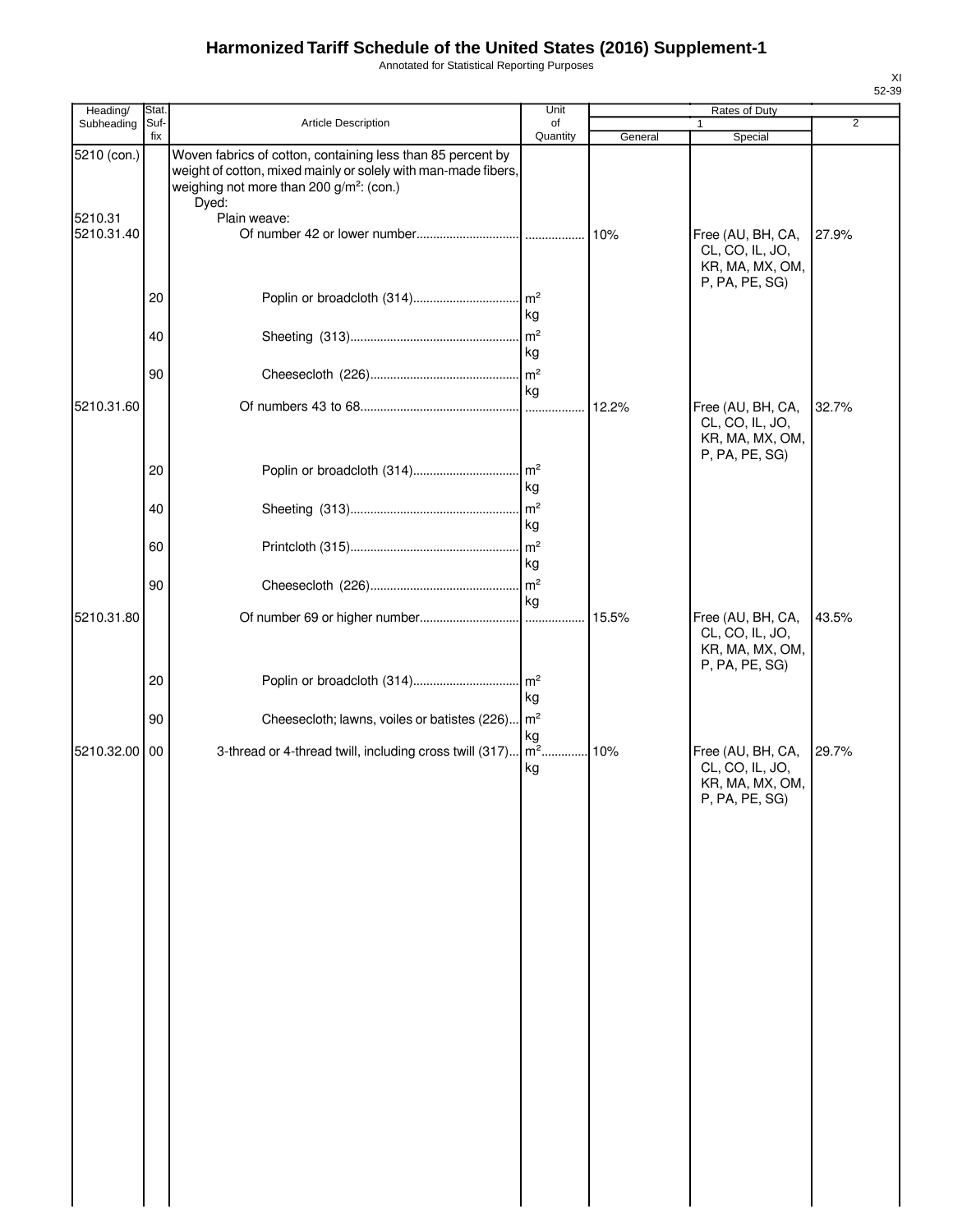Annotated for Statistical Reporting Purposes

| Heading/                             | Stat.       |                                                                                                                                                                                                                         | Unit                 |         | <b>Rates of Duty</b>                                                      |       |
|--------------------------------------|-------------|-------------------------------------------------------------------------------------------------------------------------------------------------------------------------------------------------------------------------|----------------------|---------|---------------------------------------------------------------------------|-------|
| Subheading                           | Suf-<br>fix | Article Description                                                                                                                                                                                                     | of<br>Quantity       | General | 1<br>Special                                                              | 2     |
| 5210 (con.)<br>5210.39<br>5210.39.20 |             | Woven fabrics of cotton, containing less than 85 percent by<br>weight of cotton, mixed mainly or solely with man-made fibers,<br>weighing not more than 200 g/m <sup>2</sup> : (con.)<br>Dyed: (con.)<br>Other fabrics: |                      | 10%     | Free (AU, BH, CA,<br>CL, CO, IL, JO,<br>KR, MA, MX, OM,<br>P, PA, PE, SG) | 29.7% |
|                                      | 20<br>90    |                                                                                                                                                                                                                         | kg<br>kg             |         |                                                                           |       |
| 5210.39.40                           |             | Other:                                                                                                                                                                                                                  |                      | 8.8%    | Free (AU, BH, CA,<br>CL, CO, IL, JO,<br>KR, MA, MX, OM,<br>P, PA, PE, SG) | 27.9% |
|                                      | 20          |                                                                                                                                                                                                                         | kg                   |         |                                                                           |       |
| 5210.39.60                           | 90          |                                                                                                                                                                                                                         | kg                   | 12.2%   | Free (AU, BH, CA,<br>CL, CO, IL, JO,<br>KR, MA, MX, OM,                   | 32.7% |
|                                      | 20          |                                                                                                                                                                                                                         | kg                   |         | P, PA, PE, SG)                                                            |       |
|                                      | 90          |                                                                                                                                                                                                                         | kg                   |         |                                                                           |       |
| 5210.39.80                           |             |                                                                                                                                                                                                                         |                      | 12.4%   | Free (AU, BH, CA,<br>CL, CO, IL, JO,<br>KR, MA, MX, OM,<br>P, PA, PE, SG) | 43.5% |
|                                      | 20          |                                                                                                                                                                                                                         | kg                   |         |                                                                           |       |
|                                      | 90          |                                                                                                                                                                                                                         | m <sup>2</sup><br>kg |         |                                                                           |       |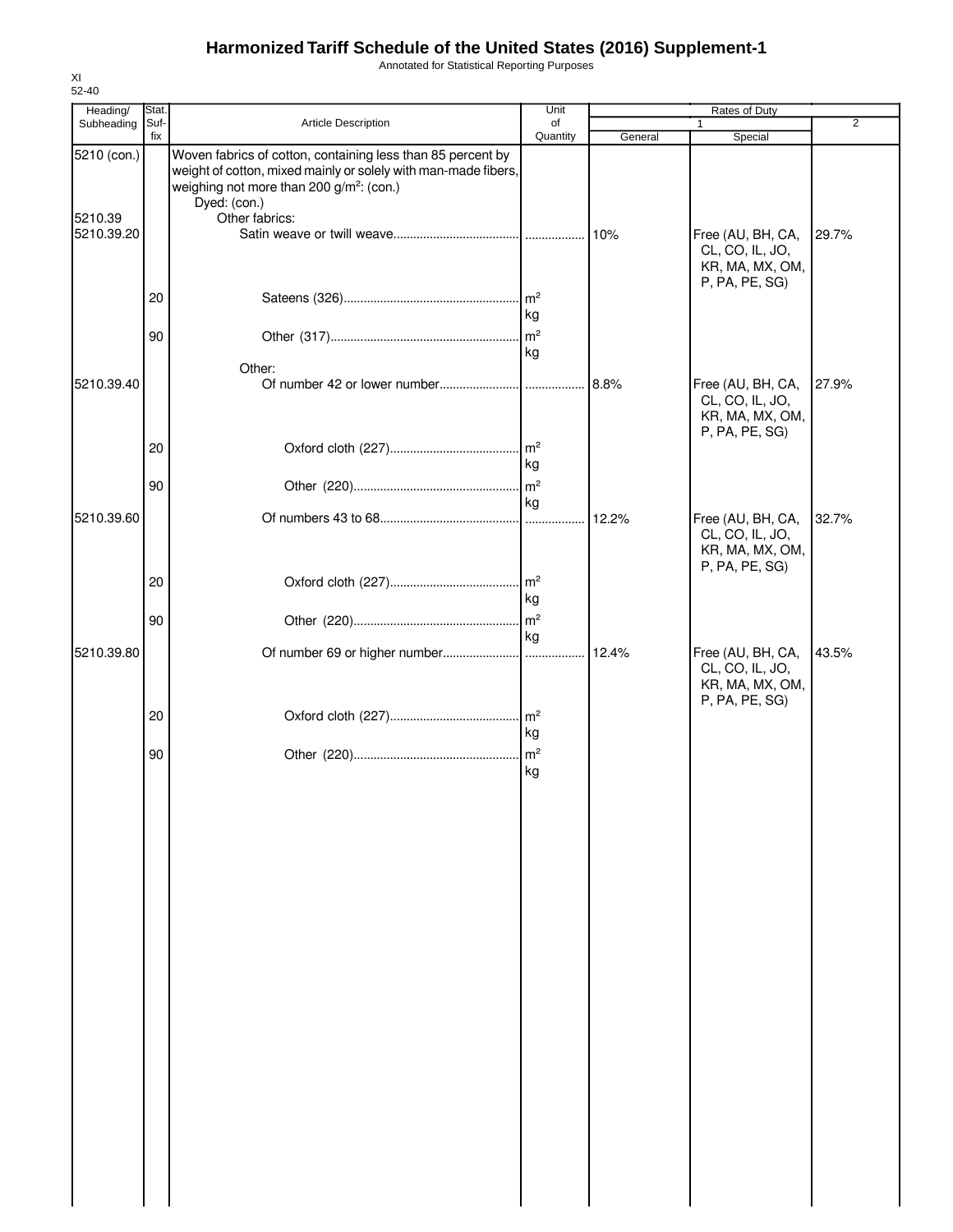Annotated for Statistical Reporting Purposes

| $\overline{2}$<br>Article Description<br>Subheading<br>Suf-<br>of<br>1<br>fix<br>Quantity<br>General<br>Special<br>Woven fabrics of cotton, containing less than 85 percent by<br>5210 (con.)<br>weight of cotton, mixed mainly or solely with man-made fibers,<br>weighing not more than 200 g/m <sup>2</sup> : (con.)<br>Of yarns of different colors:<br>5210.41<br>Plain weave:<br>.10%<br>Free (AU, BH, CA,<br>5210.41.40 00<br>27.9%<br>kg<br>CL, CO, IL, JO,<br>KR, MA, MX, OM,<br>P, PA, PE, SG)<br>$m^2$<br>Free (AU, BH, CA,<br>12.2%<br>5210.41.60 00<br>32.7%<br>kg<br>CL, CO, IL, JO,<br>KR, MA, MX, OM,<br>P, PA, PE, SG)<br>Free (AU, BH, CA,<br>5210.41.80 00<br>43.5%<br>kg<br>CL, CO, IL, JO,<br>KR, MA, MX, OM,<br>P, PA, PE, SG) | Heading/ | Stat. | Unit | Rates of Duty |  |
|------------------------------------------------------------------------------------------------------------------------------------------------------------------------------------------------------------------------------------------------------------------------------------------------------------------------------------------------------------------------------------------------------------------------------------------------------------------------------------------------------------------------------------------------------------------------------------------------------------------------------------------------------------------------------------------------------------------------------------------------------|----------|-------|------|---------------|--|
|                                                                                                                                                                                                                                                                                                                                                                                                                                                                                                                                                                                                                                                                                                                                                      |          |       |      |               |  |
|                                                                                                                                                                                                                                                                                                                                                                                                                                                                                                                                                                                                                                                                                                                                                      |          |       |      |               |  |
|                                                                                                                                                                                                                                                                                                                                                                                                                                                                                                                                                                                                                                                                                                                                                      |          |       |      |               |  |
|                                                                                                                                                                                                                                                                                                                                                                                                                                                                                                                                                                                                                                                                                                                                                      |          |       |      |               |  |
|                                                                                                                                                                                                                                                                                                                                                                                                                                                                                                                                                                                                                                                                                                                                                      |          |       |      |               |  |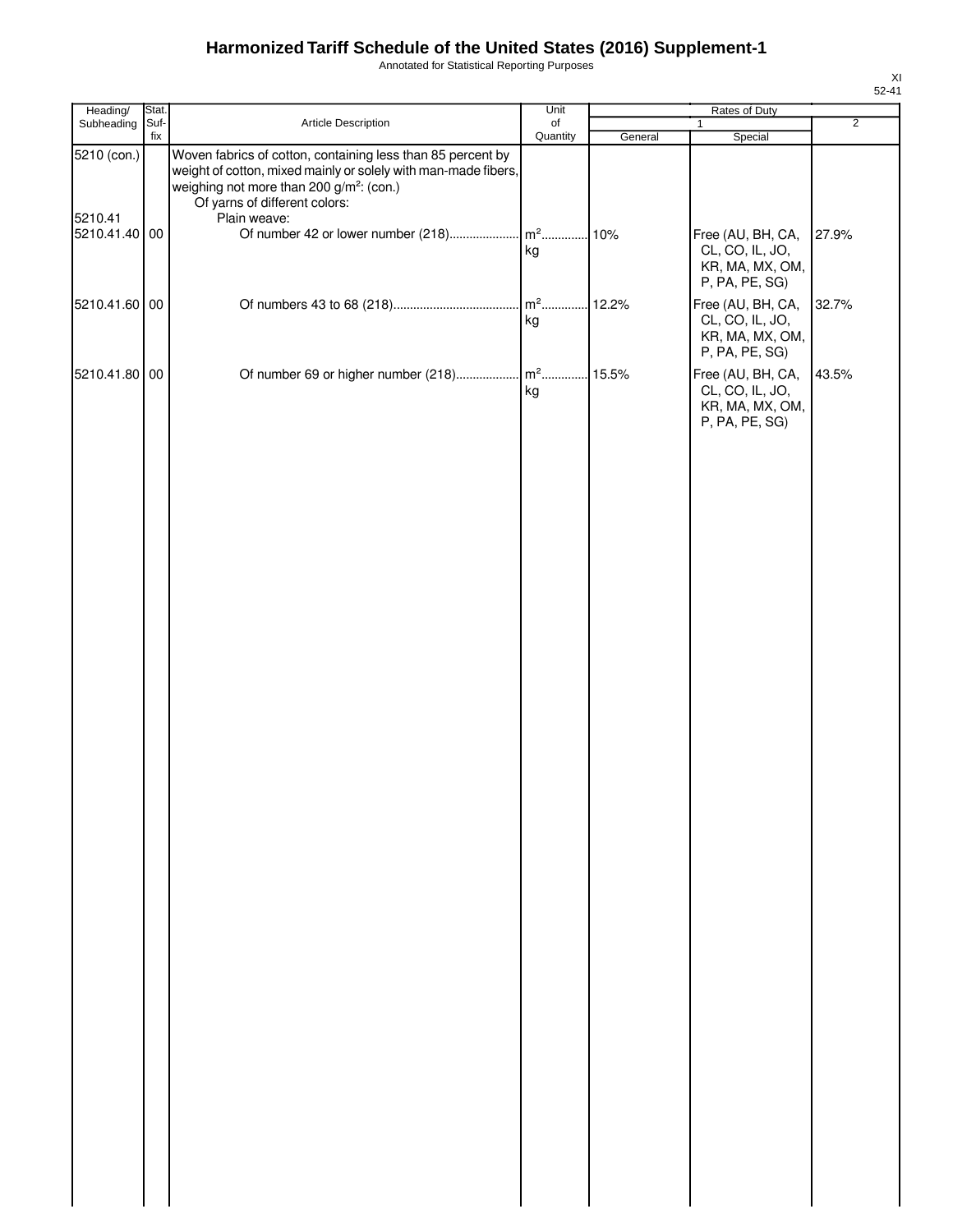Annotated for Statistical Reporting Purposes

| Heading/               | <b>Stat</b> |                                                                                                                                                                                                                                                 | Unit                                    |         | Rates of Duty                                                             |                |
|------------------------|-------------|-------------------------------------------------------------------------------------------------------------------------------------------------------------------------------------------------------------------------------------------------|-----------------------------------------|---------|---------------------------------------------------------------------------|----------------|
| Subheading             | Suf-<br>fix | Article Description                                                                                                                                                                                                                             | of<br>Quantity                          | General | 1<br>Special                                                              | $\overline{2}$ |
| 5210 (con.)<br>5210.49 |             | Woven fabrics of cotton, containing less than 85 percent by<br>weight of cotton, mixed mainly or solely with man-made fibers,<br>weighing not more than 200 g/m <sup>2</sup> : (con.)<br>Of yarns of different colors: (con.)<br>Other fabrics: |                                         |         |                                                                           |                |
| 5210.49.10 00          |             | 3-thread or 4-thread twill, including cross twill                                                                                                                                                                                               | m <sup>2</sup><br>kg                    | 10%     | Free (AU, BH, CA,<br>CL, CO, IL, JO,<br>KR, MA, MX, OM,<br>P, PA, PE, SG) | 29.7%          |
| 5210.49.20 00          |             | Satin weave or twill weave, other than 3-thread or                                                                                                                                                                                              | kg                                      |         | Free (AU, BH, CA,<br>CL, CO, IL, JO,<br>KR, MA, MX, OM,<br>P, PA, PE, SG) | 29.7%          |
| 5210.49.40             |             | Other:                                                                                                                                                                                                                                          |                                         | 10%     | Free (AU, BH, CA,<br>CL, CO, IL, JO,<br>KR, MA, MX, OM,<br>P, PA, PE, SG) | 27.9%          |
|                        | 10          |                                                                                                                                                                                                                                                 | kg                                      |         |                                                                           |                |
|                        | 20<br>90    | Jacquard woven (220)                                                                                                                                                                                                                            | $\mathsf{Im}^2$<br>kg<br>m <sup>2</sup> |         |                                                                           |                |
| 5210.49.60             |             |                                                                                                                                                                                                                                                 | kg<br>$\ddotsc$                         | 10.4%   | Free (AU, BH, CA,<br>CL, CO, IL, JO,<br>KR, MA, MX, OM,                   | 32.7%          |
|                        | 10          |                                                                                                                                                                                                                                                 | kg                                      |         | P, PA, PE, SG)                                                            |                |
|                        | 20          | Jacquard woven (220)                                                                                                                                                                                                                            | m <sup>2</sup><br>kg                    |         |                                                                           |                |
| 5210.49.80             | 90          |                                                                                                                                                                                                                                                 | $\mathsf{Im}^2$<br>kg                   | 15.5%   | Free (AU, BH, CA,                                                         | 43.5%          |
|                        |             |                                                                                                                                                                                                                                                 |                                         |         | CL, CO, IL, JO,<br>KR, MA, MX, OM,<br>P, PA, PE, SG)                      |                |
|                        | 20<br>90    | Jacquard woven (220)                                                                                                                                                                                                                            | m <sup>2</sup><br>kg<br>m <sup>2</sup>  |         |                                                                           |                |
|                        |             |                                                                                                                                                                                                                                                 | kg                                      |         |                                                                           |                |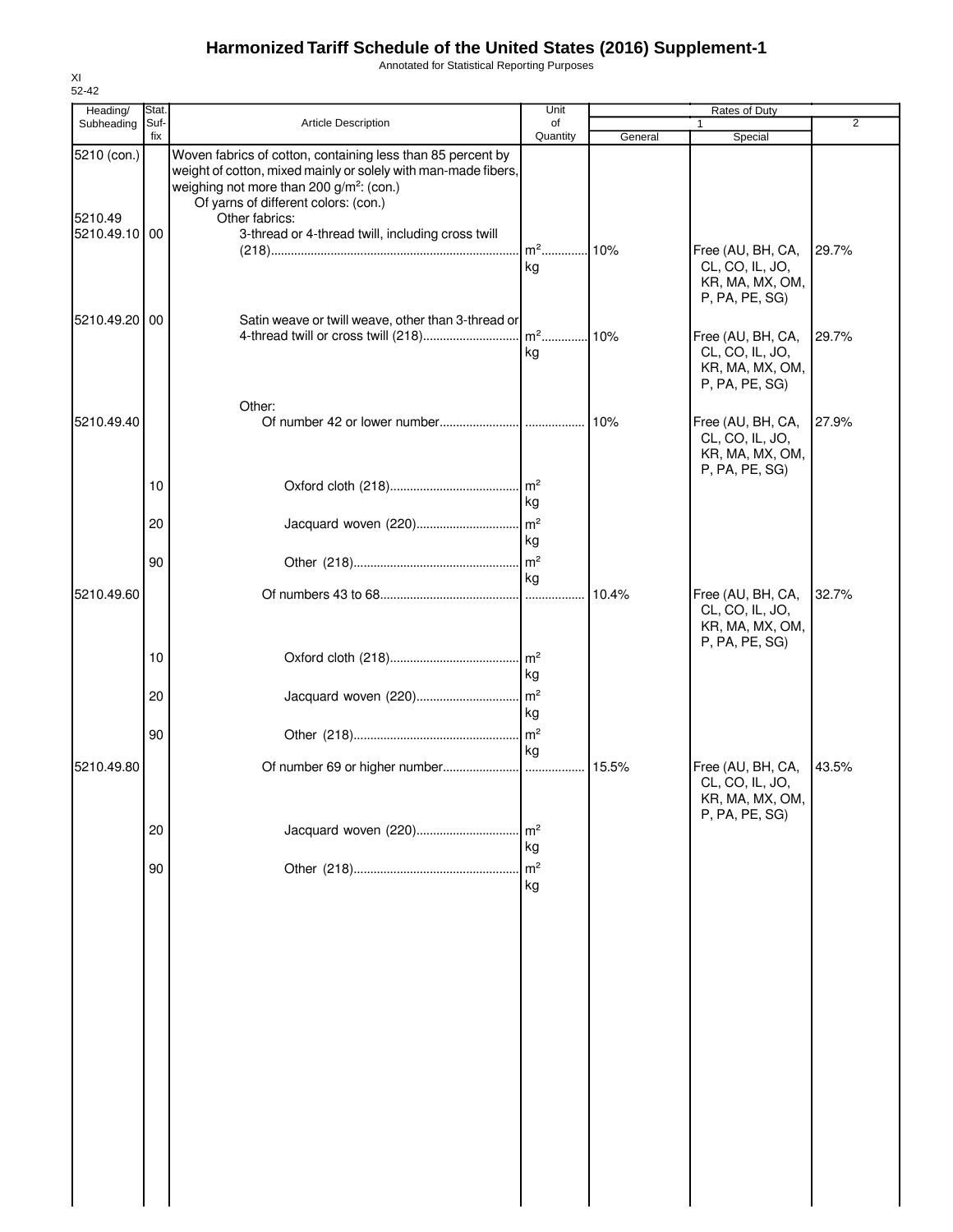Annotated for Statistical Reporting Purposes

| Heading/              | Stat.       |                                                                                                                                                                                       | Unit                  |         | Rates of Duty                                                             |       |
|-----------------------|-------------|---------------------------------------------------------------------------------------------------------------------------------------------------------------------------------------|-----------------------|---------|---------------------------------------------------------------------------|-------|
| Subheading            | Suf-<br>fix | Article Description                                                                                                                                                                   | of<br>Quantity        |         |                                                                           | 2     |
| 5210 (con.)           |             | Woven fabrics of cotton, containing less than 85 percent by<br>weight of cotton, mixed mainly or solely with man-made fibers,<br>weighing not more than 200 g/m <sup>2</sup> : (con.) |                       | General | Special                                                                   |       |
| 5210.51<br>5210.51.40 |             | Printed:<br>Plain weave:                                                                                                                                                              |                       |         | Free (AU, BH, CA,<br>CL, CO, IL, JO,<br>KR, MA, MX, OM,                   | 27.9% |
|                       | 20          |                                                                                                                                                                                       | $\mathsf{Im}^2$<br>kg |         | P, PA, PE, SG)                                                            |       |
|                       | 40          |                                                                                                                                                                                       | m <sup>2</sup><br>kg  |         |                                                                           |       |
|                       | 90          |                                                                                                                                                                                       | $\mathsf{m}^2$<br>kg  |         |                                                                           |       |
| 5210.51.60            |             |                                                                                                                                                                                       | $\cdots$              | 12.2%   | Free (AU, BH, CA,<br>CL, CO, IL, JO,<br>KR, MA, MX, OM,<br>P, PA, PE, SG) | 32.7% |
|                       | 20<br>40    |                                                                                                                                                                                       | kg<br>m <sup>2</sup>  |         |                                                                           |       |
|                       | 60          |                                                                                                                                                                                       | kg<br>m <sup>2</sup>  |         |                                                                           |       |
|                       | 90          |                                                                                                                                                                                       | kg<br>$\mathsf{Im}^2$ |         |                                                                           |       |
| 5210.51.80            |             |                                                                                                                                                                                       | kg                    |         | Free (AU, BH, CA,<br>CL, CO, IL, JO,<br>KR, MA, MX, OM,                   | 43.5% |
|                       | 20          | Poplin or broadcloth (314)                                                                                                                                                            | m <sup>2</sup><br>kg  |         | P, PA, PE, SG)                                                            |       |
|                       | 90          | Cheesecloth; lawns, voiles or batistes (226)                                                                                                                                          | $\mathsf{Im}^2$<br>kg |         |                                                                           |       |
|                       |             |                                                                                                                                                                                       |                       |         |                                                                           |       |
|                       |             |                                                                                                                                                                                       |                       |         |                                                                           |       |
|                       |             |                                                                                                                                                                                       |                       |         |                                                                           |       |
|                       |             |                                                                                                                                                                                       |                       |         |                                                                           |       |
|                       |             |                                                                                                                                                                                       |                       |         |                                                                           |       |
|                       |             |                                                                                                                                                                                       |                       |         |                                                                           |       |
|                       |             |                                                                                                                                                                                       |                       |         |                                                                           |       |
|                       |             |                                                                                                                                                                                       |                       |         |                                                                           |       |
|                       |             |                                                                                                                                                                                       |                       |         |                                                                           |       |
|                       |             |                                                                                                                                                                                       |                       |         |                                                                           |       |
|                       |             |                                                                                                                                                                                       |                       |         |                                                                           |       |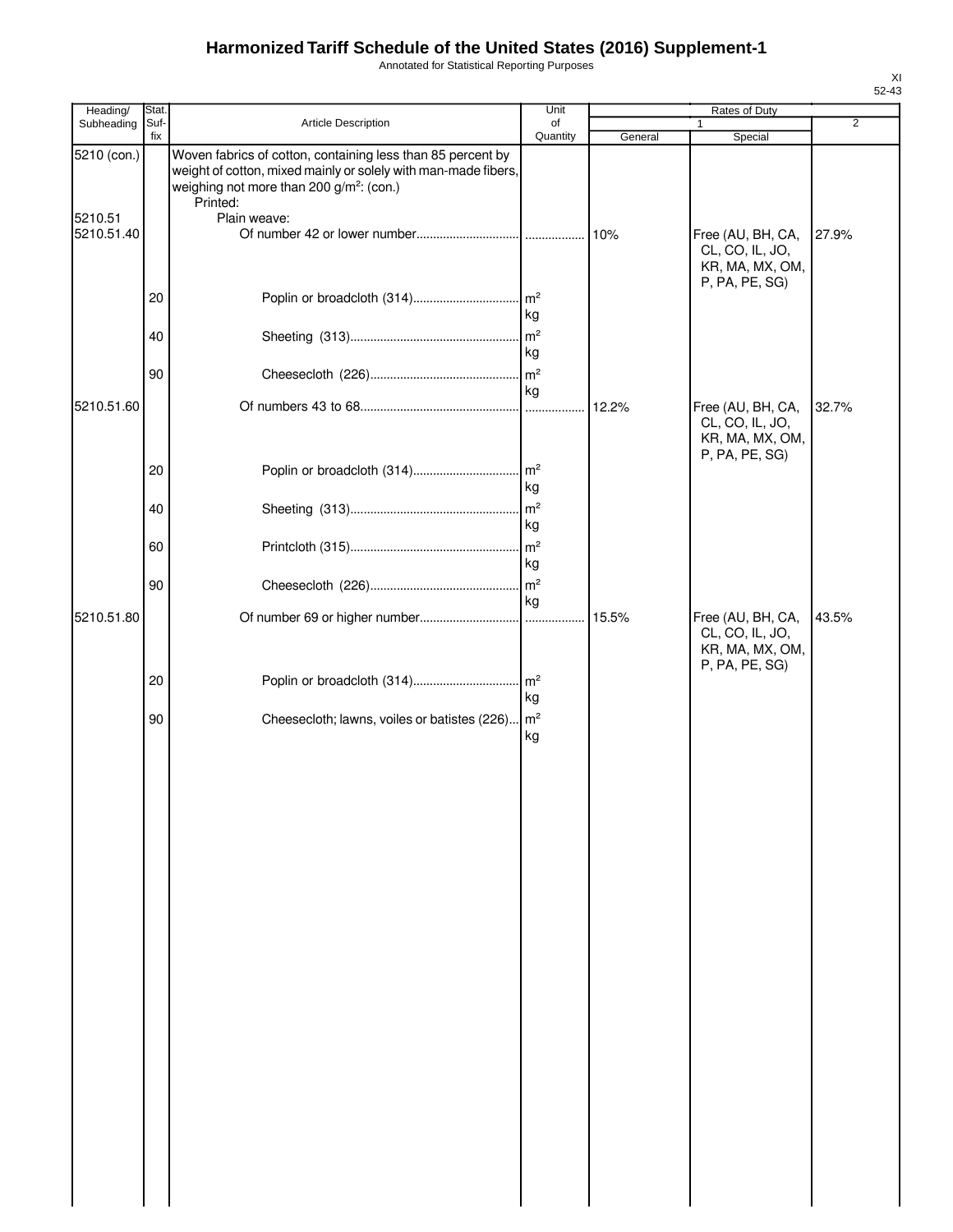Annotated for Statistical Reporting Purposes

| Heading/<br>Subheading   | Stat.<br>Suf- | Article Description                                                                                                                                                                                      | Unit<br>of            |         | Rates of Duty<br>1                                                        | $\overline{2}$ |
|--------------------------|---------------|----------------------------------------------------------------------------------------------------------------------------------------------------------------------------------------------------------|-----------------------|---------|---------------------------------------------------------------------------|----------------|
|                          | fix           |                                                                                                                                                                                                          | Quantity              | General | Special                                                                   |                |
| 5210 (con.)              |               | Woven fabrics of cotton, containing less than 85 percent by<br>weight of cotton, mixed mainly or solely with man-made fibers,<br>weighing not more than 200 g/m <sup>2</sup> : (con.)<br>Printed: (con.) |                       |         |                                                                           |                |
| 5210.59<br>5210.59.10 00 |               | Other fabrics:<br>3-thread or 4-thread twill, including cross twill                                                                                                                                      | m <sup>2</sup> 10%    |         | Free (AU, BH, CA,                                                         | 29.7%          |
| 5210.59.20               |               | Satin weave or twill weave, other than 3-thread or                                                                                                                                                       | kg                    |         | CL, CO, IL, JO,<br>KR, MA, MX, OM,<br>P, PA, PE, SG)                      |                |
|                          |               |                                                                                                                                                                                                          |                       | 10%     | Free (AU, BH, CA,<br>CL, CO, IL, JO,<br>KR, MA, MX, OM,<br>P, PA, PE, SG) | 29.7%          |
|                          | 20            |                                                                                                                                                                                                          | kg                    |         |                                                                           |                |
|                          | 90            |                                                                                                                                                                                                          | kg                    |         |                                                                           |                |
| 5210.59.40               |               | Other:                                                                                                                                                                                                   |                       | 8.8%    | Free (AU, BH, CA,<br>CL, CO, IL, JO,<br>KR, MA, MX, OM,                   | 27.9%          |
|                          | 20            |                                                                                                                                                                                                          | kg                    |         | P, PA, PE, SG)                                                            |                |
|                          | 90            |                                                                                                                                                                                                          | $\mathsf{Im}^2$<br>kg |         |                                                                           |                |
| 5210.59.60               |               |                                                                                                                                                                                                          | .                     | 10.4%   | Free (AU, BH, CA,<br>CL, CO, IL, JO,<br>KR, MA, MX, OM,<br>P, PA, PE, SG) | 32.7%          |
|                          | 20            |                                                                                                                                                                                                          | kg                    |         |                                                                           |                |
|                          | 90            |                                                                                                                                                                                                          | kg                    |         |                                                                           |                |
| 5210.59.80               |               |                                                                                                                                                                                                          |                       | 17.8%   | Free (AU, BH, CA,<br>CL, CO, IL, JO,<br>KR, MA, MX, OM,<br>P, PA, PE, SG) | 43.5%          |
|                          | 20            |                                                                                                                                                                                                          | m <sup>2</sup><br>kg  |         |                                                                           |                |
|                          | 90            |                                                                                                                                                                                                          | m <sup>2</sup><br>kg  |         |                                                                           |                |
|                          |               |                                                                                                                                                                                                          |                       |         |                                                                           |                |
|                          |               |                                                                                                                                                                                                          |                       |         |                                                                           |                |
|                          |               |                                                                                                                                                                                                          |                       |         |                                                                           |                |
|                          |               |                                                                                                                                                                                                          |                       |         |                                                                           |                |
|                          |               |                                                                                                                                                                                                          |                       |         |                                                                           |                |
|                          |               |                                                                                                                                                                                                          |                       |         |                                                                           |                |
|                          |               |                                                                                                                                                                                                          |                       |         |                                                                           |                |

XI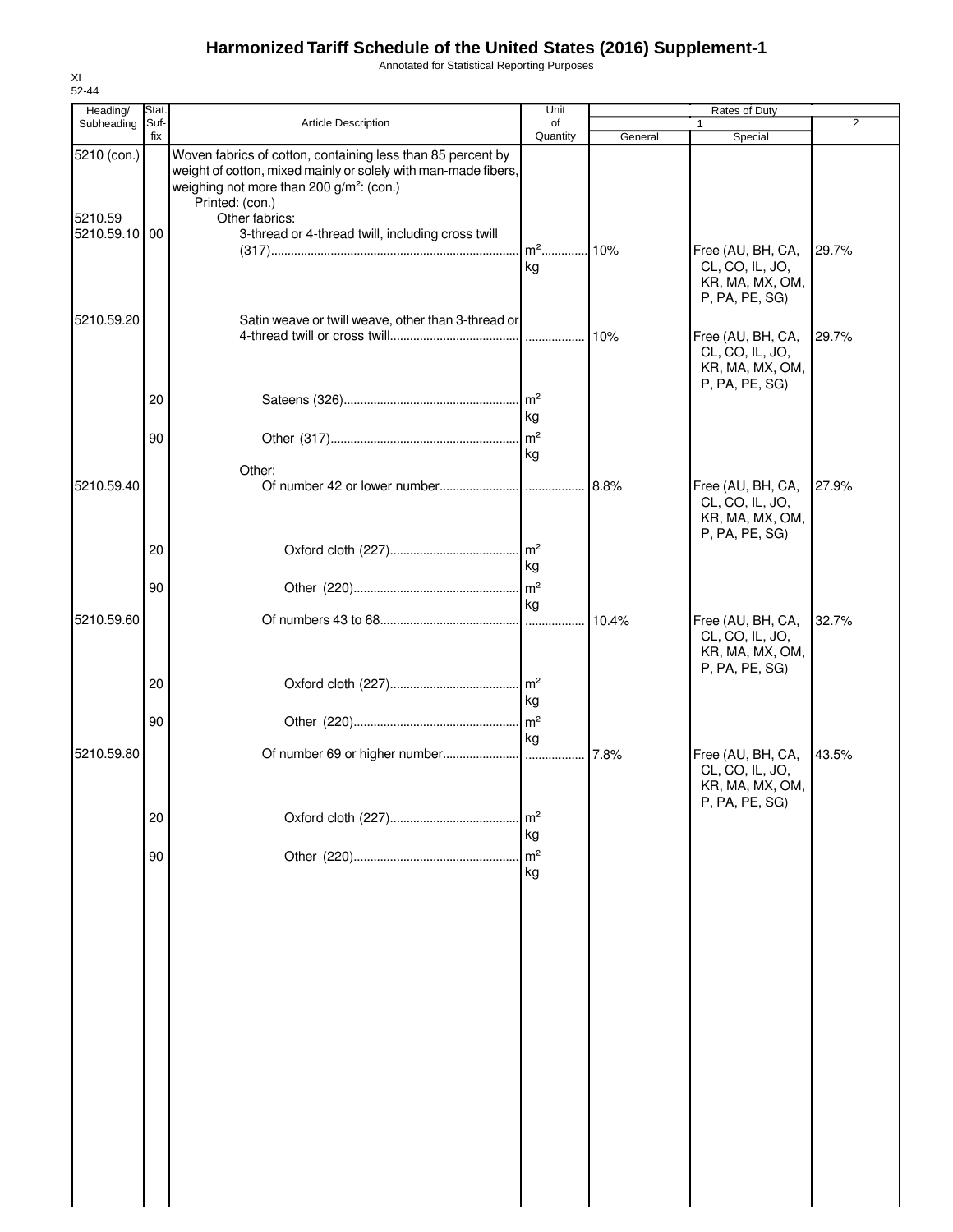Annotated for Statistical Reporting Purposes

| Heading/   | <b>Stat</b> |                                                                                                                                                                                           | Unit                         |         | Rates of Duty                                                             |                |
|------------|-------------|-------------------------------------------------------------------------------------------------------------------------------------------------------------------------------------------|------------------------------|---------|---------------------------------------------------------------------------|----------------|
| Subheading | Suf-<br>fix | Article Description                                                                                                                                                                       | of<br>Quantity               | General | Special                                                                   | $\overline{2}$ |
| 5211       |             | Woven fabrics of cotton, containing less than 85 percent by<br>weight of cotton, mixed mainly or solely with man-made fibers,<br>weighing more than 200 g/m <sup>2</sup> :<br>Unbleached: |                              |         |                                                                           |                |
| 5211.11.00 |             |                                                                                                                                                                                           |                              | 7.7%    | Free (AU, BH, CA,<br>CL, CO, IL, JO,<br>KR, MA, MX, OM,<br>P, PA, PE, SG) | 19.9%          |
|            | 20          |                                                                                                                                                                                           | kg                           |         |                                                                           |                |
|            | 25          | Sheeting:<br>Not napped:                                                                                                                                                                  | m <sup>2</sup>               |         |                                                                           |                |
|            | 35          |                                                                                                                                                                                           | kg<br>m <sup>2</sup>         |         |                                                                           |                |
|            | 50          |                                                                                                                                                                                           | kg<br>m <sup>2</sup>         |         |                                                                           |                |
|            | 90          |                                                                                                                                                                                           | kg<br>$\overline{m^2}$<br>kg |         |                                                                           |                |
| 5211.12.00 |             | 3-thread or 4-thread twill, including cross twill                                                                                                                                         |                              | 7.7%    | Free (AU, BH, CA,<br>CL, CO, IL, JO,<br>KR, MA, MX, OM,<br>P, PA, PE, SG) | 19.9%          |
|            | 20          |                                                                                                                                                                                           | kg                           |         |                                                                           |                |
|            | 40          |                                                                                                                                                                                           | kg                           |         |                                                                           |                |
| 5211.19.00 |             |                                                                                                                                                                                           |                              | 7.7%    | Free (AU, BH, CA,<br>CL, CO, IL, JO,<br>KR, MA, MX, OM,<br>P, PA, PE, SG) | 19.9%          |
|            | 20          | Satin weave or twill weave:                                                                                                                                                               | kg                           |         |                                                                           |                |
|            | 40          |                                                                                                                                                                                           | kg                           |         |                                                                           |                |
|            | 60          |                                                                                                                                                                                           | kg                           |         |                                                                           |                |
|            | 90          |                                                                                                                                                                                           | m <sup>2</sup><br>kg         |         |                                                                           |                |
|            |             |                                                                                                                                                                                           |                              |         |                                                                           |                |
|            |             |                                                                                                                                                                                           |                              |         |                                                                           |                |
|            |             |                                                                                                                                                                                           |                              |         |                                                                           |                |
|            |             |                                                                                                                                                                                           |                              |         |                                                                           |                |
|            |             |                                                                                                                                                                                           |                              |         |                                                                           |                |
|            |             |                                                                                                                                                                                           |                              |         |                                                                           |                |
|            |             |                                                                                                                                                                                           |                              |         |                                                                           |                |
|            |             |                                                                                                                                                                                           |                              |         |                                                                           |                |
|            |             |                                                                                                                                                                                           |                              |         |                                                                           |                |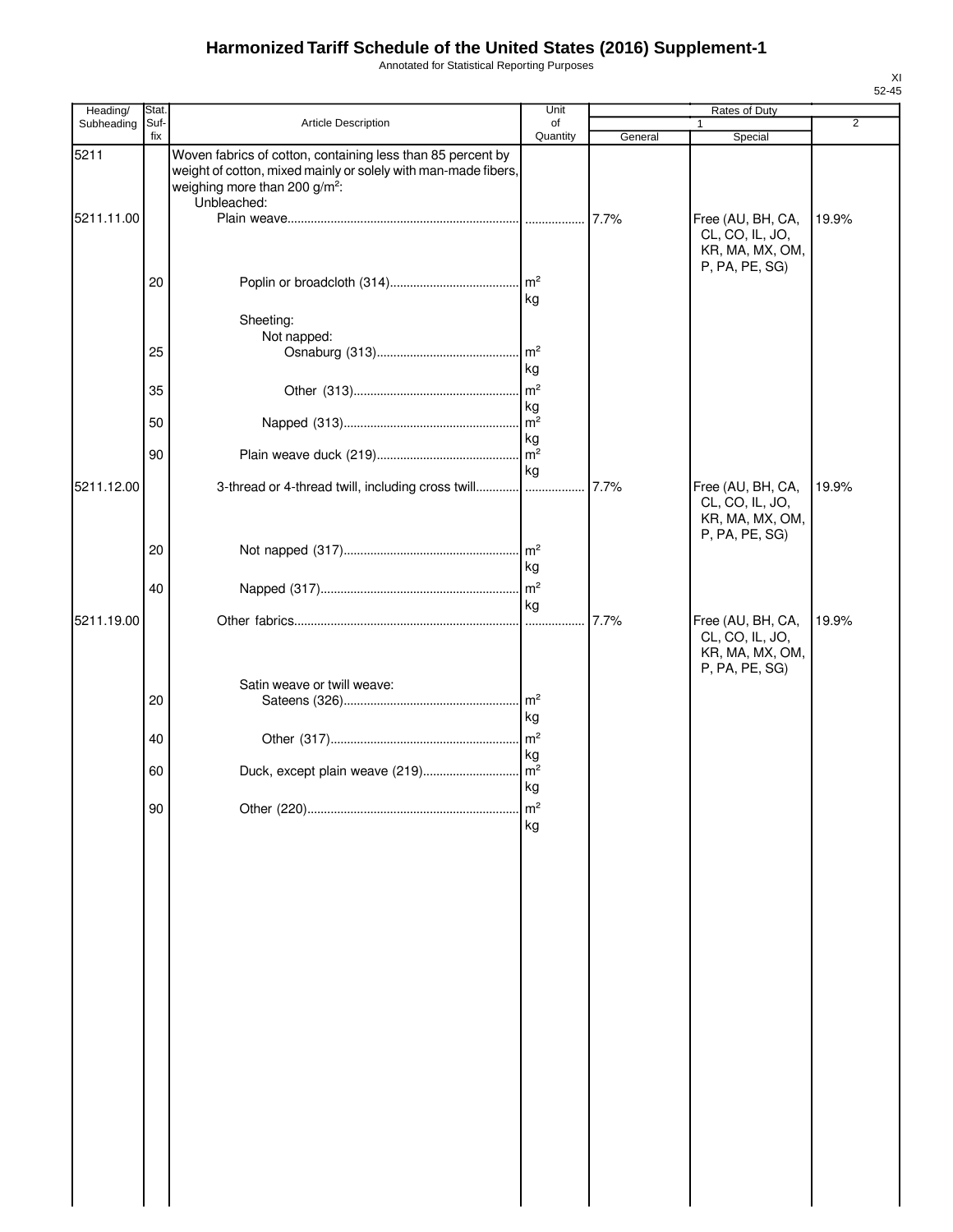Annotated for Statistical Reporting Purposes

| 52-46                  |               |                                                                                                                                                                                                |                       |         |                                                                           |                |
|------------------------|---------------|------------------------------------------------------------------------------------------------------------------------------------------------------------------------------------------------|-----------------------|---------|---------------------------------------------------------------------------|----------------|
| Heading/<br>Subheading | Stat.<br>Suf- | Article Description                                                                                                                                                                            | Unit<br>of            |         | Rates of Duty                                                             | $\overline{2}$ |
|                        | fix           |                                                                                                                                                                                                | Quantity              | General | Special                                                                   |                |
| 5211 (con.)<br>5211.20 |               | Woven fabrics of cotton, containing less than 85 percent by<br>weight of cotton, mixed mainly or solely with man-made fibers,<br>weighing more than 200 g/m <sup>2</sup> : (con.)<br>Bleached: |                       |         |                                                                           |                |
| 5211.20.21             |               |                                                                                                                                                                                                |                       | 8.4%    | Free (AU, BH, CA,<br>CL, CO, IL, JO,<br>KR, MA, MX, OM,<br>P, PA, PE, SG) | 22.9%          |
|                        | 20            | Sheeting:                                                                                                                                                                                      | kg                    |         |                                                                           |                |
|                        | 25            | Not napped:                                                                                                                                                                                    | Im <sup>2</sup>       |         |                                                                           |                |
|                        | 35            |                                                                                                                                                                                                | kg<br>kg              |         |                                                                           |                |
|                        | 50            |                                                                                                                                                                                                | kg                    |         |                                                                           |                |
| 5211.20.22             | 90            | 3-thread or 4-thread twill, including cross twill                                                                                                                                              | $\mathsf{m}^2$<br>kg  | 8.4%    | Free (AU, BH, CA,                                                         | 22.9%          |
|                        | 20            |                                                                                                                                                                                                |                       |         | CL, CO, IL, JO,<br>KR, MA, MX, OM,<br>P, PA, PE, SG)                      |                |
|                        | 40            |                                                                                                                                                                                                | kg                    |         |                                                                           |                |
| 5211.20.29             |               |                                                                                                                                                                                                | kg                    | 8.4%    | Free (AU, BH, CA,                                                         | 22.9%          |
|                        |               |                                                                                                                                                                                                |                       |         | CL, CO, IL, JO,<br>KR, MA, MX, OM,<br>P, PA, PE, SG)                      |                |
|                        | 20            | Satin weave or twill weave:                                                                                                                                                                    | Im <sup>2</sup><br>kg |         |                                                                           |                |
|                        | 40            |                                                                                                                                                                                                | kg                    |         |                                                                           |                |
|                        | 60            |                                                                                                                                                                                                | kg                    |         |                                                                           |                |
|                        | 90            |                                                                                                                                                                                                | m <sup>2</sup><br>kg  |         |                                                                           |                |
|                        |               |                                                                                                                                                                                                |                       |         |                                                                           |                |
|                        |               |                                                                                                                                                                                                |                       |         |                                                                           |                |
|                        |               |                                                                                                                                                                                                |                       |         |                                                                           |                |
|                        |               |                                                                                                                                                                                                |                       |         |                                                                           |                |
|                        |               |                                                                                                                                                                                                |                       |         |                                                                           |                |
|                        |               |                                                                                                                                                                                                |                       |         |                                                                           |                |
|                        |               |                                                                                                                                                                                                |                       |         |                                                                           |                |
|                        |               |                                                                                                                                                                                                |                       |         |                                                                           |                |
|                        |               |                                                                                                                                                                                                |                       |         |                                                                           |                |

XI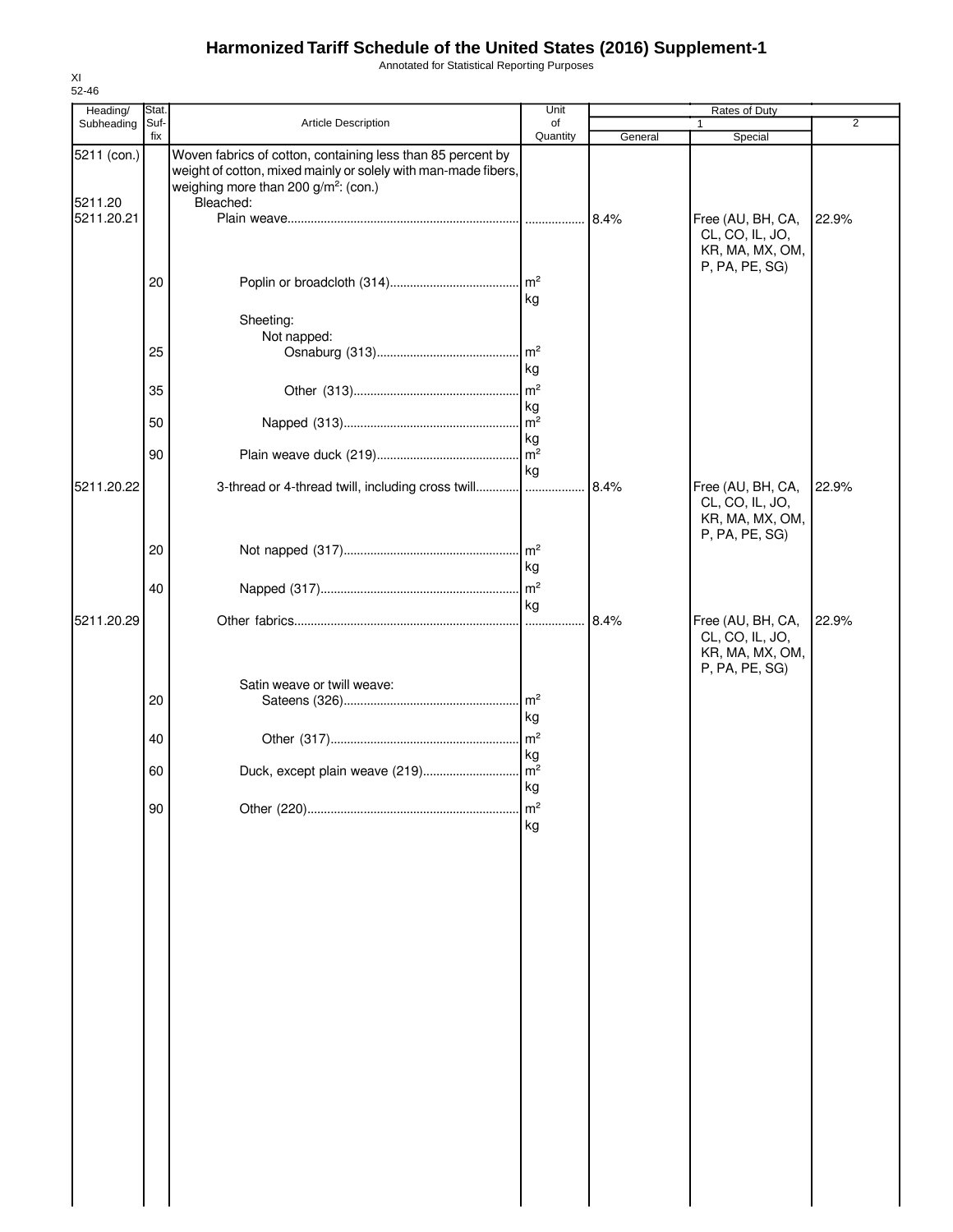Annotated for Statistical Reporting Purposes

| Heading/    | Stat        |                                                                                                                                                                                   | Unit                   |         | Rates of Duty                                                             |                |
|-------------|-------------|-----------------------------------------------------------------------------------------------------------------------------------------------------------------------------------|------------------------|---------|---------------------------------------------------------------------------|----------------|
| Subheading  | Suf-<br>fix | Article Description                                                                                                                                                               | of<br>Quantity         | General | Special                                                                   | $\overline{2}$ |
| 5211 (con.) |             | Woven fabrics of cotton, containing less than 85 percent by<br>weight of cotton, mixed mainly or solely with man-made fibers,<br>weighing more than 200 $g/m^2$ : (con.)<br>Dyed: |                        |         |                                                                           |                |
| 5211.31.00  |             |                                                                                                                                                                                   |                        | 8.1%    | Free (AU, BH, CA,<br>CL, CO, IL, JO,<br>KR, MA, MX, OM,<br>P, PA, PE, SG) | 25.9%          |
|             | 20          |                                                                                                                                                                                   | kg                     |         |                                                                           |                |
|             | 25          | Sheeting:<br>Not napped                                                                                                                                                           | m <sup>2</sup>         |         |                                                                           |                |
|             | 35          |                                                                                                                                                                                   | kg<br>m <sup>2</sup>   |         |                                                                           |                |
|             | 50          |                                                                                                                                                                                   | kg<br>m <sup>2</sup>   |         |                                                                           |                |
|             | 90          |                                                                                                                                                                                   | kg<br>$\overline{m^2}$ |         |                                                                           |                |
| 5211.32.00  |             | 3-thread or 4-thread twill, including cross twill                                                                                                                                 | kg                     | 8.1%    | Free (AU, BH, CA,<br>CL, CO, IL, JO,<br>KR, MA, MX, OM,<br>P, PA, PE, SG) | 25.9%          |
|             | 20          |                                                                                                                                                                                   | kg                     |         |                                                                           |                |
|             | 40          |                                                                                                                                                                                   | kg                     |         |                                                                           |                |
| 5211.39.00  |             |                                                                                                                                                                                   |                        | 8.1%    | Free (AU, BH, CA,<br>CL, CO, IL, JO,<br>KR, MA, MX, OM,<br>P, PA, PE, SG) | 25.9%          |
|             | 20          | Satin weave or twill weave:                                                                                                                                                       | kg                     |         |                                                                           |                |
|             | 40          |                                                                                                                                                                                   | kg                     |         |                                                                           |                |
|             | 60          |                                                                                                                                                                                   | kg                     |         |                                                                           |                |
|             | 90          |                                                                                                                                                                                   | m <sup>2</sup><br>kg   |         |                                                                           |                |
|             |             |                                                                                                                                                                                   |                        |         |                                                                           |                |
|             |             |                                                                                                                                                                                   |                        |         |                                                                           |                |
|             |             |                                                                                                                                                                                   |                        |         |                                                                           |                |
|             |             |                                                                                                                                                                                   |                        |         |                                                                           |                |
|             |             |                                                                                                                                                                                   |                        |         |                                                                           |                |
|             |             |                                                                                                                                                                                   |                        |         |                                                                           |                |
|             |             |                                                                                                                                                                                   |                        |         |                                                                           |                |
|             |             |                                                                                                                                                                                   |                        |         |                                                                           |                |
|             |             |                                                                                                                                                                                   |                        |         |                                                                           |                |
|             |             |                                                                                                                                                                                   |                        |         |                                                                           |                |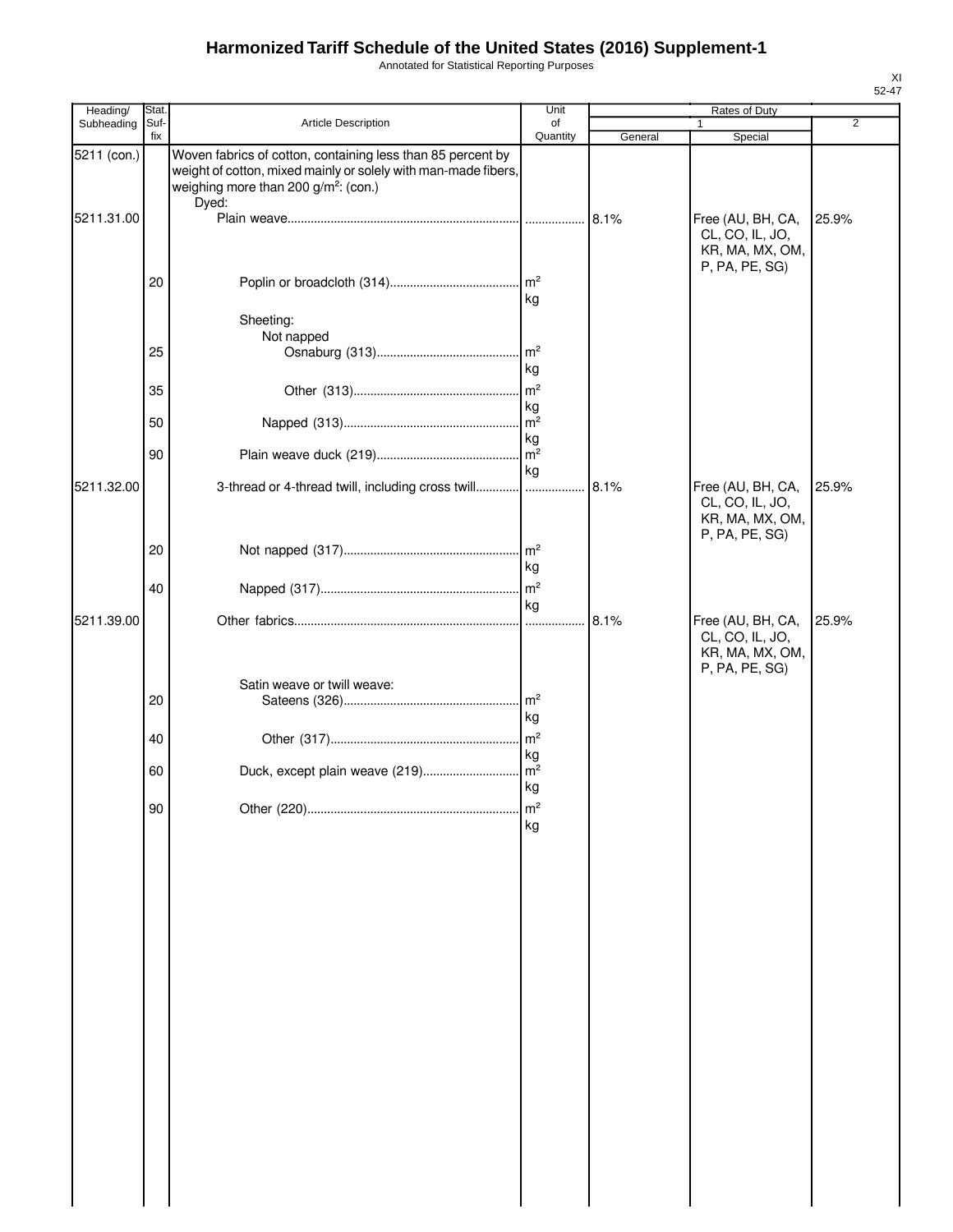Annotated for Statistical Reporting Purposes

| Heading/    | Stat.       |                                                                                                                                                                                                                    | Unit                              |         | Rates of Duty                                                             |       |
|-------------|-------------|--------------------------------------------------------------------------------------------------------------------------------------------------------------------------------------------------------------------|-----------------------------------|---------|---------------------------------------------------------------------------|-------|
| Subheading  | Suf-<br>fix | Article Description                                                                                                                                                                                                | of<br>Quantity                    | General | Special                                                                   | 2     |
| 5211 (con.) |             | Woven fabrics of cotton, containing less than 85 percent by<br>weight of cotton, mixed mainly or solely with man-made fibers,<br>weighing more than 200 g/m <sup>2</sup> : (con.)<br>Of yarns of different colors: |                                   |         |                                                                           |       |
| 5211.41.00  |             |                                                                                                                                                                                                                    |                                   |         | Free (AU, BH, CA,<br>CL, CO, IL, JO,<br>KR, MA, MX, OM,<br>P, PA, PE, SG) | 25.9% |
|             | 20          |                                                                                                                                                                                                                    | $\mathsf{Im}^2$<br>kg             |         |                                                                           |       |
| 5211.42.00  | 40          |                                                                                                                                                                                                                    | $\mathsf{Im}^2$<br>kg<br>$\cdots$ | 8.1%    | Free (AU, BH, CA,                                                         | 25.9% |
|             |             |                                                                                                                                                                                                                    |                                   |         | CL, CO, IL, JO,<br>KR, MA, MX, OM,<br>P, PA, PE, SG)                      |       |
|             | 20          | Blue denim:<br>Weighing not more than 360 g/m <sup>2</sup> (225) m <sup>2</sup>                                                                                                                                    | kg                                |         |                                                                           |       |
|             | 40          | Weighing more than 360 g/m <sup>2</sup> (225)<br>Other denim:                                                                                                                                                      | $\mathsf{Im}^2$<br>kg             |         |                                                                           |       |
|             | 60          | Weighing not more than 360 g/m <sup>2</sup> (218) m <sup>2</sup>                                                                                                                                                   | kg                                |         |                                                                           |       |
| 5211.43.00  | 80          | Weighing more than 360 g/m <sup>2</sup> (218)<br>Other fabrics of 3-thread or 4-thread twill, including                                                                                                            | $\mathsf{Im}^2$<br>kg             |         |                                                                           |       |
|             |             |                                                                                                                                                                                                                    | .                                 | 8.1%    | Free (AU, BH, CA,<br>CL, CO, IL, JO,<br>KR, MA, MX, OM,<br>P, PA, PE, SG) | 25.9% |
|             | 30          |                                                                                                                                                                                                                    | . $\mathsf{Im}^2$<br>kg           |         |                                                                           |       |
| 5211.49.00  | 50          |                                                                                                                                                                                                                    | $\mathsf{I}_{\mathsf{m}^2}$<br>kg | 8.1%    | Free (AU, BH, CA,                                                         | 25.9% |
|             |             |                                                                                                                                                                                                                    |                                   |         | CL, CO, IL, JO,<br>KR, MA, MX, OM,<br>P, PA, PE, SG)                      |       |
|             | 20          |                                                                                                                                                                                                                    | $\mathsf{Im}^2$<br>kg             |         |                                                                           |       |
|             | 90          |                                                                                                                                                                                                                    | m <sup>2</sup><br>kg              |         |                                                                           |       |
|             |             |                                                                                                                                                                                                                    |                                   |         |                                                                           |       |
|             |             |                                                                                                                                                                                                                    |                                   |         |                                                                           |       |
|             |             |                                                                                                                                                                                                                    |                                   |         |                                                                           |       |
|             |             |                                                                                                                                                                                                                    |                                   |         |                                                                           |       |
|             |             |                                                                                                                                                                                                                    |                                   |         |                                                                           |       |
|             |             |                                                                                                                                                                                                                    |                                   |         |                                                                           |       |
|             |             |                                                                                                                                                                                                                    |                                   |         |                                                                           |       |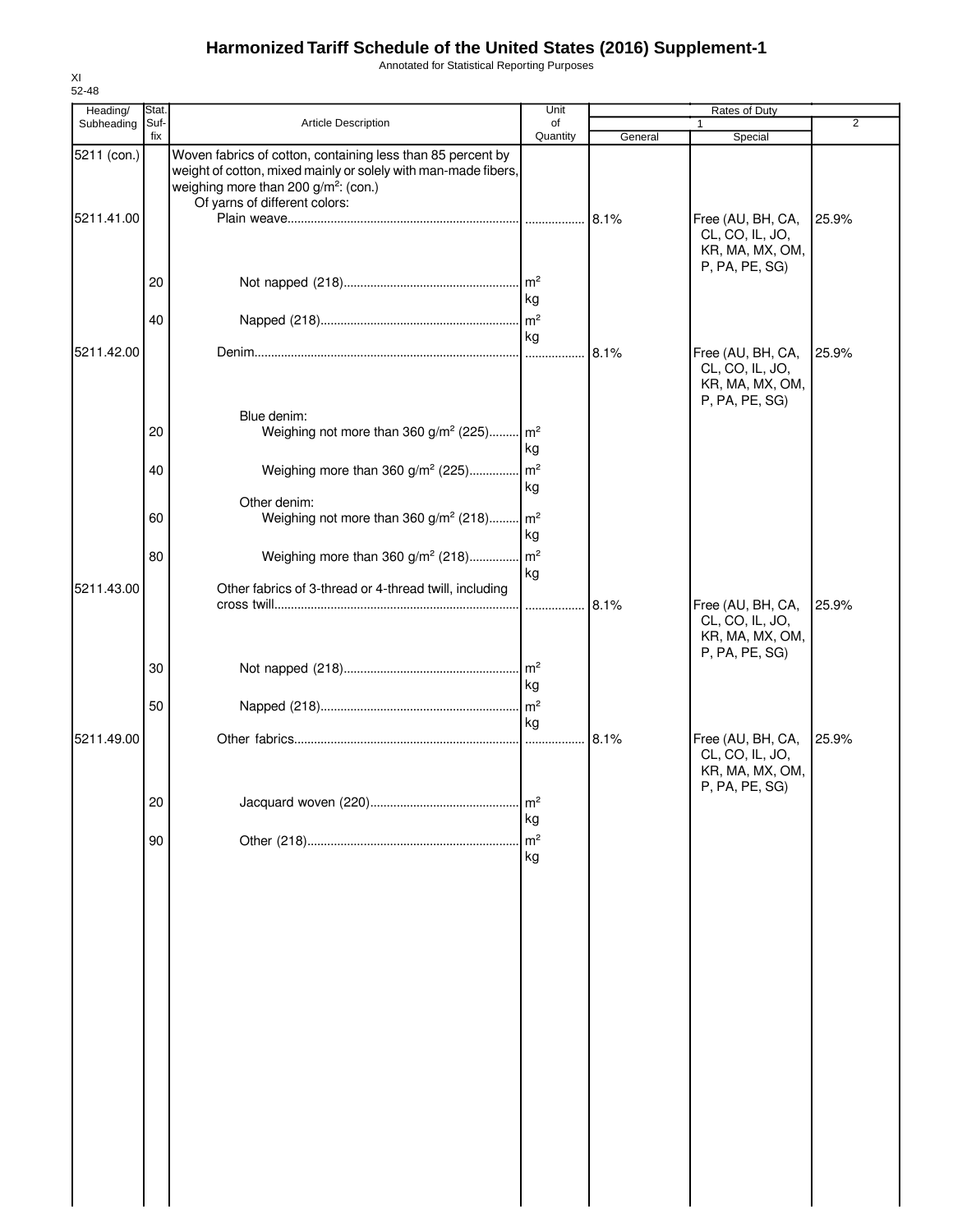Annotated for Statistical Reporting Purposes

52-49

XI

| Heading/    | Stat.       |                                                                                                                                                                                               | Unit                  |         | Rates of Duty                                                             |                |
|-------------|-------------|-----------------------------------------------------------------------------------------------------------------------------------------------------------------------------------------------|-----------------------|---------|---------------------------------------------------------------------------|----------------|
| Subheading  | Suf-<br>fix | <b>Article Description</b>                                                                                                                                                                    | of<br>Quantity        |         |                                                                           | $\overline{2}$ |
| 5211 (con.) |             | Woven fabrics of cotton, containing less than 85 percent by<br>weight of cotton, mixed mainly or solely with man-made fibers,<br>weighing more than 200 g/m <sup>2</sup> : (con.)<br>Printed: |                       | General | Special                                                                   |                |
| 5211.51.00  | 20          |                                                                                                                                                                                               | kg                    | Free    |                                                                           | 25.9%          |
|             | 30          | Sheeting:                                                                                                                                                                                     | kg                    |         |                                                                           |                |
|             | 50          |                                                                                                                                                                                               | m <sup>2</sup><br>kg  |         |                                                                           |                |
|             | 90          |                                                                                                                                                                                               | kg                    |         |                                                                           |                |
| 5211.52.00  |             | 3-thread or 4-thread twill, including cross twill                                                                                                                                             |                       | 8.1%    | Free (AU, BH, CA,<br>CL, CO, IL, JO,<br>KR, MA, MX, OM,<br>P, PA, PE, SG) | 25.9%          |
|             | 20          |                                                                                                                                                                                               | $\mathsf{Im}^2$<br>kg |         |                                                                           |                |
|             | 40          |                                                                                                                                                                                               | kg                    |         |                                                                           |                |
| 5211.59.00  |             |                                                                                                                                                                                               |                       | 8.1%    | Free (AU, BH, CA,<br>CL, CO, IL, JO,<br>KR, MA, MX, OM,<br>P, PA, PE, SG) | 25.9%          |
|             |             | Satin weave or twill weave:<br>Sateens:                                                                                                                                                       |                       |         |                                                                           |                |
|             | 15          |                                                                                                                                                                                               | kg                    |         |                                                                           |                |
|             | 25          |                                                                                                                                                                                               | m <sup>2</sup><br>kg  |         |                                                                           |                |
|             | 40          |                                                                                                                                                                                               | m <sup>2</sup><br>kg  |         |                                                                           |                |
|             | 60          |                                                                                                                                                                                               | kg                    |         |                                                                           |                |
|             | 90          |                                                                                                                                                                                               | kg                    |         |                                                                           |                |
|             |             |                                                                                                                                                                                               |                       |         |                                                                           |                |
|             |             |                                                                                                                                                                                               |                       |         |                                                                           |                |
|             |             |                                                                                                                                                                                               |                       |         |                                                                           |                |
|             |             |                                                                                                                                                                                               |                       |         |                                                                           |                |
|             |             |                                                                                                                                                                                               |                       |         |                                                                           |                |
|             |             |                                                                                                                                                                                               |                       |         |                                                                           |                |
|             |             |                                                                                                                                                                                               |                       |         |                                                                           |                |
|             |             |                                                                                                                                                                                               |                       |         |                                                                           |                |
|             |             |                                                                                                                                                                                               |                       |         |                                                                           |                |
|             |             |                                                                                                                                                                                               |                       |         |                                                                           |                |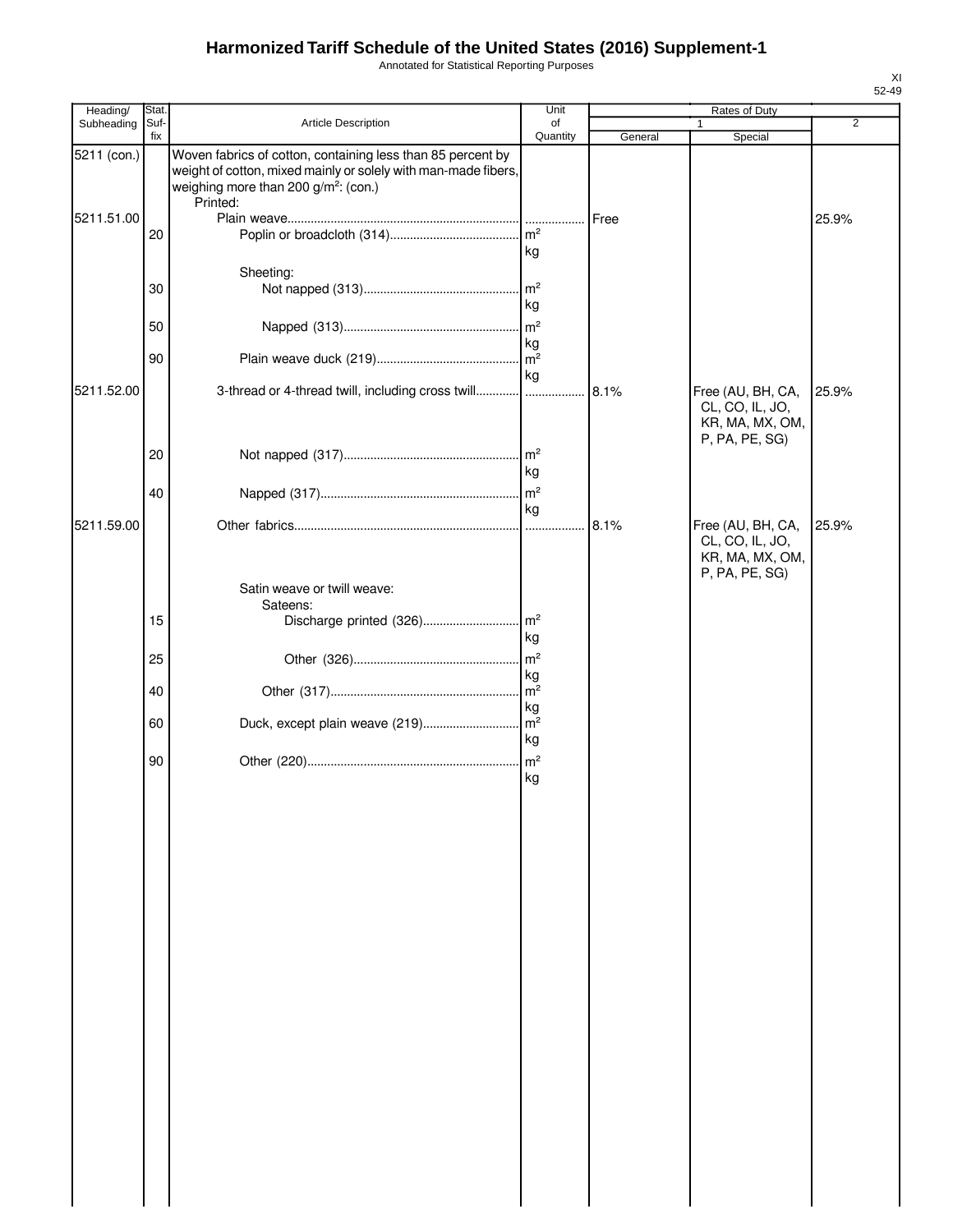Annotated for Statistical Reporting Purposes

| Heading/              | Stat.       |                                                                                 | Unit                  |         | Rates of Duty                                           |                |
|-----------------------|-------------|---------------------------------------------------------------------------------|-----------------------|---------|---------------------------------------------------------|----------------|
| Subheading            | Suf-<br>fix | Article Description                                                             | of<br>Quantity        | General | 1<br>Special                                            | $\overline{2}$ |
| 5212                  |             | Other woven fabrics of cotton:<br>Weighing not more than 200 g/m <sup>2</sup> : |                       |         |                                                         |                |
| 5212.11<br>5212.11.10 |             | Unbleached:<br>Containing 36 percent or more by weight of wool                  |                       | 16.5%   | Free (AU, BH, CA,                                       | 68.5%          |
|                       |             |                                                                                 |                       |         | CL, CO, IL, JO,<br>KR, MA, MX, OM,                      |                |
|                       | 10          |                                                                                 | kg                    |         | P, PA, PE, SG)                                          |                |
|                       | 20          |                                                                                 | $\mathsf{m}^2$<br>kg  |         |                                                         |                |
| 5212.11.60            |             |                                                                                 | .                     | 7.8%    | Free (AU, BH, CA,<br>CL, CO, IL, JO,<br>KR, MA, MX, OM, | 40%            |
|                       | 10          | Mixed mainly or solely with wool or fine animal                                 | m <sup>2</sup><br>kg  |         | P, PA, PE, SG)                                          |                |
|                       |             | Other:                                                                          |                       |         |                                                         |                |
|                       | 20          | Poplin or broadcloth (314)                                                      | m <sup>2</sup><br>kg  |         |                                                         |                |
|                       | 30          |                                                                                 | m <sup>2</sup><br>kg  |         |                                                         |                |
|                       | 40          |                                                                                 | $\mathsf{Im}^2$<br>kg |         |                                                         |                |
|                       | 50          | Cheesecloth; lawns, voiles or batistes                                          | m <sup>2</sup>        |         |                                                         |                |
|                       |             | Satin weave or twill weave:                                                     | kg                    |         |                                                         |                |
|                       | 60          |                                                                                 | kg                    |         |                                                         |                |
|                       | 70          |                                                                                 | kg                    |         |                                                         |                |
|                       | 80          |                                                                                 | kg                    |         |                                                         |                |
|                       | 90          |                                                                                 | kg                    |         |                                                         |                |
|                       |             |                                                                                 |                       |         |                                                         |                |
|                       |             |                                                                                 |                       |         |                                                         |                |
|                       |             |                                                                                 |                       |         |                                                         |                |
|                       |             |                                                                                 |                       |         |                                                         |                |
|                       |             |                                                                                 |                       |         |                                                         |                |
|                       |             |                                                                                 |                       |         |                                                         |                |
|                       |             |                                                                                 |                       |         |                                                         |                |
|                       |             |                                                                                 |                       |         |                                                         |                |
|                       |             |                                                                                 |                       |         |                                                         |                |
|                       |             |                                                                                 |                       |         |                                                         |                |
|                       |             |                                                                                 |                       |         |                                                         |                |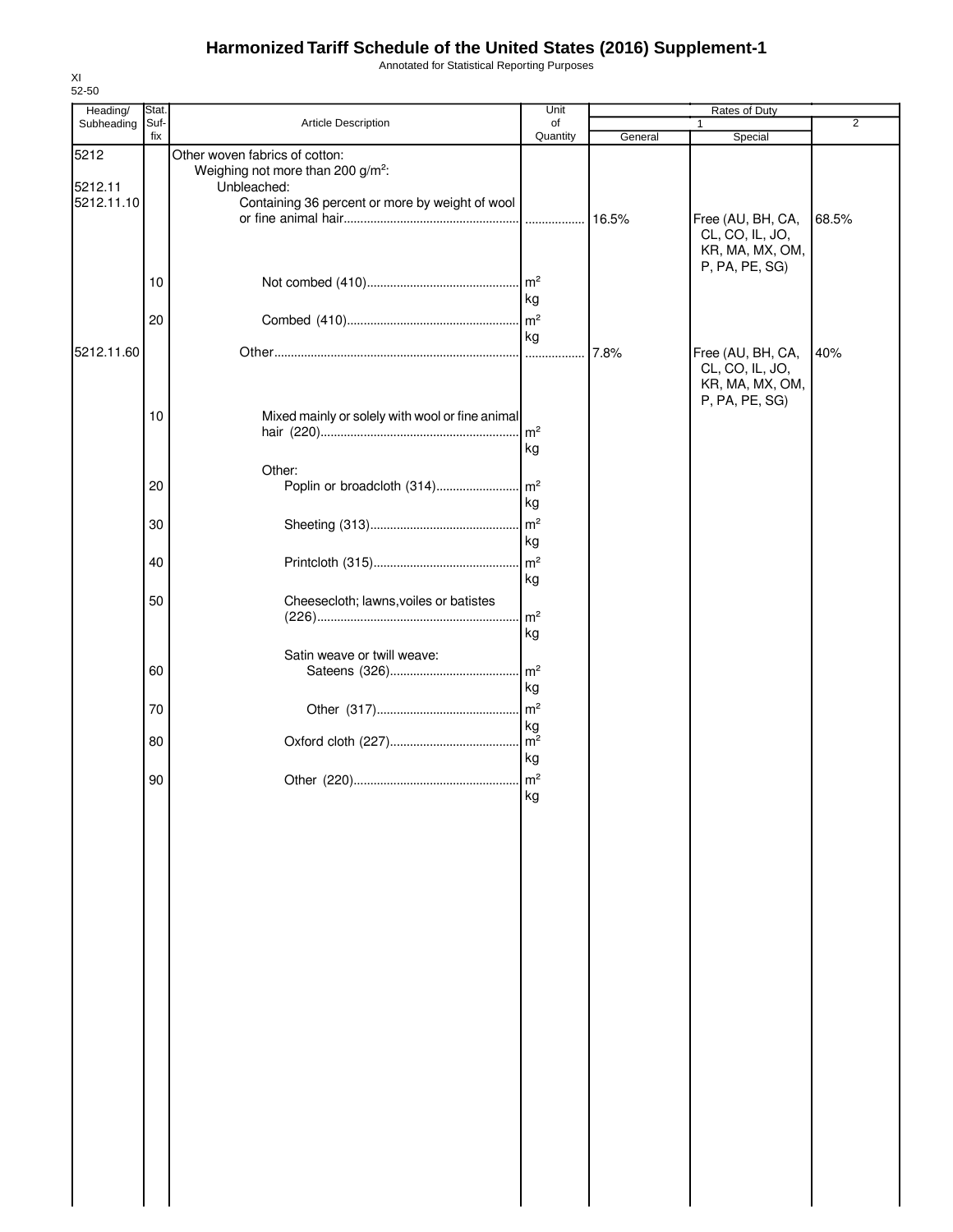Annotated for Statistical Reporting Purposes

| Heading/              | Stat.       |                                                                                               | Unit                 | Rates of Duty |                                                                           |                |  |
|-----------------------|-------------|-----------------------------------------------------------------------------------------------|----------------------|---------------|---------------------------------------------------------------------------|----------------|--|
| Subheading            | Suf-<br>fix | Article Description                                                                           | of<br>Quantity       | General       | 1<br>Special                                                              | $\overline{2}$ |  |
| 5212 (con.)           |             | Other woven fabrics of cotton: (con.)<br>Weighing not more than 200 g/m <sup>2</sup> : (con.) |                      |               |                                                                           |                |  |
| 5212.12<br>5212.12.10 |             | Bleached:<br>Containing 36 percent or more by weight of wool                                  |                      | 16.5%         | Free (AU, BH, CA,<br>CL, CO, IL, JO,                                      | 68.5%          |  |
|                       | 10          |                                                                                               | kg                   |               | KR, MA, MX, OM,<br>P, PA, PE, SG)                                         |                |  |
|                       | 20          |                                                                                               | m <sup>2</sup><br>kg |               |                                                                           |                |  |
| 5212.12.60            |             |                                                                                               |                      | 7.8%          | Free (AU, BH, CA,<br>CL, CO, IL, JO,<br>KR, MA, MX, OM,<br>P, PA, PE, SG) | 40%            |  |
|                       | 10          | Mixed mainly or solely with wool or fine animal                                               | m <sup>2</sup><br>kg |               |                                                                           |                |  |
|                       | 20          | Other:<br>Poplin or broadcloth (314)                                                          | $\mathsf{Im}^2$      |               |                                                                           |                |  |
|                       | 30          |                                                                                               | kg<br>m <sup>2</sup> |               |                                                                           |                |  |
|                       | 40          |                                                                                               | kg<br>m <sup>2</sup> |               |                                                                           |                |  |
|                       | 50          | Cheesecloth; lawns, voiles or batistes                                                        | kg                   |               |                                                                           |                |  |
|                       |             | Satin weave or twill weave:                                                                   | m <sup>2</sup><br>kg |               |                                                                           |                |  |
|                       | 60          |                                                                                               | m <sup>2</sup><br>kg |               |                                                                           |                |  |
|                       | 70          |                                                                                               | m <sup>2</sup><br>kg |               |                                                                           |                |  |
|                       | 80          |                                                                                               | m <sup>2</sup><br>kg |               |                                                                           |                |  |
|                       | 90          |                                                                                               | ka                   |               |                                                                           |                |  |
|                       |             |                                                                                               |                      |               |                                                                           |                |  |
|                       |             |                                                                                               |                      |               |                                                                           |                |  |
|                       |             |                                                                                               |                      |               |                                                                           |                |  |
|                       |             |                                                                                               |                      |               |                                                                           |                |  |
|                       |             |                                                                                               |                      |               |                                                                           |                |  |
|                       |             |                                                                                               |                      |               |                                                                           |                |  |
|                       |             |                                                                                               |                      |               |                                                                           |                |  |
|                       |             |                                                                                               |                      |               |                                                                           |                |  |
|                       |             |                                                                                               |                      |               |                                                                           |                |  |
|                       |             |                                                                                               |                      |               |                                                                           |                |  |
|                       |             |                                                                                               |                      |               |                                                                           |                |  |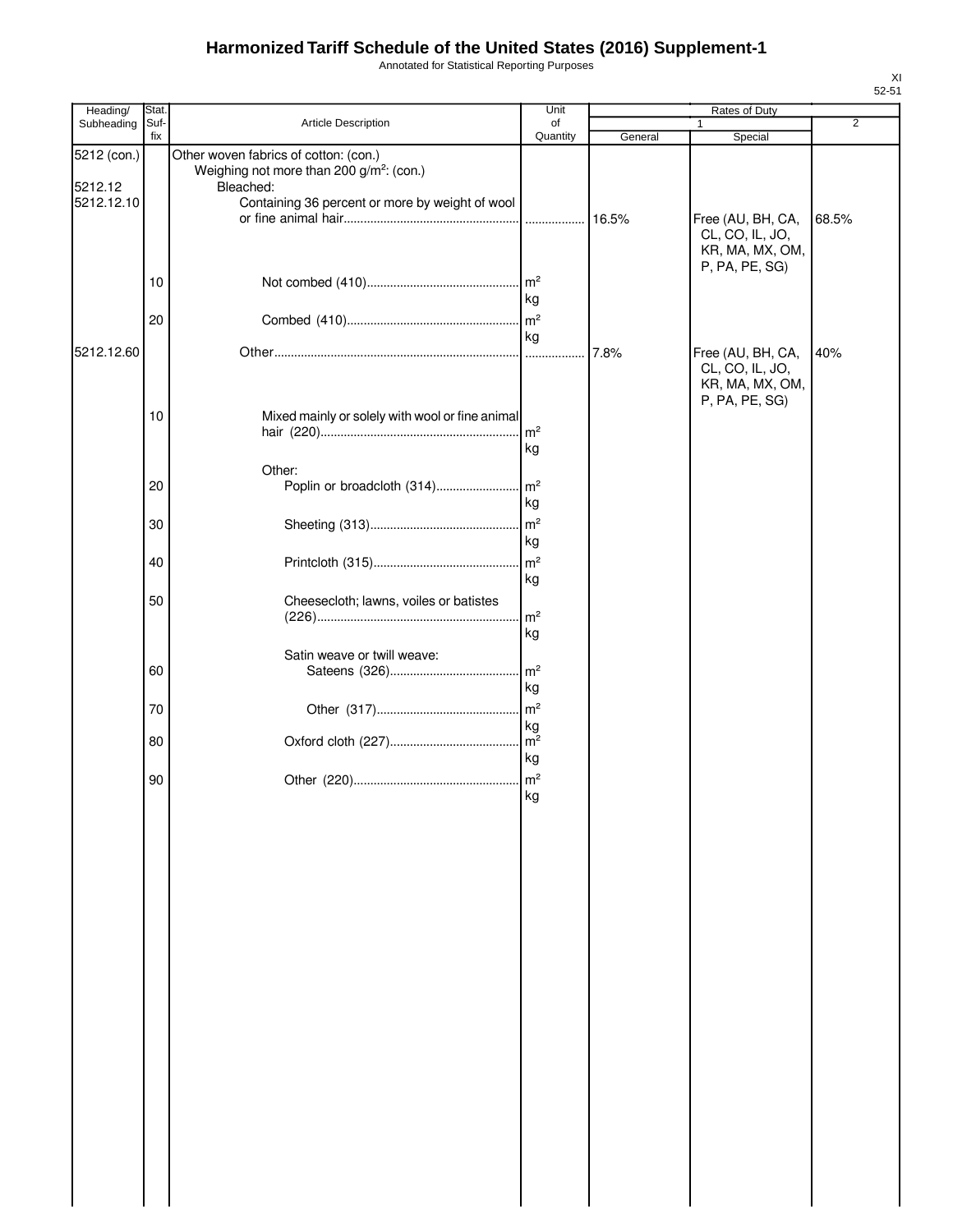Annotated for Statistical Reporting Purposes

| Heading/              | Stat.       |                                                                                               | Unit                        |         |                                                      |                |
|-----------------------|-------------|-----------------------------------------------------------------------------------------------|-----------------------------|---------|------------------------------------------------------|----------------|
| Subheading            | Suf-<br>fix | Article Description                                                                           | of<br>Quantity              | General | 1<br>Special                                         | $\overline{2}$ |
| 5212 (con.)           |             | Other woven fabrics of cotton: (con.)<br>Weighing not more than 200 g/m <sup>2</sup> : (con.) |                             |         |                                                      |                |
| 5212.13<br>5212.13.10 |             | Dyed:<br>Containing 36 percent or more by weight of wool                                      |                             | 16.5%   | Free (AU, BH, CA,                                    | 68.5%          |
|                       | 10          |                                                                                               |                             |         | CL, CO, IL, JO,<br>KR, MA, MX, OM,<br>P, PA, PE, SG) |                |
|                       | 20          |                                                                                               | kg<br>$\mathsf{Im}^2$       |         |                                                      |                |
| 5212.13.60            |             |                                                                                               | kg<br>.                     | 7.8%    | Free (AU, BH, CA,                                    | 40%            |
|                       |             |                                                                                               |                             |         | CL, CO, IL, JO,<br>KR, MA, MX, OM,<br>P, PA, PE, SG) |                |
|                       | 10          | Mixed mainly or solely with wool or fine animal                                               | m <sup>2</sup><br>kg        |         |                                                      |                |
|                       | 20          | Other:<br>Poplin or broadcloth (314)                                                          | $\mathsf{Im}^2$             |         |                                                      |                |
|                       | 30          |                                                                                               | kg<br>$\mathsf{Im}^2$<br>kg |         |                                                      |                |
|                       | 40          |                                                                                               | m <sup>2</sup><br>kg        |         |                                                      |                |
|                       | 50          | Cheesecloth; lawns, voiles or batistes                                                        | m <sup>2</sup>              |         |                                                      |                |
|                       | 60          | Satin weave or twill weave:                                                                   | kg<br>m <sup>2</sup>        |         |                                                      |                |
|                       | 70          |                                                                                               | kg<br>m <sup>2</sup>        |         |                                                      |                |
|                       | 80          |                                                                                               | kg<br>m <sup>2</sup><br>kg  |         |                                                      |                |
|                       | 90          |                                                                                               | $\mathsf{Im}^2$<br>l ka     |         |                                                      |                |
|                       |             |                                                                                               |                             |         |                                                      |                |
|                       |             |                                                                                               |                             |         |                                                      |                |
|                       |             |                                                                                               |                             |         |                                                      |                |
|                       |             |                                                                                               |                             |         |                                                      |                |
|                       |             |                                                                                               |                             |         |                                                      |                |
|                       |             |                                                                                               |                             |         |                                                      |                |
|                       |             |                                                                                               |                             |         |                                                      |                |
|                       |             |                                                                                               |                             |         |                                                      |                |
|                       |             |                                                                                               |                             |         |                                                      |                |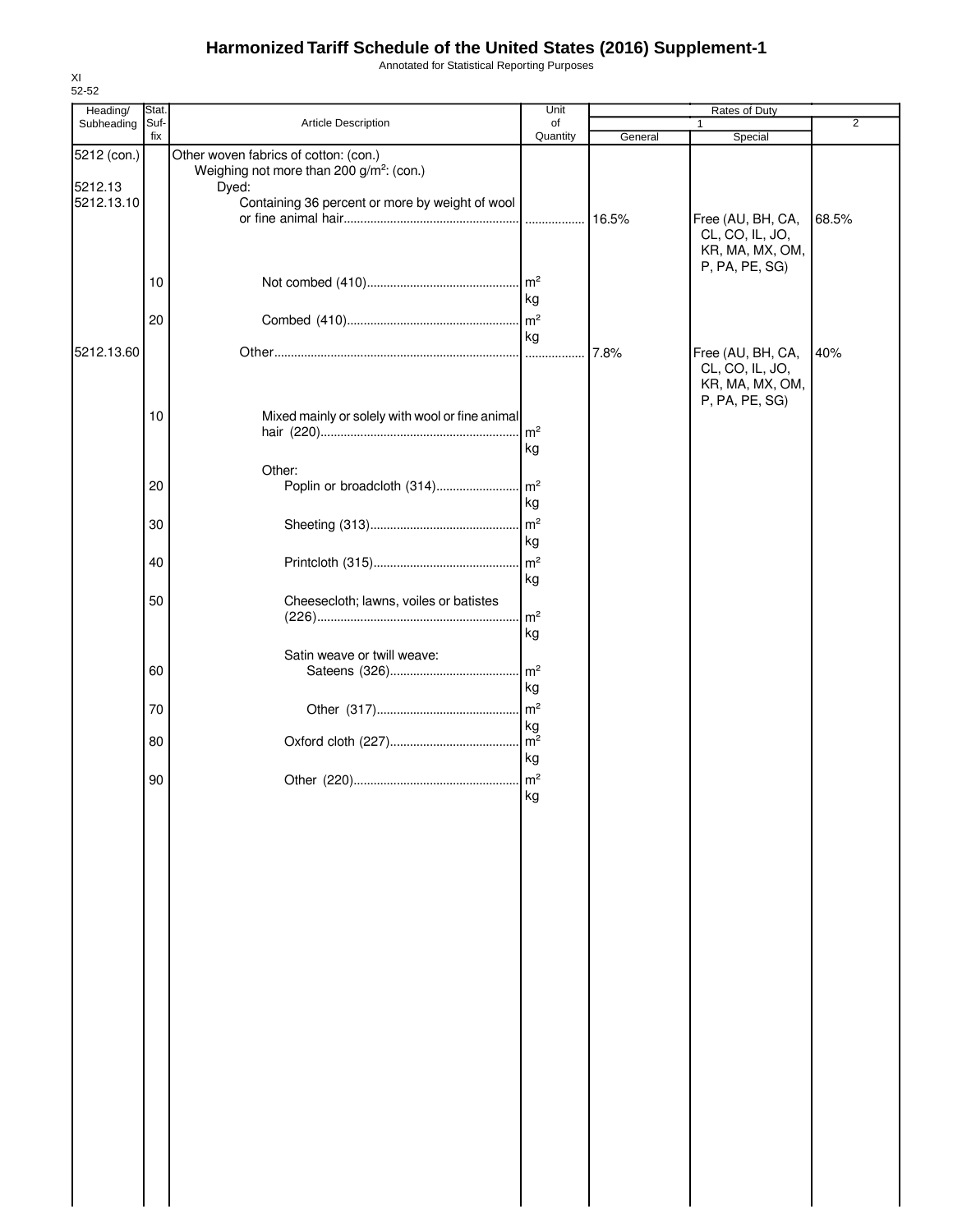Annotated for Statistical Reporting Purposes

| Heading/                             | Stat. |                                                                                                                                                                                   | Unit                  | Rates of Duty |                                                                           |                |  |
|--------------------------------------|-------|-----------------------------------------------------------------------------------------------------------------------------------------------------------------------------------|-----------------------|---------------|---------------------------------------------------------------------------|----------------|--|
| Subheading                           | Suf-  | Article Description                                                                                                                                                               | of                    |               |                                                                           | $\overline{2}$ |  |
| 5212 (con.)<br>5212.14<br>5212.14.10 | fix   | Other woven fabrics of cotton: (con.)<br>Weighing not more than 200 g/m <sup>2</sup> : (con.)<br>Of yarns of different colors:<br>Containing 36 percent or more by weight of wool | Quantity              | General       | Special<br>Free (AU, BH, CA,<br>CL, CO, IL, JO,<br>KR, MA, MX, OM,        | 68.5%          |  |
|                                      | 10    |                                                                                                                                                                                   | kg                    |               | P, PA, PE, SG)                                                            |                |  |
|                                      | 20    |                                                                                                                                                                                   |                       |               |                                                                           |                |  |
| 5212.14.60                           |       |                                                                                                                                                                                   | kg                    | 7.8%          | Free (AU, BH, CA,<br>CL, CO, IL, JO,<br>KR, MA, MX, OM,<br>P, PA, PE, SG) | 40%            |  |
|                                      | 10    | Mixed mainly or solely with wool or fine animal<br>Other:                                                                                                                         | $\mathsf{Im}^2$<br>kg |               |                                                                           |                |  |
|                                      | 20    | Jacquard woven<br>Of a width exceeding 127 cm (220) m <sup>2</sup>                                                                                                                | kg                    |               |                                                                           |                |  |
|                                      | 30    |                                                                                                                                                                                   |                       |               |                                                                           |                |  |
|                                      | 90    |                                                                                                                                                                                   | kg<br>kg              |               |                                                                           |                |  |
|                                      |       |                                                                                                                                                                                   |                       |               |                                                                           |                |  |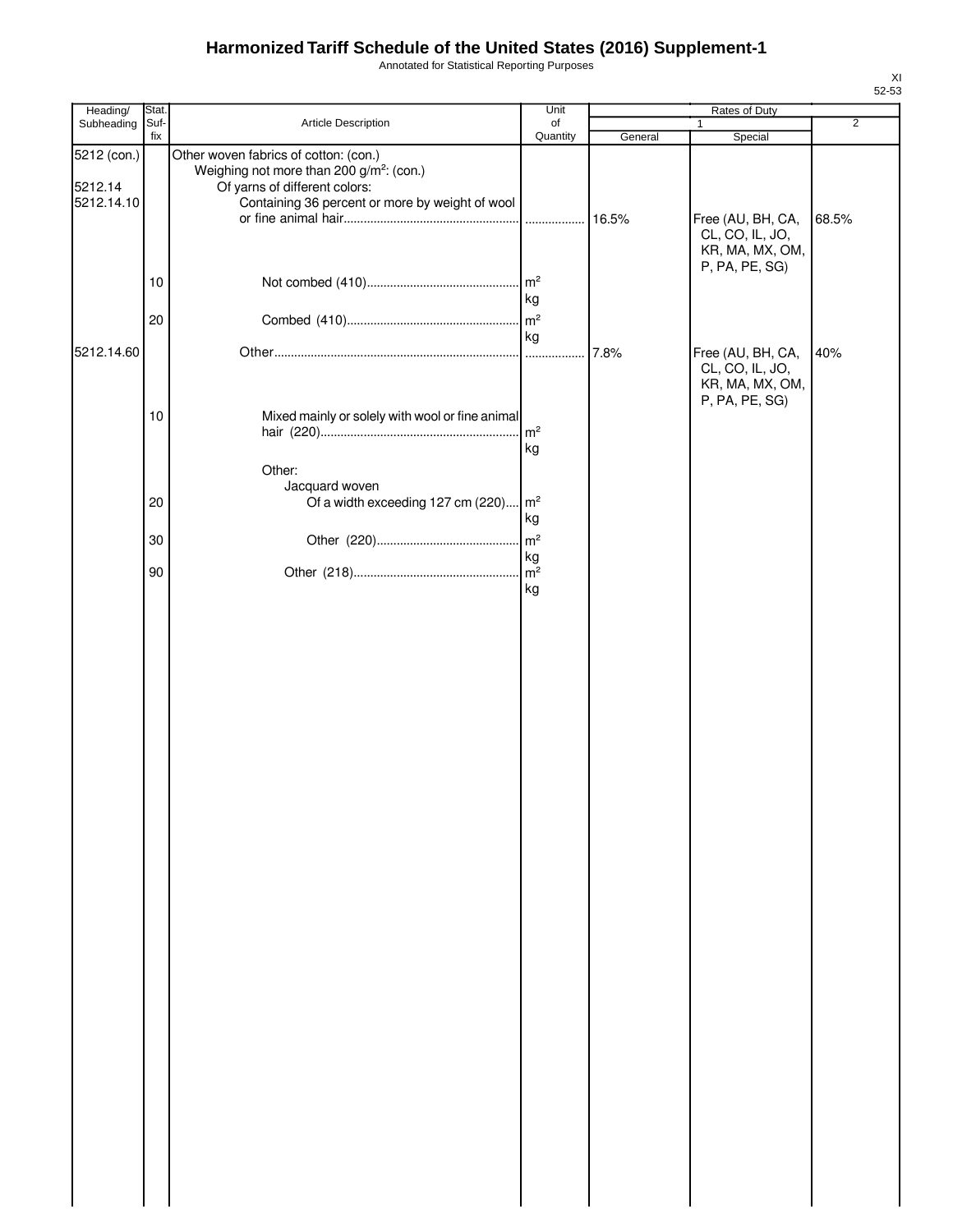Annotated for Statistical Reporting Purposes

| Heading/    | Stat. |                                                                  | Unit            |         |                                    |                |
|-------------|-------|------------------------------------------------------------------|-----------------|---------|------------------------------------|----------------|
| Subheading  | Suf-  | Article Description                                              | of              |         | 1                                  | $\overline{2}$ |
| 5212 (con.) | fix   | Other woven fabrics of cotton: (con.)                            | Quantity        | General | Special                            |                |
| 5212.15     |       | Weighing not more than 200 g/m <sup>2</sup> : (con.)<br>Printed: |                 |         |                                    |                |
| 5212.15.10  |       | Containing 36 percent or more by weight of wool                  |                 |         |                                    |                |
|             |       |                                                                  |                 | Free    |                                    | 68.5%          |
|             | 10    |                                                                  | m <sup>2</sup>  |         |                                    |                |
|             |       |                                                                  | kg              |         |                                    |                |
|             | 20    |                                                                  | $\mathsf{m}^2$  |         |                                    |                |
|             |       |                                                                  | kg              |         |                                    |                |
| 5212.15.60  |       |                                                                  | .               | 7.8%    | Free (AU, BH, CA,                  | 40%            |
|             |       |                                                                  |                 |         | CL, CO, IL, JO,<br>KR, MA, MX, OM, |                |
|             |       |                                                                  |                 |         | P, PA, PE, SG)                     |                |
|             | 10    | Mixed mainly or solely with wool or fine animal                  |                 |         |                                    |                |
|             |       |                                                                  | m <sup>2</sup>  |         |                                    |                |
|             |       |                                                                  | kg              |         |                                    |                |
|             |       | Other:                                                           |                 |         |                                    |                |
|             | 20    | Poplin or broadcloth (314)                                       | m <sup>2</sup>  |         |                                    |                |
|             |       |                                                                  | kg              |         |                                    |                |
|             | 30    |                                                                  | m <sup>2</sup>  |         |                                    |                |
|             |       |                                                                  | kg              |         |                                    |                |
|             | 40    |                                                                  | m <sup>2</sup>  |         |                                    |                |
|             |       |                                                                  | kg              |         |                                    |                |
|             | 50    | Cheesecloth; lawns, voiles or batistes                           |                 |         |                                    |                |
|             |       |                                                                  | m <sup>2</sup>  |         |                                    |                |
|             |       |                                                                  | kg              |         |                                    |                |
|             |       | Satin weave or twill weave:                                      |                 |         |                                    |                |
|             | 60    |                                                                  | $\mathsf{m}^2$  |         |                                    |                |
|             |       |                                                                  | kg              |         |                                    |                |
|             | 70    |                                                                  | $\mathsf{m}^2$  |         |                                    |                |
|             |       |                                                                  | kg              |         |                                    |                |
|             | 80    |                                                                  |                 |         |                                    |                |
|             |       |                                                                  | kg              |         |                                    |                |
|             | 90    |                                                                  | $\mathsf{Im}^2$ |         |                                    |                |
|             |       |                                                                  | kg              |         |                                    |                |
|             |       |                                                                  |                 |         |                                    |                |
|             |       |                                                                  |                 |         |                                    |                |
|             |       |                                                                  |                 |         |                                    |                |
|             |       |                                                                  |                 |         |                                    |                |
|             |       |                                                                  |                 |         |                                    |                |
|             |       |                                                                  |                 |         |                                    |                |
|             |       |                                                                  |                 |         |                                    |                |
|             |       |                                                                  |                 |         |                                    |                |
|             |       |                                                                  |                 |         |                                    |                |
|             |       |                                                                  |                 |         |                                    |                |
|             |       |                                                                  |                 |         |                                    |                |
|             |       |                                                                  |                 |         |                                    |                |
|             |       |                                                                  |                 |         |                                    |                |
|             |       |                                                                  |                 |         |                                    |                |
|             |       |                                                                  |                 |         |                                    |                |
|             |       |                                                                  |                 |         |                                    |                |
|             |       |                                                                  |                 |         |                                    |                |
|             |       |                                                                  |                 |         |                                    |                |
|             |       |                                                                  |                 |         |                                    |                |
|             |       |                                                                  |                 |         |                                    |                |
|             |       |                                                                  |                 |         |                                    |                |
|             |       |                                                                  |                 |         |                                    |                |
|             |       |                                                                  |                 |         |                                    |                |
|             |       |                                                                  |                 |         |                                    |                |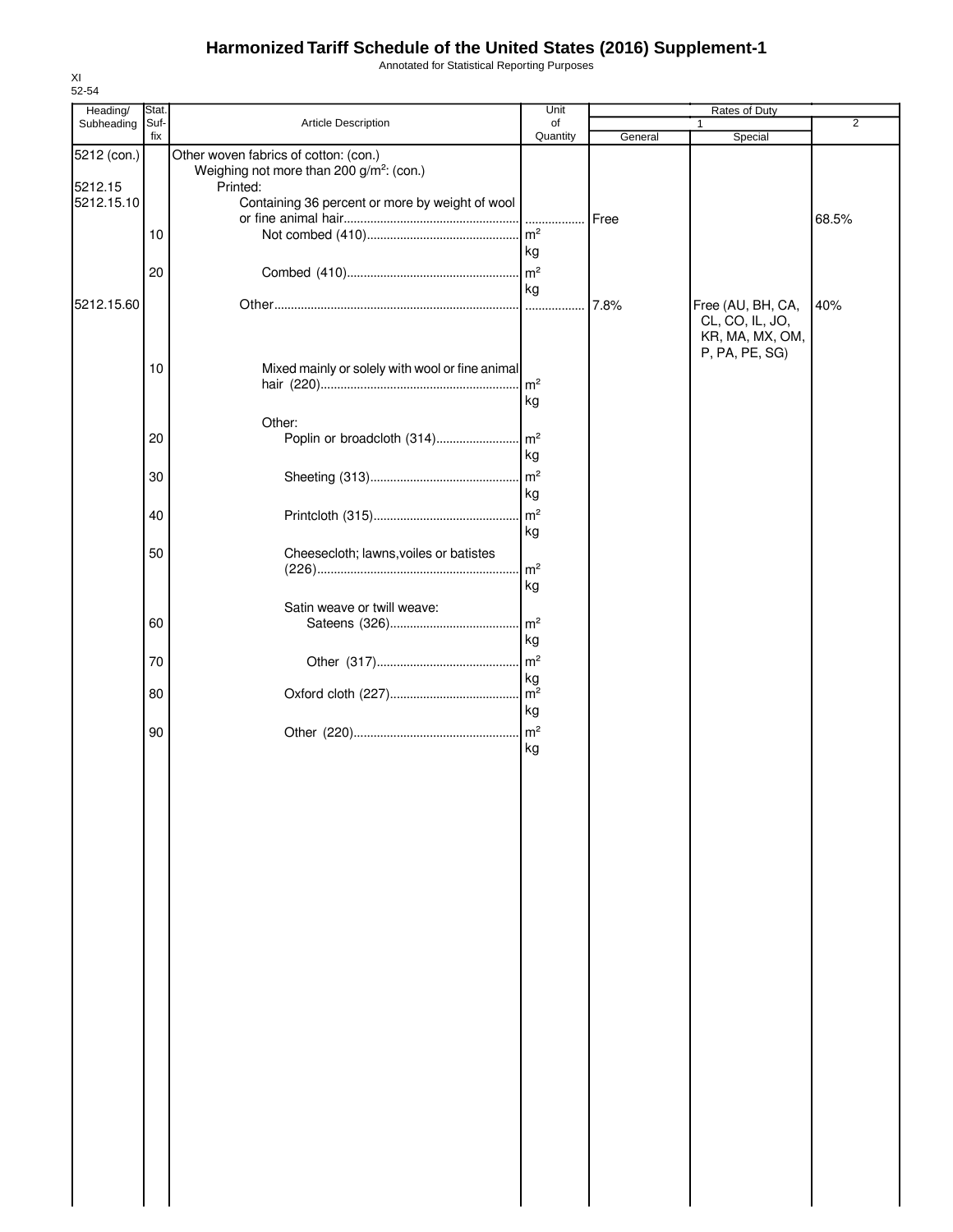Annotated for Statistical Reporting Purposes

| Heading/               | Stat.       |                                                                                                   | Unit                  | Rates of Duty |                                                                           | $\overline{2}$ |  |
|------------------------|-------------|---------------------------------------------------------------------------------------------------|-----------------------|---------------|---------------------------------------------------------------------------|----------------|--|
| Subheading             | Suf-<br>fix | Article Description                                                                               | of<br>Quantity        | General       | 1<br>Special                                                              |                |  |
| 5212 (con.)<br>5212.21 |             | Other woven fabrics of cotton: (con.)<br>Weighing more than 200 g/m <sup>2</sup> :<br>Unbleached: |                       |               |                                                                           |                |  |
| 5212.21.10             |             | Containing 36 percent or more by weight of wool                                                   |                       |               | Free (AU, BH, CA,                                                         | 68.5%          |  |
|                        |             |                                                                                                   |                       |               | CL, CO, IL, JO,<br>KR, MA, MX, OM,<br>P, PA, PE, SG)                      |                |  |
|                        | 10          |                                                                                                   | $\mathsf{Im}^2$<br>kg |               |                                                                           |                |  |
|                        | 20          |                                                                                                   | m <sup>2</sup><br>kg  |               |                                                                           |                |  |
| 5212.21.60             |             |                                                                                                   |                       | 7.8%          | Free (AU, BH, CA,<br>CL, CO, IL, JO,<br>KR, MA, MX, OM,<br>P, PA, PE, SG) | 40%            |  |
|                        | 10          | Mixed mainly or solely with wool or fine animal                                                   | m <sup>2</sup><br>kg  |               |                                                                           |                |  |
|                        |             | Other:                                                                                            |                       |               |                                                                           |                |  |
|                        | 20          | Poplin or broadcloth (314)                                                                        | $\mathsf{Im}^2$<br>kg |               |                                                                           |                |  |
|                        | 30          |                                                                                                   | $\mathsf{Im}^2$<br>kg |               |                                                                           |                |  |
|                        | 40          |                                                                                                   | m <sup>2</sup><br>kg  |               |                                                                           |                |  |
|                        | 50          | Satin weave or twill weave:                                                                       | $\mathsf{m}^2$        |               |                                                                           |                |  |
|                        | 60          |                                                                                                   | kg<br>$\mathsf{m}^2$  |               |                                                                           |                |  |
|                        | 90          |                                                                                                   | kg<br>kg              |               |                                                                           |                |  |
|                        |             |                                                                                                   |                       |               |                                                                           |                |  |
|                        |             |                                                                                                   |                       |               |                                                                           |                |  |
|                        |             |                                                                                                   |                       |               |                                                                           |                |  |
|                        |             |                                                                                                   |                       |               |                                                                           |                |  |
|                        |             |                                                                                                   |                       |               |                                                                           |                |  |
|                        |             |                                                                                                   |                       |               |                                                                           |                |  |
|                        |             |                                                                                                   |                       |               |                                                                           |                |  |
|                        |             |                                                                                                   |                       |               |                                                                           |                |  |
|                        |             |                                                                                                   |                       |               |                                                                           |                |  |
|                        |             |                                                                                                   |                       |               |                                                                           |                |  |
|                        |             |                                                                                                   |                       |               |                                                                           |                |  |
|                        |             |                                                                                                   |                       |               |                                                                           |                |  |
|                        |             |                                                                                                   |                       |               |                                                                           |                |  |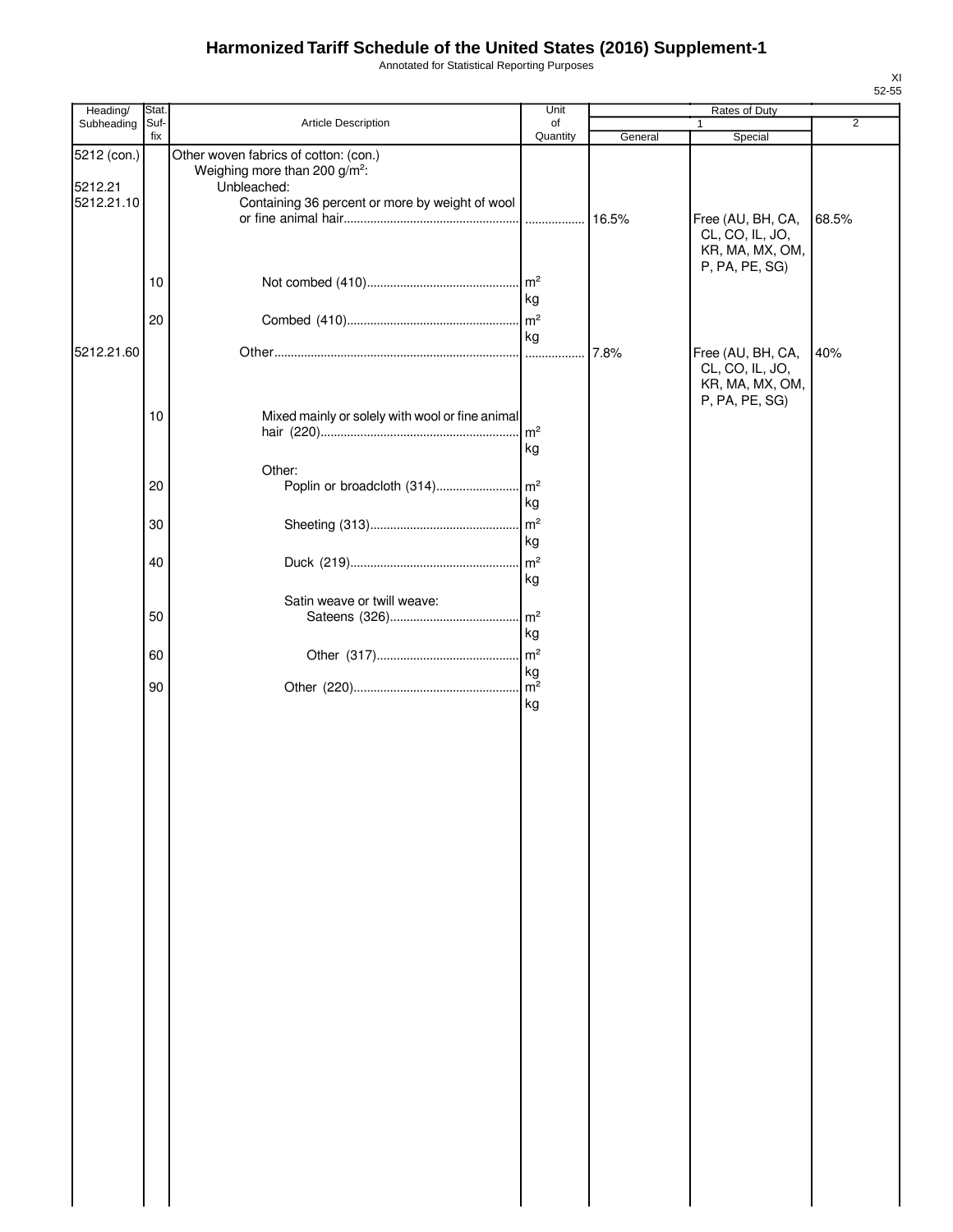Annotated for Statistical Reporting Purposes

| 52-56                  |             |                                                                                                        |                       |         |                                                                           |       |
|------------------------|-------------|--------------------------------------------------------------------------------------------------------|-----------------------|---------|---------------------------------------------------------------------------|-------|
| Heading/               | Stat.       |                                                                                                        | Unit                  |         | Rates of Duty                                                             |       |
| Subheading             | Suf-<br>fix | Article Description                                                                                    | of<br>Quantity        | General | Special                                                                   | 2     |
| 5212 (con.)<br>5212.22 |             | Other woven fabrics of cotton: (con.)<br>Weighing more than 200 g/m <sup>2</sup> : (con.)<br>Bleached: |                       |         |                                                                           |       |
| 5212.22.10             |             | Containing 36 percent or more by weight of wool                                                        |                       | 16.5%   | Free (AU, BH, CA,<br>CL, CO, IL, JO,<br>KR, MA, MX, OM,<br>P, PA, PE, SG) | 68.5% |
|                        | 10          |                                                                                                        | $\mathsf{Im}^2$<br>kg |         |                                                                           |       |
|                        | 20          |                                                                                                        | $\mathsf{Im}^2$<br>kg |         |                                                                           |       |
| 5212.22.60             |             |                                                                                                        |                       | 7.8%    | Free (AU, BH, CA,<br>CL, CO, IL, JO,<br>KR, MA, MX, OM,<br>P, PA, PE, SG) | 40%   |
|                        | 10          | Mixed mainly or solely with wool or fine animal                                                        | $\mathsf{Im}^2$<br>kg |         |                                                                           |       |
|                        | 20          | Other:<br>Poplin or broadcloth (314)                                                                   | m <sup>2</sup>        |         |                                                                           |       |
|                        |             |                                                                                                        | kg                    |         |                                                                           |       |
|                        | 30          |                                                                                                        | m <sup>2</sup><br>kg  |         |                                                                           |       |
|                        | 40          |                                                                                                        | $\mathsf{m}^2$<br>kg  |         |                                                                           |       |
|                        | 50          | Satin weave or twill weave:                                                                            | m <sup>2</sup>        |         |                                                                           |       |
|                        |             |                                                                                                        | kg                    |         |                                                                           |       |
|                        | 60          |                                                                                                        | $\mathsf{m}^2$<br>kg  |         |                                                                           |       |
|                        | 90          |                                                                                                        | $m^2$<br>kg           |         |                                                                           |       |
|                        |             |                                                                                                        |                       |         |                                                                           |       |
|                        |             |                                                                                                        |                       |         |                                                                           |       |
|                        |             |                                                                                                        |                       |         |                                                                           |       |
|                        |             |                                                                                                        |                       |         |                                                                           |       |
|                        |             |                                                                                                        |                       |         |                                                                           |       |
|                        |             |                                                                                                        |                       |         |                                                                           |       |
|                        |             |                                                                                                        |                       |         |                                                                           |       |
|                        |             |                                                                                                        |                       |         |                                                                           |       |
|                        |             |                                                                                                        |                       |         |                                                                           |       |
|                        |             |                                                                                                        |                       |         |                                                                           |       |
|                        |             |                                                                                                        |                       |         |                                                                           |       |
|                        |             |                                                                                                        |                       |         |                                                                           |       |
|                        |             |                                                                                                        |                       |         |                                                                           |       |

XI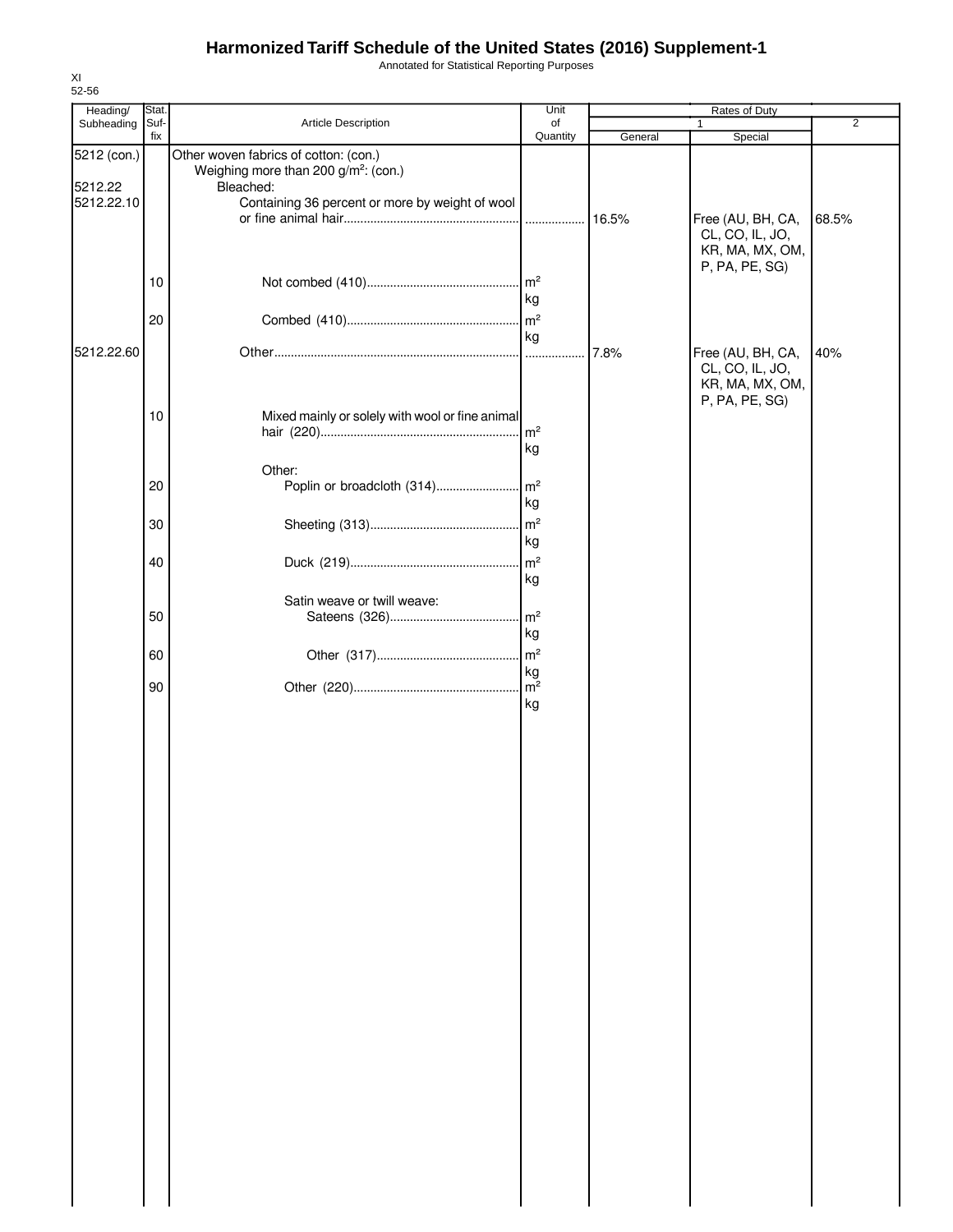Annotated for Statistical Reporting Purposes

| Heading/    | Stat. |                                                                                           | Unit                 |         | Rates of Duty                                        |                |
|-------------|-------|-------------------------------------------------------------------------------------------|----------------------|---------|------------------------------------------------------|----------------|
| Subheading  | Suf-  | Article Description                                                                       | of                   |         | 1                                                    | $\overline{2}$ |
| 5212 (con.) | fix   | Other woven fabrics of cotton: (con.)<br>Weighing more than 200 g/m <sup>2</sup> : (con.) | Quantity             | General | Special                                              |                |
| 5212.23     |       | Dyed:                                                                                     |                      |         |                                                      |                |
| 5212.23.10  |       | Containing 36 percent or more by weight of wool                                           |                      |         |                                                      |                |
|             |       |                                                                                           |                      |         | Free (AU, BH, CA,<br>CL, CO, IL, JO,                 | 68.5%          |
|             |       |                                                                                           |                      |         | KR, MA, MX, OM,                                      |                |
|             |       |                                                                                           |                      |         | P, PA, PE, SG)                                       |                |
|             | 10    |                                                                                           | $\mathsf{Im}^2$      |         |                                                      |                |
|             |       |                                                                                           | kg                   |         |                                                      |                |
|             | 20    |                                                                                           | kg                   |         |                                                      |                |
| 5212.23.60  |       |                                                                                           | .                    | 7.8%    | Free (AU, BH, CA,                                    | 40%            |
|             |       |                                                                                           |                      |         | CL, CO, IL, JO,<br>KR, MA, MX, OM,<br>P, PA, PE, SG) |                |
|             | 10    | Mixed mainly or solely with wool or fine animal                                           |                      |         |                                                      |                |
|             |       |                                                                                           | $\mathsf{m}^2$       |         |                                                      |                |
|             |       |                                                                                           | kg                   |         |                                                      |                |
|             | 20    | Other:<br>Poplin or broadcloth (314)                                                      | m <sup>2</sup>       |         |                                                      |                |
|             |       |                                                                                           | kg                   |         |                                                      |                |
|             | 30    |                                                                                           | m <sup>2</sup>       |         |                                                      |                |
|             |       |                                                                                           | kg                   |         |                                                      |                |
|             | 40    |                                                                                           | m <sup>2</sup>       |         |                                                      |                |
|             |       |                                                                                           | kg                   |         |                                                      |                |
|             |       | Satin weave or twill weave:                                                               |                      |         |                                                      |                |
|             | 50    |                                                                                           | m <sup>2</sup>       |         |                                                      |                |
|             |       |                                                                                           | kg                   |         |                                                      |                |
|             | 60    |                                                                                           | $\mathsf{Im}^2$      |         |                                                      |                |
|             | 90    |                                                                                           | kg<br>m <sup>2</sup> |         |                                                      |                |
|             |       |                                                                                           | kg                   |         |                                                      |                |
|             |       |                                                                                           |                      |         |                                                      |                |
|             |       |                                                                                           |                      |         |                                                      |                |
|             |       |                                                                                           |                      |         |                                                      |                |
|             |       |                                                                                           |                      |         |                                                      |                |
|             |       |                                                                                           |                      |         |                                                      |                |
|             |       |                                                                                           |                      |         |                                                      |                |
|             |       |                                                                                           |                      |         |                                                      |                |
|             |       |                                                                                           |                      |         |                                                      |                |
|             |       |                                                                                           |                      |         |                                                      |                |
|             |       |                                                                                           |                      |         |                                                      |                |
|             |       |                                                                                           |                      |         |                                                      |                |
|             |       |                                                                                           |                      |         |                                                      |                |
|             |       |                                                                                           |                      |         |                                                      |                |
|             |       |                                                                                           |                      |         |                                                      |                |
|             |       |                                                                                           |                      |         |                                                      |                |
|             |       |                                                                                           |                      |         |                                                      |                |
|             |       |                                                                                           |                      |         |                                                      |                |
|             |       |                                                                                           |                      |         |                                                      |                |
|             |       |                                                                                           |                      |         |                                                      |                |
|             |       |                                                                                           |                      |         |                                                      |                |
|             |       |                                                                                           |                      |         |                                                      |                |
|             |       |                                                                                           |                      |         |                                                      |                |
|             |       |                                                                                           |                      |         |                                                      |                |
|             |       |                                                                                           |                      |         |                                                      |                |
|             |       |                                                                                           |                      |         |                                                      |                |